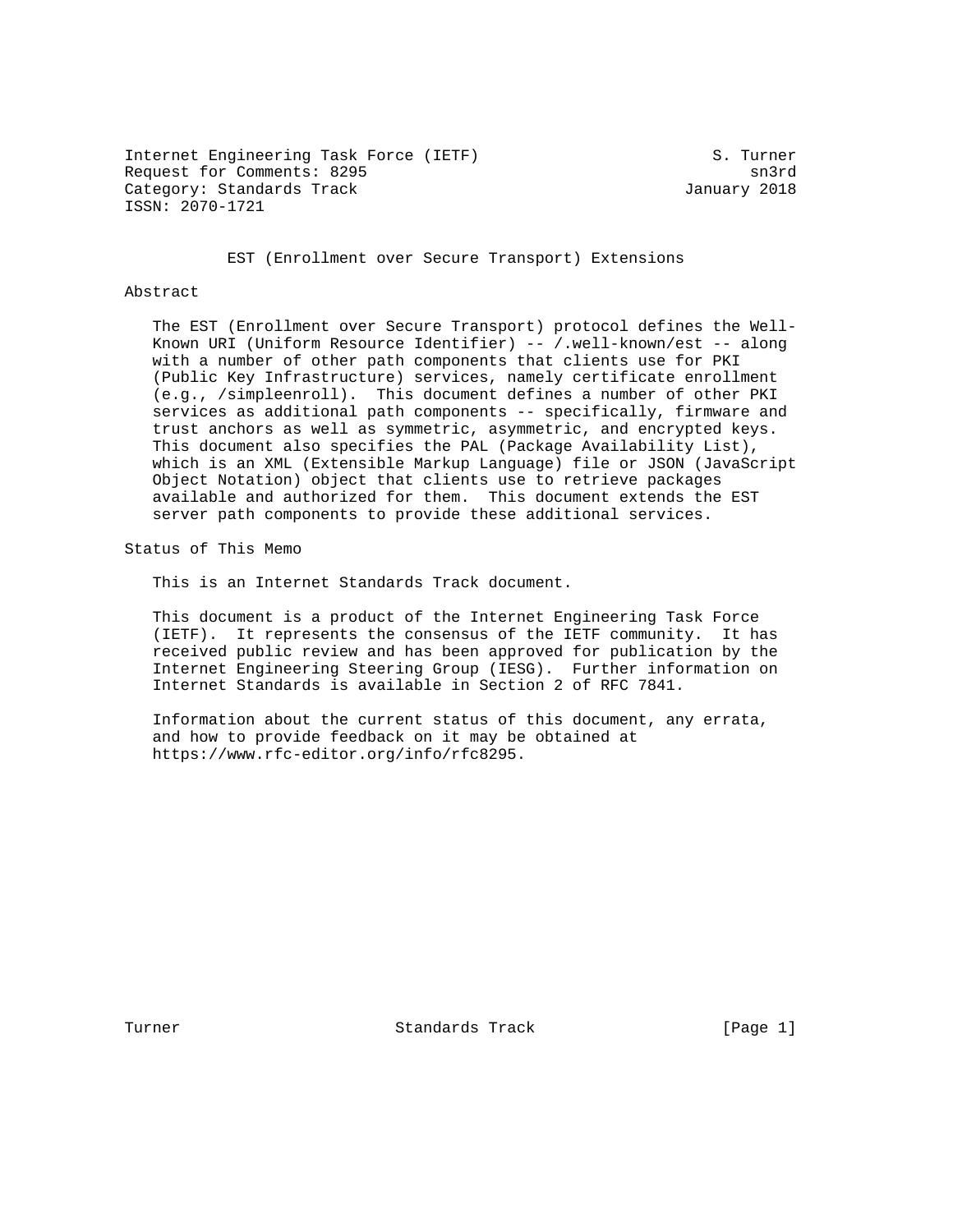# Copyright Notice

 Copyright (c) 2018 IETF Trust and the persons identified as the document authors. All rights reserved.

 This document is subject to BCP 78 and the IETF Trust's Legal Provisions Relating to IETF Documents

 (https://trustee.ietf.org/license-info) in effect on the date of publication of this document. Please review these documents carefully, as they describe your rights and restrictions with respect to this document. Code Components extracted from this document must include Simplified BSD License text as described in Section 4.e of the Trust Legal Provisions and are provided without warranty as described in the Simplified BSD License.

Table of Contents

| 2.1.1. PAL Package Types 14                       |
|---------------------------------------------------|
|                                                   |
|                                                   |
|                                                   |
|                                                   |
|                                                   |
|                                                   |
|                                                   |
|                                                   |
|                                                   |
|                                                   |
| 5. Symmetric Keys, Receipts, and Errors 27        |
|                                                   |
| 5.1.1. Distribute Symmetric Keys 28               |
| 5.1.2. Symmetric Key Response 28                  |
|                                                   |
|                                                   |
| 5.2.1. Provide Symmetric Key Receipt or Error 30  |
| 5.2.2. Symmetric Key Receipt or Error Response 31 |

Turner Standards Track [Page 2]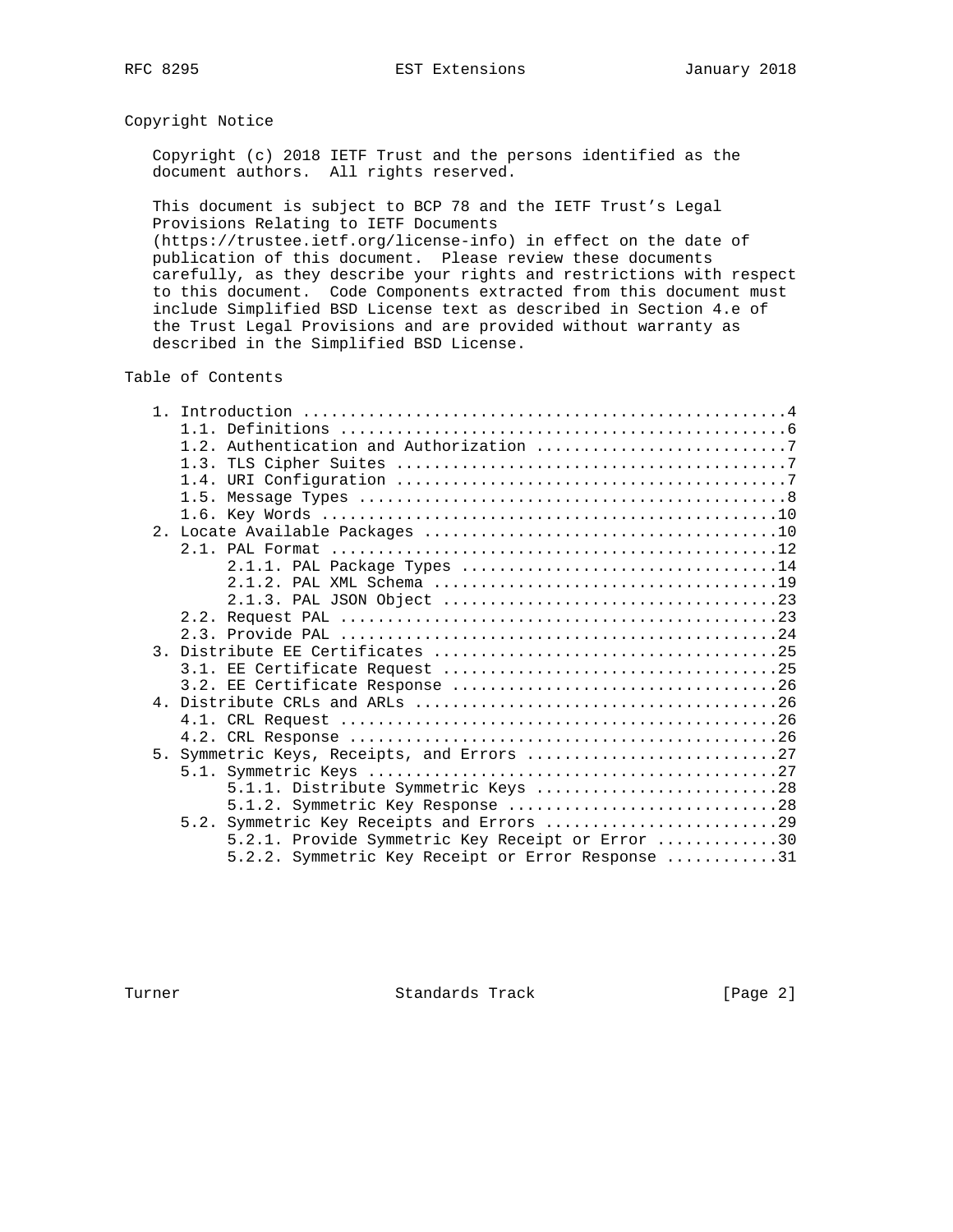|  | 6.1.1. Distribute Firmware 32                           |
|--|---------------------------------------------------------|
|  | 6.1.2. Firmware Response 32                             |
|  | 6.2. Firmware Receipts and Errors 33                    |
|  | 6.2.1. Provide Firmware Receipt or Error 33             |
|  | 6.2.2. Firmware Receipt or Error Response 33            |
|  | 7. Trust Anchor Management Protocol 34                  |
|  | 7.1. TAMP Status Query, Trust Anchor Update,            |
|  | Apex Trust Anchor Update, Community Update,             |
|  | and Sequence Number Adjust 34                           |
|  | $7.1.1.$ Request TAMP Packages 34                       |
|  | 7.1.2. Return TAMP Packages 35                          |
|  | 7.2. TAMP Responses, Confirms, and Errors 35            |
|  | 7.2.1. Provide TAMP Responses, Confirms, or Errors 36   |
|  | 7.2.2. TAMP Responses, Confirms, and Error Responses 36 |
|  | 8. Asymmetric Keys, Receipts, and Errors 36             |
|  | 8.1. Asymmetric Key Encapsulation 37                    |
|  | 8.2. Asymmetric Key Package Receipts and Errors 38      |
|  |                                                         |
|  | 8.3.1. Server-Side Key Generation Request 39            |
|  | 8.3.2. Server-Side Key Generation Response 39           |
|  |                                                         |
|  |                                                         |
|  |                                                         |
|  |                                                         |
|  |                                                         |
|  |                                                         |
|  |                                                         |
|  |                                                         |
|  |                                                         |
|  |                                                         |
|  | Appendix B. Additional CSR Attributes 53                |
|  |                                                         |
|  |                                                         |

Turner Standards Track [Page 3]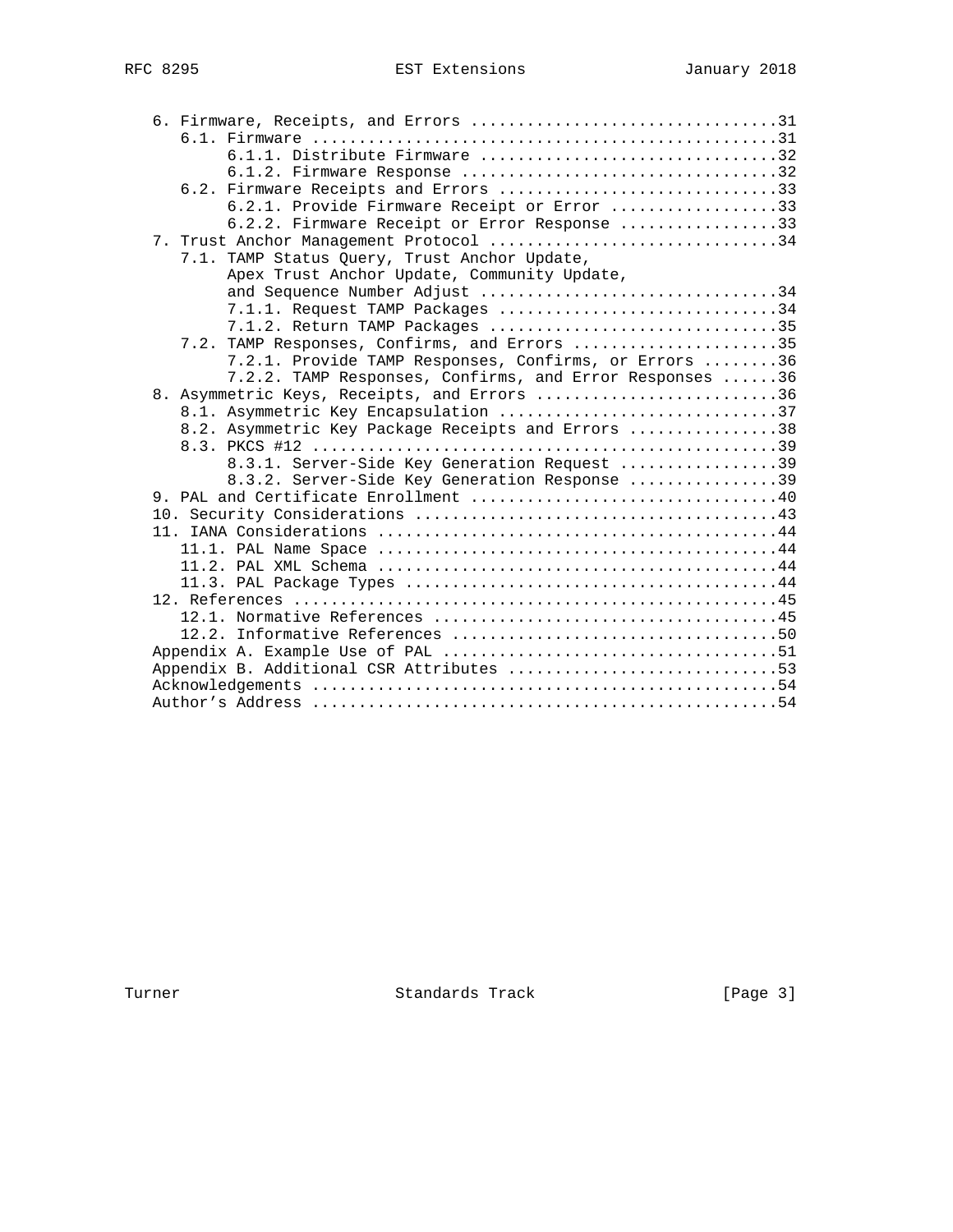# 1. Introduction

 The EST (Enrollment over Secure Transport) protocol [RFC7030] defines the Well-Known URI (Uniform Resource Identifier) -- /.well-known/est -- to support selected services related to the PKI (Public Key Infrastructure), with such PCs (path components) as simple enrollment with /simpleenroll, rekey or renew with /simplereenroll, etc. A server that wishes to support additional PKI-related services and other security-related packages could use the same .well-known URI by defining additional PCs. This document defines six such PCs:

- o /pal The PAL (Package Availability List) provides a list of all known packages available and authorized for a client. By accessing the service provided by this PC first, the client can walk through the PAL and download all the packages necessary to begin operating securely. The PAL essentially points to other PCs, including the PCs defined in this document as well as those defined in [RFC7030] (e.g., /cacerts, /simpleenroll, /simplereenroll, /fullcmc, /serverkeygen, and /csrattrs). The /pal PC is described in Section 2.
- o /eecerts EE (End-Entity) certificates [RFC5280] are needed by the client when they invoke a security protocol for communicating with a peer (i.e., they become operational and do something meaningful as opposed to just communicating with the infrastructure). If the infrastructure knows the certificate(s) needed by the client, then providing the peer's certificate avoids the client having to discover the peer's certificate. This service is not meant to be a general-purpose repository to which clients query a "repository" and then get a response; this is purely a push mechanism. The /eecerts PC is described in Section 3.
- o /crls CRLs (Certificate Revocation Lists) and ARLs (Authority Revocation Lists) [RFC5280] are also needed by the client when they validate certificate paths. CRLs (and ARLs) from TAs (Trust Anchors) and intermediate CAs (Certification Authorities) are needed to validate the certificates used to generate the client's certificate or the peer's certificate, which is provided by the /eecerts PC, and providing them saves the client from having to "discover" them and then retrieve them. CRL "discovery" is greatly aided by the inclusion of the CRL Distribution Point certificate extension [RFC5280], but this extension is not always present in certificates and requires another connection to retrieve them. Like the /eecerts PC, this service is not meant to be a general-purpose repository to which clients query a repository and then get a response; this is purely a push mechanism. The /crls PC is described in Section 4.

Turner **Standards Track** [Page 4]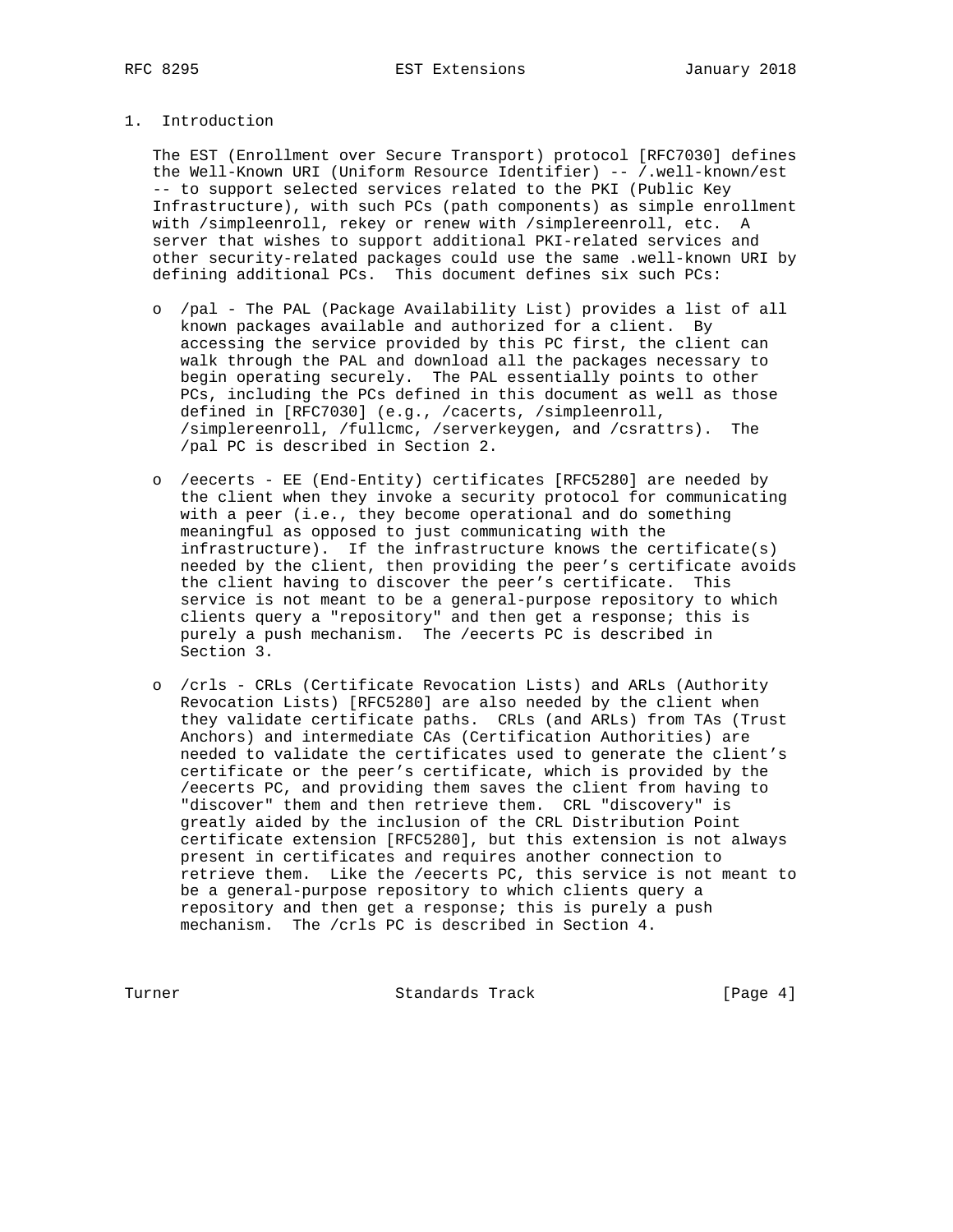- o /symmetrickeys In some cases, clients use symmetric keys [RFC6031] when communicating with their peers. If the client's peers are known by the server a priori, then providing them saves the client or an administrator from later having to find, retrieve, and install them. Like the /eecerts and /crls PCs, this service is not meant to be a general-purpose repository to which clients query a repository and then get a response; this is purely a push mechanism for the keys themselves. However, things do not always go as planned, and clients need to inform the server about any errors. If things did go well, then the client, if requested, needs to provide a receipt [RFC7191]. The /symmetrickeys and /symmetrickeys/return PCs are described in Section 5.
- o /firmware Some client firmware and software support automatic update mechanisms, and some do not. For those that do not, the /firmware PC provides a mechanism for the infrastructure to inform the client that firmware and software updates [RFC4108] are available. Because updates do not always go as planned and because sometimes the server needs to know whether the firmware was received and processed, this PC also provides a mechanism to return errors and receipts. The /firmware and /firmware/return PCs are defined in Section 6.
- o /tamp To control the TAs in client TA databases, servers use the /tamp PC to request that clients retrieve TAMP (Trust Anchor Management Protocol) query, update, and adjust packages [RFC5934], and clients use the /tamp/return PC to return TAMP responses, confirms, and errors [RFC5934]. The /tamp and /tamp/return PCs are defined in Section 7.

 This document also extends the /est/serverkeygen PC [RFC7030] to support the following (see Section 8):

- o Returning asymmetric key package receipts and errors [RFC7191].
- o Encapsulating returned asymmetric keys in additional CMS (Cryptographic Message Syntax) content types [RFC7193].
- o Returning server-generated public key pairs encapsulated in PKCS #12 (Public Key Cryptography Standard #12) [RFC7292].

 While the motivation is to provide packages to clients during enrollment so that they can perform securely after enrollment, the services defined in this specification can be used after enrollment.

Turner Standards Track [Page 5]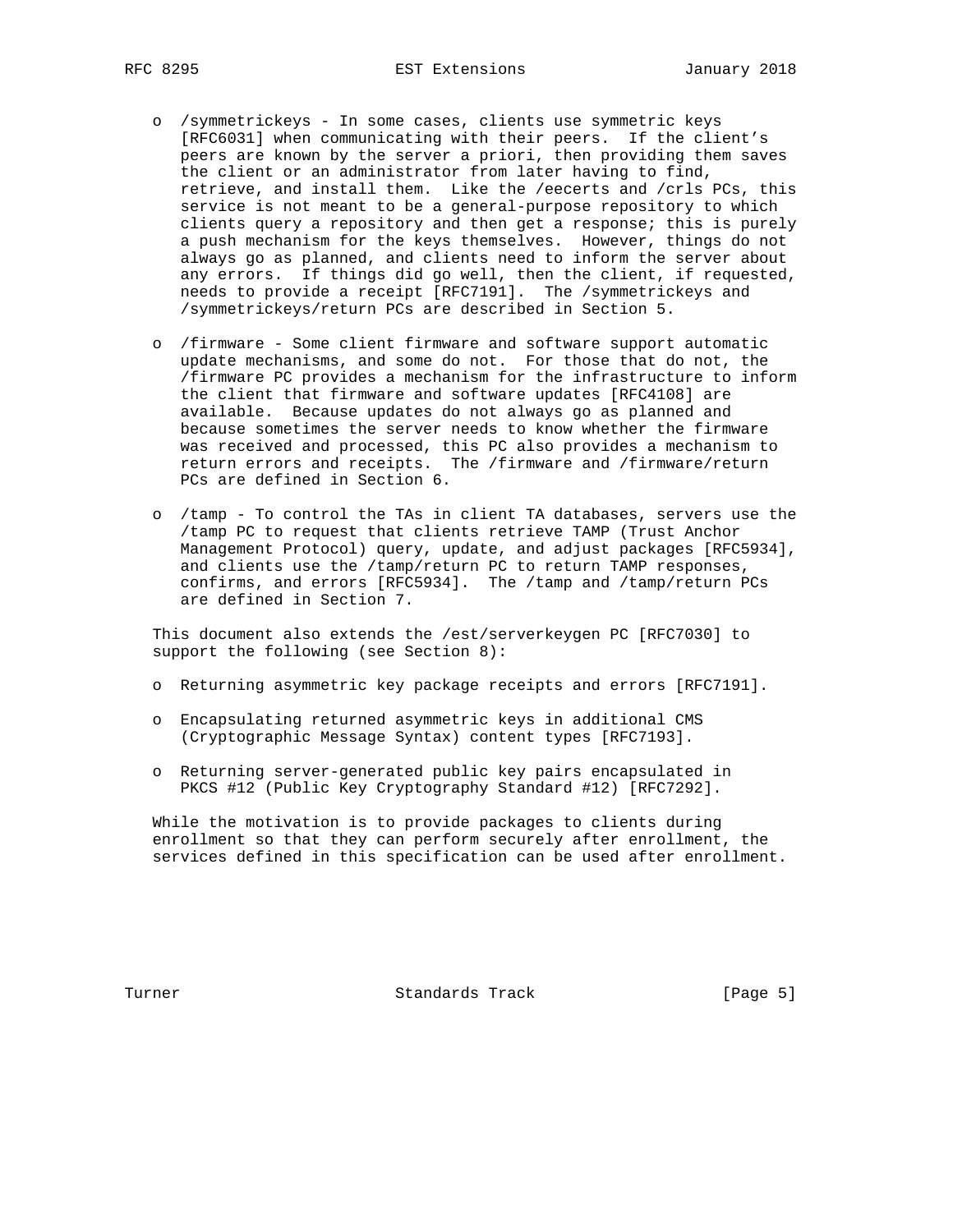# 1.1. Definitions

Familiarity with the following specifications is assumed:

- o "Using Cryptographic Message Syntax (CMS) to Protect Firmware Packages" [RFC4108]
- o "Certificate Management over CMS (CMC)" [RFC5272]
- o "Cryptographic Message Syntax (CMS) Encrypted Key Package Content Type" [RFC6032]
- o "Cryptographic Message Syntax (CMS)" [RFC5652]
- o "Additional New ASN.1 Modules for the Cryptographic Message Syntax (CMS) and the Public Key Infrastructure Using X.509 (PKIX)" [RFC6268]
- o "Trust Anchor Management Protocol (TAMP)" [RFC5934]
- o "Cryptographic Message Syntax (CMS) Content Constraints Extension" [RFC6010]
- o "Cryptographic Message Syntax (CMS) Symmetric Key Package Content Type" [RFC6031]
- o "Enrollment over Secure Transport" [RFC7030]
- o "Cryptographic Message Syntax (CMS) Key Package Receipt and Error Content Types" [RFC7191]

 Also, familiarity with the CMS protecting content types signed-data and encrypted-data [RFC5652] is assumed. The CMS encrypted key package is defined in [RFC6032].

 In addition to the definitions found in [RFC7030], the following definitions are used in this document:

 Agent: An entity that performs functions on behalf of a client. Agents can service a) one or more clients on the same network as the server, b) clients on non-IP-based networks, or c) clients that have a non-electronic air gap [RFC4949] between themselves and the server. Interactions between the agent and client in the last two cases are beyond the scope of this document. Before an agent can service clients, the agent must have a trust relationship with the server (i.e., be authorized to act on behalf of clients).

Turner Standards Track [Page 6]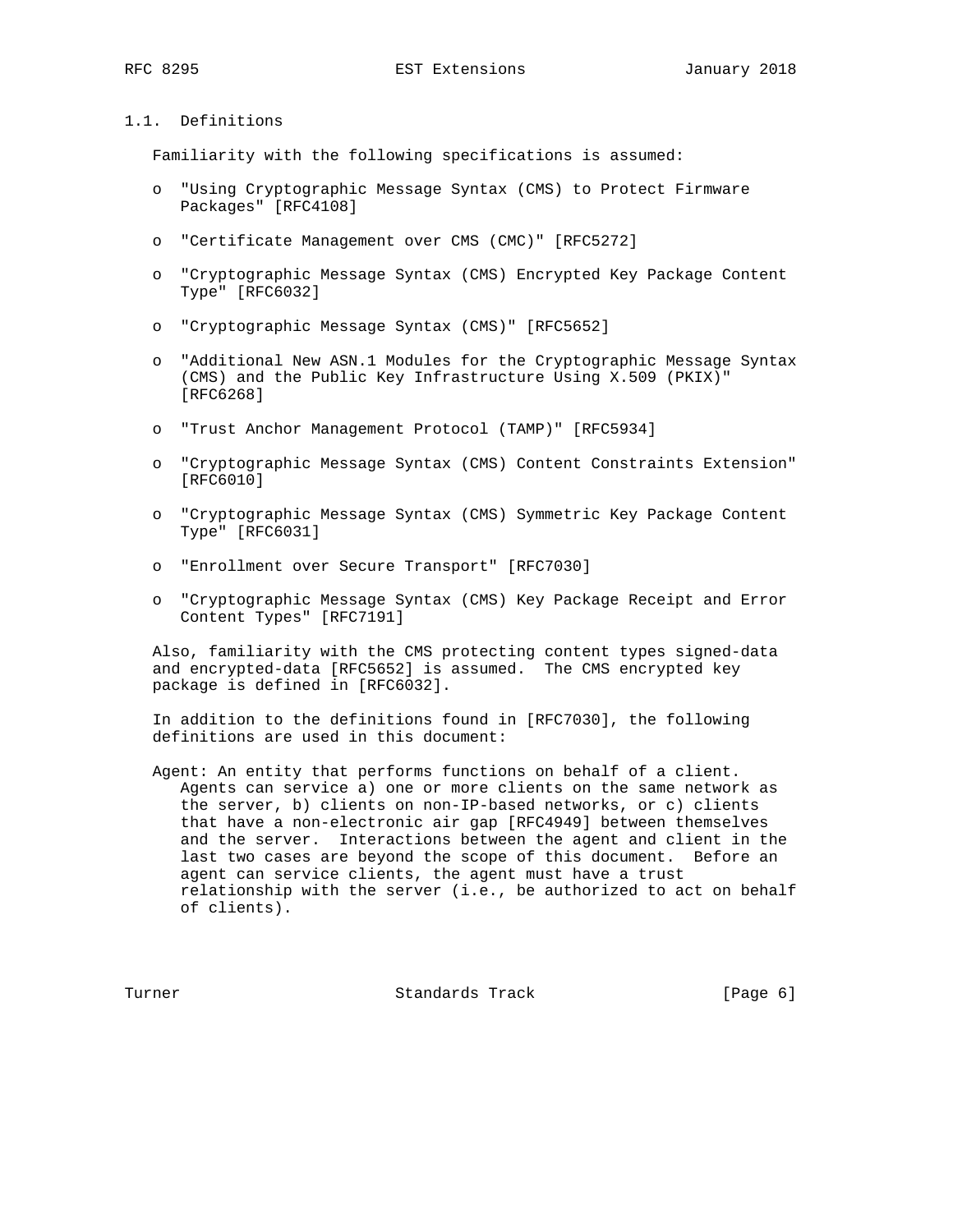- Client: A device that ultimately consumes and uses the packages to enable communications. In other words, the client is the endpoint for the packages, and an agent may have one or more clients. To avoid confusion, this document henceforth uses the term "client" to refer to both agents and clients.
- Package: An object that contains one or more content types. There are numerous types of packages, e.g., packages for asymmetric keys, symmetric keys, encrypted keys, CRLs, firmware, and TAMP. See Section 2.1.1. All of these packages are digitally signed by their creator and encapsulated in a CMS signed-data [RFC5652] [RFC6268] (except the public key certificates and CRLs that are already digitally signed by a CA): firmware receipts and errors; TAMP responses, confirms, and errors; and "key package" receipts and errors that can be optionally signed. Certificates and CRLs are included in a package that uses signed-data, which is often referred to as a "degenerate CMS", or as a "certs-only" [RFC5751] [RFC6268] or "crls-only" message (see Section 4.2), but no signature or content is present -- hence the names "certs-only" and "crls-only".

 Note: As per [RFC7030], the creator may or may not be the EST server or the EST CA.

1.2. Authentication and Authorization

 Client and server authentication as well as client and server authorization are as defined in [RFC7030]. The requirements for each are discussed in the "request" and "response" sections (e.g., Sections 3.1 and 3.2 of this document) of each of the PCs defined herein.

 The requirements for the TA databases are as specified in [RFC7030] as well.

1.3. TLS Cipher Suites

 TLS (Transport Layer Security) cipher suites and issues associated with them are as defined in [RFC7030].

1.4. URI Configuration

 As specified in Section 3.1 of [RFC7030], the client is configured with sufficient information to form the server URI [RFC3986]. Like EST, this configuration mechanism is beyond the scope of this document.

Turner Standards Track [Page 7]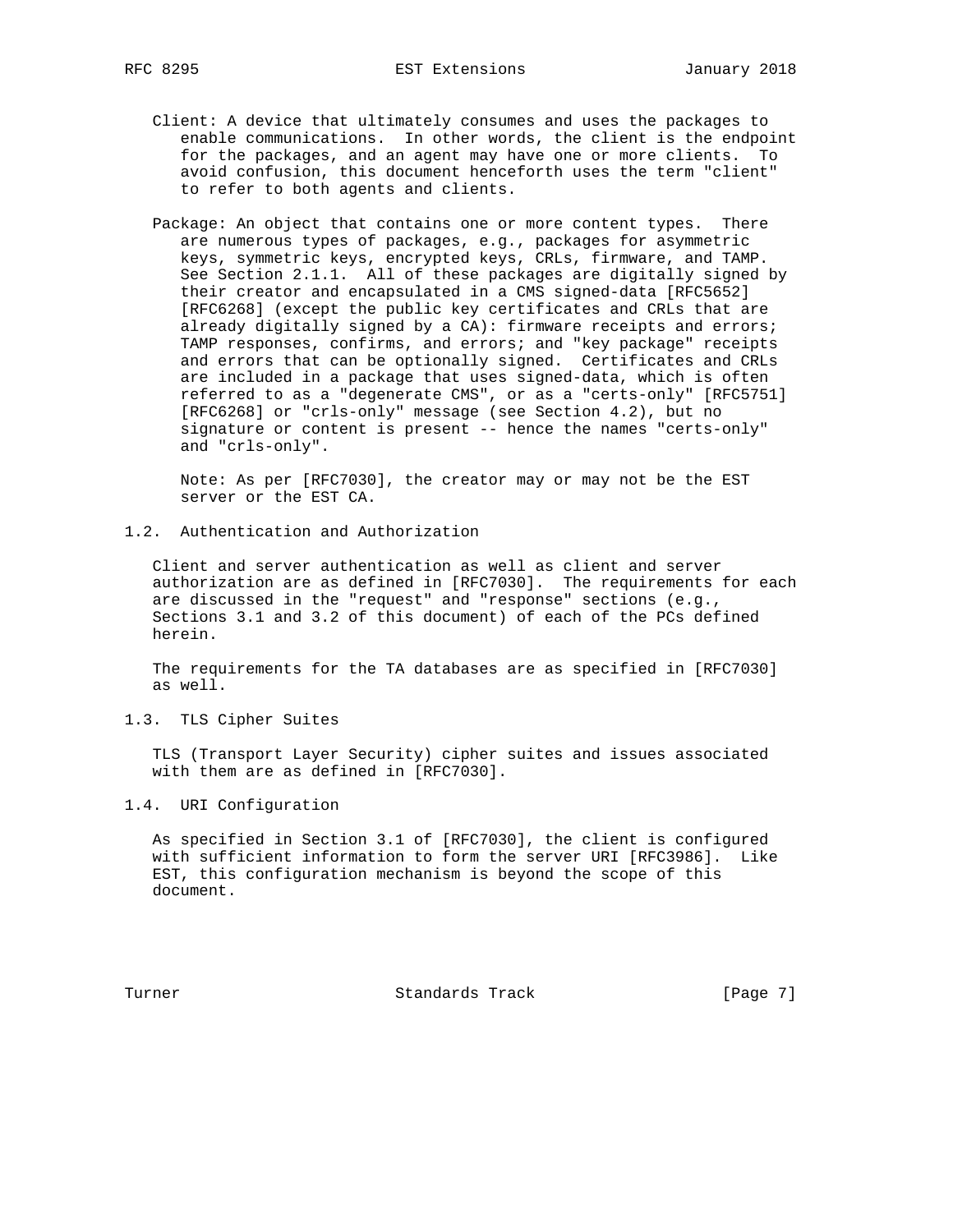# 1.5. Message Types

 This document uses existing media types for the messages as specified by "Internet X.509 Public Key Infrastructure Operational Protocols: FTP and HTTP" [RFC2585], "The application/pkcs10 Media Type" [RFC5967], and "Certificate Management over CMS (CMC)" [RFC5272].

 For consistency with [RFC5273], each distinct EST message type uses an HTTP Content-Type header with a specific media type.

 The EST messages, their corresponding media types for each operation, and the sections that provide request and response information are as follows:

| Message type<br>(per operation)                                         | Request media type<br>Response media $type(s)$<br>$Source(s)$ of types | Request<br>Response            |
|-------------------------------------------------------------------------|------------------------------------------------------------------------|--------------------------------|
| Locate Available<br>Packages<br>$/$ pal                                 | N/A<br>application/xml or<br>application/json<br>[RFC7303] [RFC8259]   | Section 2.2<br>Section 2.3     |
| Distribute EE<br>Certificates<br>/eecerts                               | N/A<br>application/pkcs7-mime<br>[RFC5751]                             | Section 3.1<br>Section 3.2     |
| Distribute CRLs<br>/crls                                                | N/A<br>application/pkcs7-mime<br>[RFC5751]                             | Section 4.1<br>Section 4.2     |
| Symmetric Key<br>Distribution<br>/symmetrickeys                         | N/A<br>application/cms<br>[RFC7193]                                    | Section 5.1.1<br>Section 5.1.2 |
| Return Symmetric<br>Key<br>Receipts/Errors<br>/symmetrickeys/<br>return | application/cms<br>N/A<br>[RFC7193]                                    | Section 5.2.1<br>Section 5.2.2 |

Turner **Standards Track** [Page 8]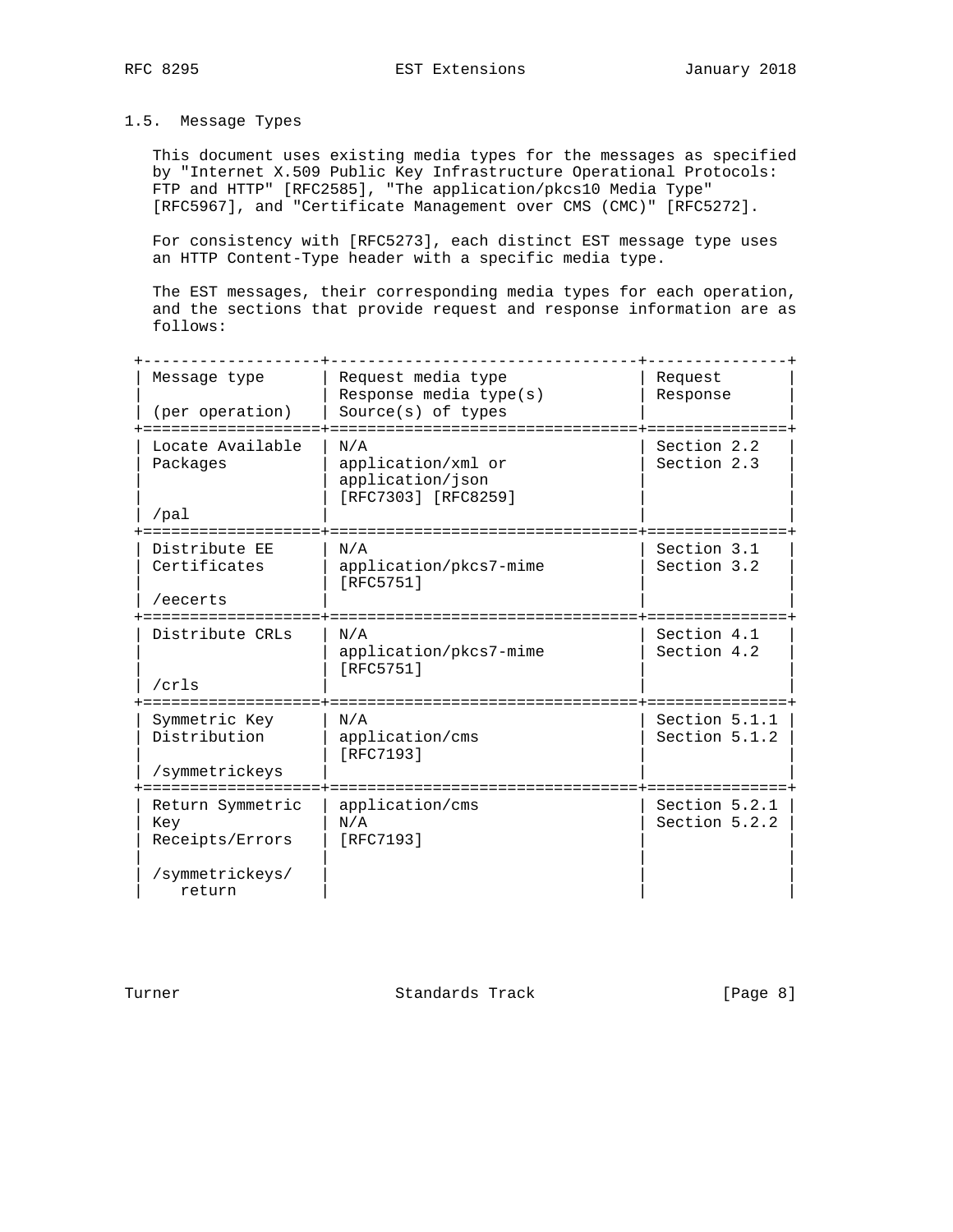| Firmware         | N/A                              | Section 6.1.1 |
|------------------|----------------------------------|---------------|
| Distribution     | application/cms                  | Section 6.1.2 |
|                  | [RFC7193]                        |               |
| /firmware        |                                  |               |
|                  |                                  |               |
| Return Firmware  | application/cms                  | Section 6.2.1 |
| Receipts/Errors  | N/A                              | Section 6.2.2 |
|                  | [RFC7193]                        |               |
| /firmware/return |                                  |               |
|                  |                                  |               |
| Trust Anchor     | N/A                              | Section 7.1.1 |
| Management       | application/                     | Section 7.1.2 |
|                  | tamp-status-query                |               |
|                  | tamp-update                      |               |
|                  | tamp-apex-update                 |               |
|                  | tamp-community-update            |               |
|                  | tamp-sequence-adjust             |               |
|                  | [RFC5934]                        |               |
| /tamp            |                                  |               |
| Return TAMP      | application/                     | Section 7.2.1 |
| Responses/       | tamp-status-response             |               |
| Confirms/        | tamp-update-confirm              |               |
| Errors           | tamp-apex-update-confirm         |               |
|                  | tamp-community-update-confirm    |               |
|                  | tamp-sequence-adjust-confirm     |               |
|                  | tamp-error                       |               |
|                  | N/A                              | Section 7.2.2 |
|                  | [RFC5934]                        |               |
| /tamp/return     |                                  |               |
|                  |                                  |               |
| Server-Side Key  | application/pkcs10 with          | Section 8.1   |
| Generation       | content type attribute           |               |
|                  | $CSR*$                           |               |
|                  | application/cms                  | Section 8.1   |
| /serverkeygen    | [RFC5967] [RFC7193]<br>[RFC7030] |               |

Turner **Standards Track** [Page 9]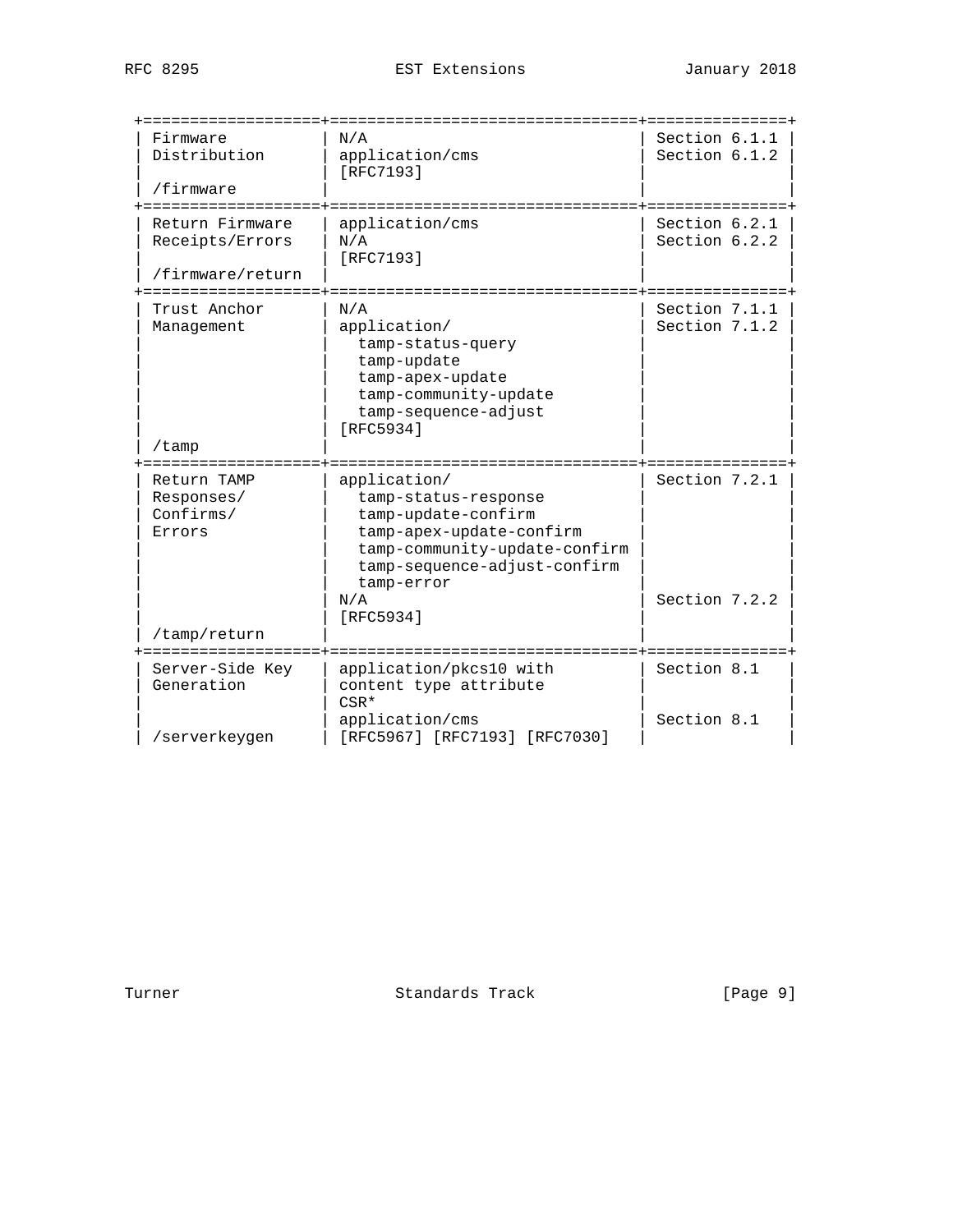| Return Asymmetric<br>Key<br>Receipts/Errors | application/cms<br>N/A<br>[RFC7193] | Section 8.2<br>Section 8.2 |
|---------------------------------------------|-------------------------------------|----------------------------|
| /serverkeygen/<br>return                    |                                     |                            |
|                                             |                                     |                            |
| Server-Side Key                             | application/pkcs10                  | Section 8.3.1              |
| Generation:                                 | application/pkcs12                  | Section 8.3.2              |
| PKCS #12                                    | [RFC5967] [RFC7193] [RFC7030]       |                            |
|                                             |                                     |                            |
| /serverkeygen                               |                                     |                            |
|                                             |                                     |                            |

\* Certificate Signing Request

1.6. Key Words

 The key words "MUST", "MUST NOT", "REQUIRED", "SHALL", "SHALL NOT", "SHOULD", "SHOULD NOT", "RECOMMENDED", "NOT RECOMMENDED", "MAY", and "OPTIONAL" in this document are to be interpreted as described in BCP 14 [RFC2119] [RFC8174] when, and only when, they appear in all capitals, as shown here.

2. Locate Available Packages

 The PAL (Package Availability List) is either an XML (Extensible Markup Language) [XML] or JSON (JavaScript Object Notation) [RFC8259] object available through the /pal PC, which furnishes the following information to clients:

- o Advertisements for available packages that can be retrieved from the server;
- o Notifications to begin public key certificate management or to return package receipts and errors; and
- o Advertisement for another PAL.

 After being configured (see Section 1.4), the client can use this service to retrieve its PAL (see Section 2.1), which, if properly constructed (see Section 2.3), allows the client to determine some or all of the security-related packages needed for bootstrapping. Each PAL entry refers to other PCs (as defined in this document and in [RFC7030]) that clients use to a) retrieve packages that are available to them (e.g., CA certificates, firmware, trust anchors, symmetric keys, and asymmetric keys) or b) receive notifications to

Turner Standards Track [Page 10]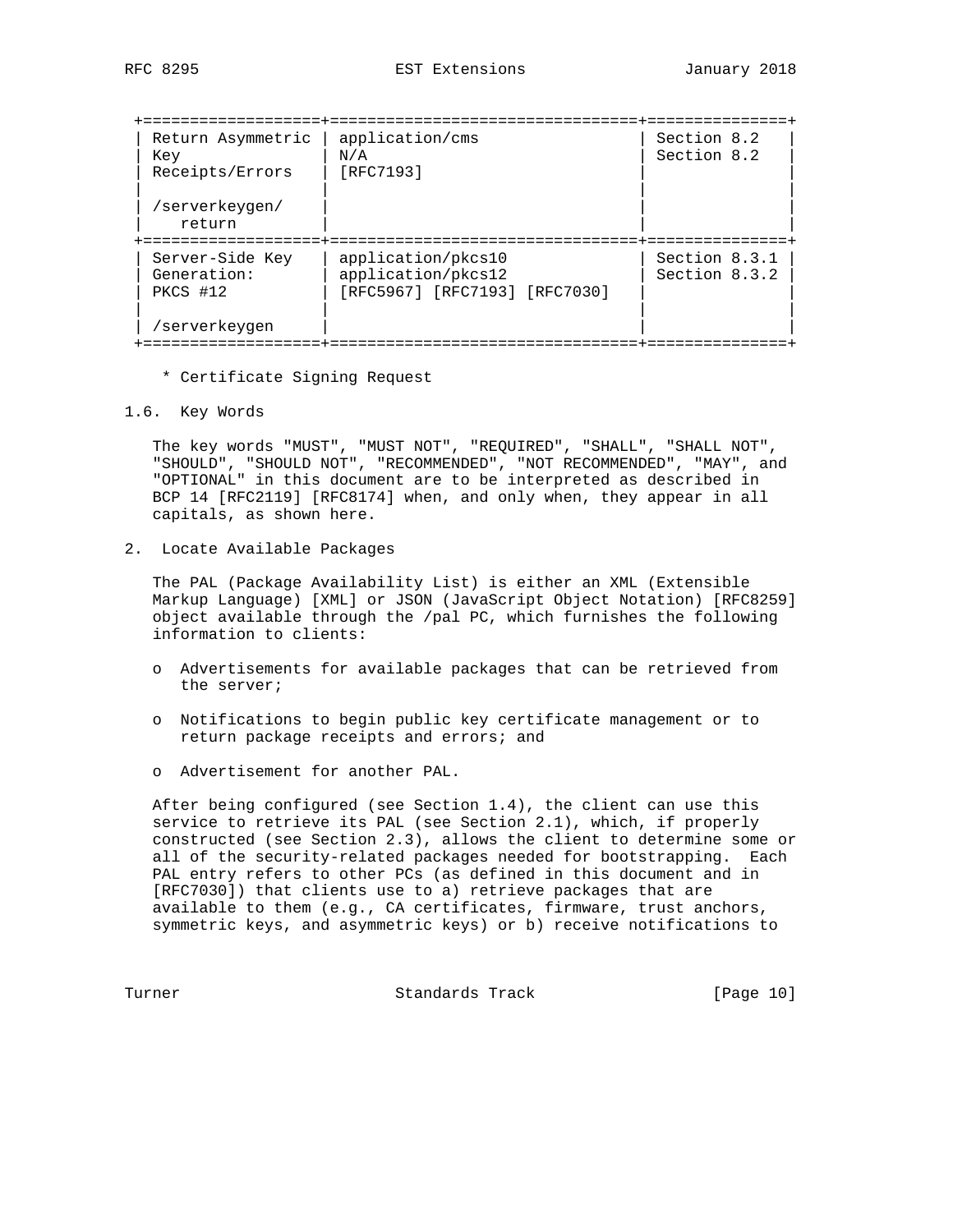initiate public key certificate enrollment. PAL entries can also be used to notify clients that they are to return receipts or errors for certain packages (see Section 2.1.1). Placing these entries after entries that clients used to retrieve the packages is the same as requesting receipts in the originally distributed package. Figure 1 provides a ladder diagram for the /pal PC protocol flow. Appendix A provides a detailed example.

| Client | Establish TLS<br>Session<br>--------------------->                                          | Server |
|--------|---------------------------------------------------------------------------------------------|--------|
|        | Request PAL<br>(HTTP GET Request)<br>---------------<br>Deliver PAL                         |        |
|        | (HTTP GET Response)<br>Request package by<br>specified URI<br>(HTTP GET or POST<br>Request) |        |
|        | Deliver requested<br>CMS package product<br>(HTTP GET or POST<br>Response)                  |        |

Repeat as necessary.

Figure 1: /pal Message Sequence

 PALs are designed to support an arbitrary number of entries, but for PALs that need to be divided for any reason, there is a special PAL entry type that constitutes a collection of "PAL package types". Package type 0001 ("Additional PAL value present") refers to another PAL. See Sections 2.1 and 2.1.1. If present, the 0001 package type is always last because other entries after it are ignored. Also, in order to avoid needlessly dereferencing URIs, the 0001 package type cannot be the only PAL entry. In addition to using the PAL during bootstrapping, clients can be configured to periodically poll the server to determine if updated packages are available for them. Note that the mechanism to configure how often clients poll the server is beyond the scope of this document. However, there are some services

Turner Standards Track [Page 11]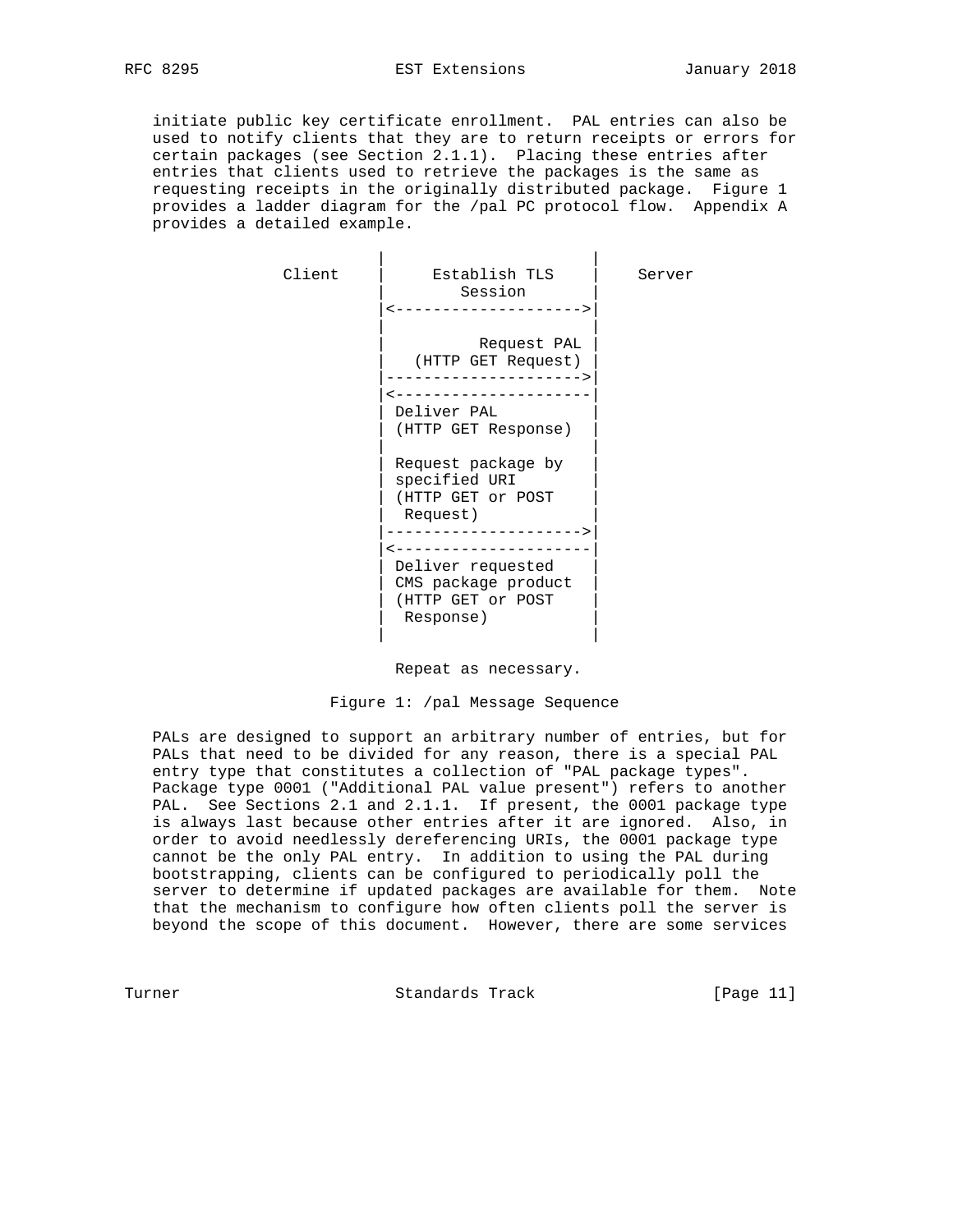that support indicating when a client should retry its request (e.g., simple enrollment and re-enroll responses include the Retry-After header [RFC7030]).

 As noted earlier, the PAL supports two variants: XML and JSON. Clients include the HTTP Accept header [RFC7231] when they connect to the server to indicate whether they support XML or JSON.

 The client MUST authenticate the server as specified in [RFC7030], and the client MUST check the server's authorization as specified in [RFC7030].

 The server MUST authenticate the client as specified in [RFC7030], and the server MUST check the client's authorization as specified in [RFC7030].

 PAL support is OPTIONAL. It is shown in figures throughout this document, but clients need not support the PAL to access services offered by the server.

2.1. PAL Format

 Each PAL is composed of zero or more entries. Each entry is composed of four fields -- type, date, size, and info -- whose semantics follow:

 Note: Both XML elements and JSON values are described below. XML elements are enclosed in angle brackets (<>), and JSON values are enclosed in single quotes (''). When described together, they are enclosed in square brackets ([]) separated by a vertical bar (|).

- o [<type> | 'type'] uniquely identifies each package that a client may retrieve from the server with a 4-digit string. [<type> | 'type'] MUST be present. The PAL package types are defined in Section 2.1.1.
- o [<date> | 'date'] indicates one of the following:
	- \* The date and time that the client last successfully downloaded the identified package from the server. [<date> | 'date'] MUST be represented as Generalized Time with 20 characters: YYYY-MM-DDTHH:MM:SSZ; <date> matches the dateTime production in "canonical representation" [XMLSCHEMA]; 'date' is a string. Implementations SHOULD NOT rely on time resolution finer than seconds and MUST NOT generate time instants that specify leap seconds.

Turner **Standards Track** [Page 12]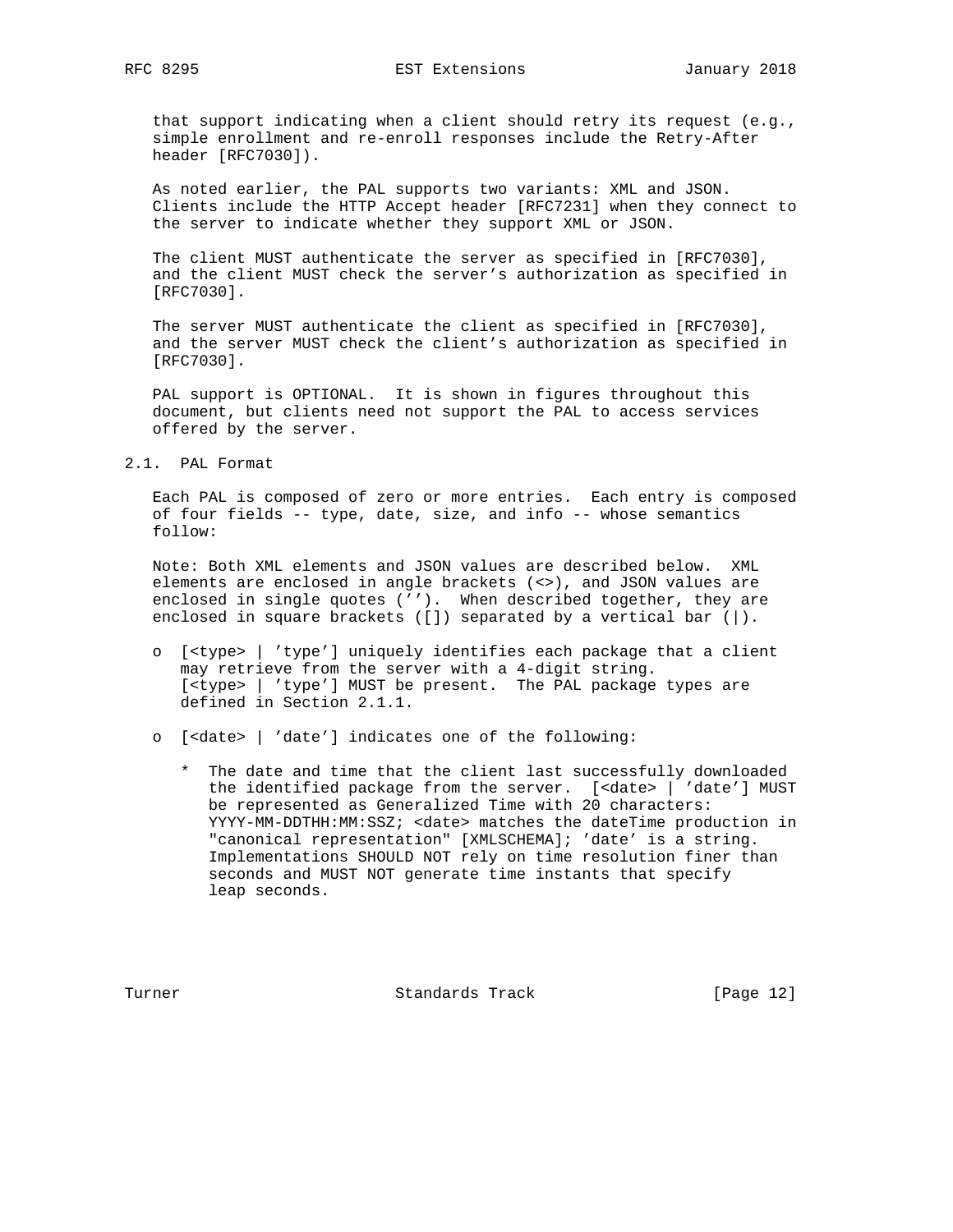- - \* The omission of [<date> | 'date'] indicates the following:
		- There is no indication that the client has successfully downloaded the identified package, or
		- The PAL entry corresponds to a pointer to the next PAL, or the server is requesting a package from the client (e.g., certification request, receipt, error).
	- o [<size> | 'size'] indicates the size in bytes of the package; <size> is a nonNegativeInteger, and 'size' is a number. A package size of zero (i.e., "0" without the quotes) indicates that the client needs to begin a transaction, return an error, or return a receipt. [<size> | 'size'] MUST be present.
- o [<info> | 'info'] provides an SKI (Subject Key Identifier), a DN (Distinguished Name), an Issuer and Serial Number tuple, or a URI, i.e., it is a choice between these four items, all of which are defined in [RFC5280]. When a URI [RFC3986] is included, [<uri> | 'uri'] indicates the location where the identified package can be retrieved. When a DN, an SKI, or an Issuer Name and Serial Number tuple is included, it points to a certificate that is the subject of the notification (i.e., the certificate to be rekeyed or renewed); [<dn> | 'dn'] is encoded as a string with the format defined in [RFC4514]; <ski> is a hexBinary, and 'ski' is a string of hex digits (i.e., 0-9, a-f, and A-F); [<iasn> | 'iasn'] includes both [<issuer> | 'issuer'] and [<serial> | 'serial'] as a complexType in XML and an object in JSON. [<issuer> | 'issuer'] is a DN encoded as a string with the format defined in [RFC4514]; <serial> is a positiveInteger, and 'serial' is a number. [<info> | 'info'] MUST be present, and [<info> | 'info'] MUST include exactly one [<dn> | 'dn'], [ < ski > | 'ski'], [ < iasn > | 'iasn'], or [ < uri > | 'uri'].

 Clients are often limited by the size of objects they can consume; the PAL is not immune to these limitations. As opposed to picking a limit for all clients, a special package type (0001) is defined (see Section 2.1.1) to indicate that another PAL is available. Servers can use this value to limit the size of the PALs provided to clients. The mechanism for servers to know client PAL size limits is beyond the scope of this document; one possible solution is through provisioned information.

Turner **Standards Track** [Page 13]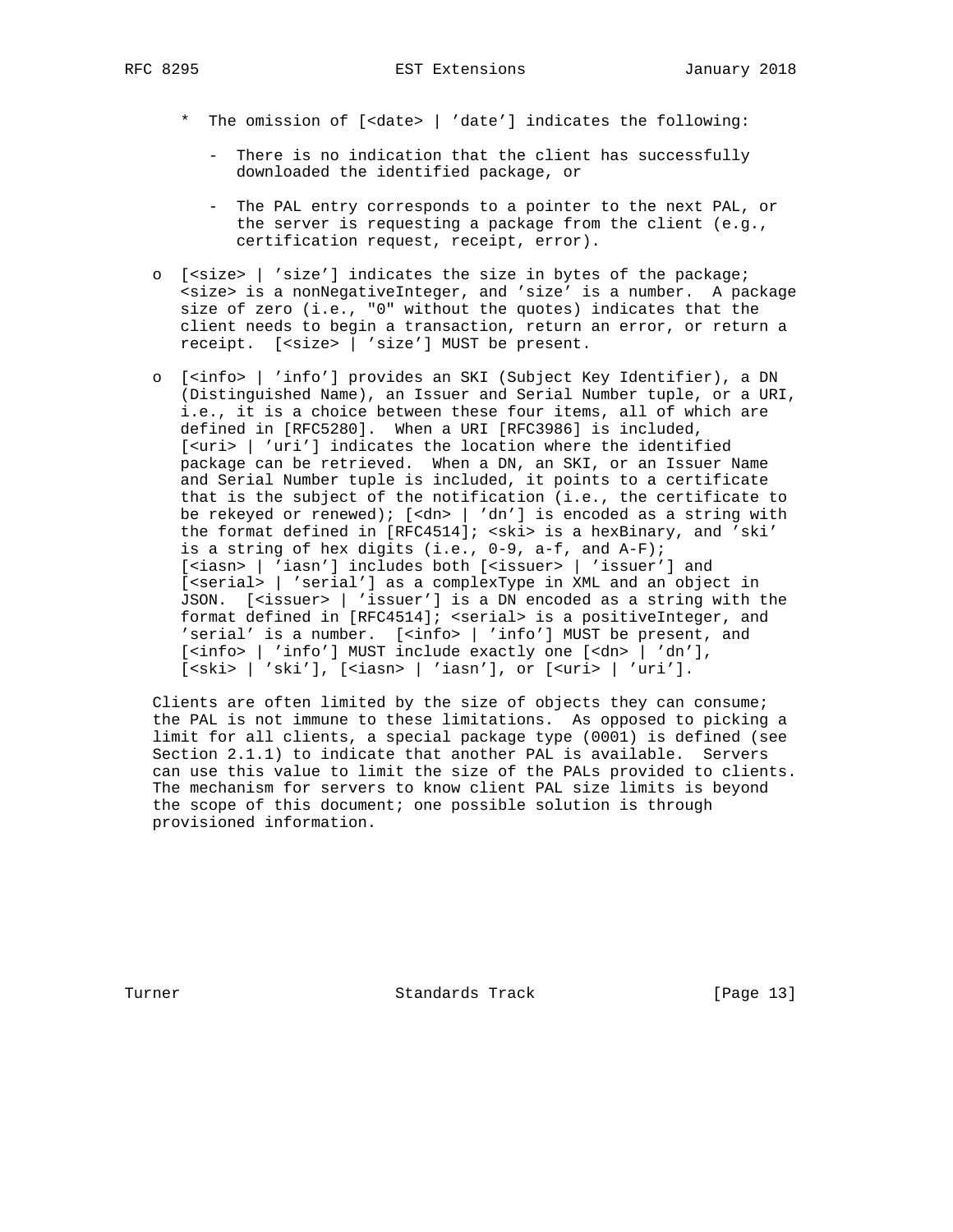# 2.1.1. PAL Package Types

 Table 1 lists the PAL package types that are defined by this document:

| Package<br>Number | Package Description                                |
|-------------------|----------------------------------------------------|
| --------<br>0000  | Reserved                                           |
| 0001              | Additional PAL value present                       |
| 0002              | X.509 CA certificate                               |
| 0003              | X.509 EE certificate                               |
| 0004              | X.509 ARL                                          |
| 0005              | X.509 CRL                                          |
| 0006              | Start DS certificate enrollment with CSR attribute |
| 0007              | Start DS certificate enrollment                    |
| 0008              | DS certificate enrollment (success)                |
| 0009              | DS certificate enrollment (failure)                |
| 0010              | Start DS certificate re-enrollment                 |
| 0011              | DS certificate re-enrollment (success)             |
| 0012              | DS certificate re-enrollment (failure)             |
| 0013              | Start KE certificate enrollment with CSR attribute |
| 0014              | Start KE certificate enrollment                    |
| 0015              | KE certificate enrollment (success)                |
| 0016              | KE certificate enrollment (failure)                |
| 0017              | Start KE certificate re-enrollment                 |
| 0018              | KE certificate re-enrollment (success)             |
| 0019              | KE certificate re-enrollment (failure)             |
| 0020              | Asymmetric Key Package (PKCS #8)                   |
| 0021              | Asymmetric Key Package (CMS)                       |
| 0022              | Asymmetric Key Package (PKCS #12)                  |
| 0023              | Asymmetric Key Package Receipt or Error            |
| 0024              | Symmetric Key Package                              |
| 0025              | Symmetric Key Package Receipt or Error             |
| 0026              | Firmware Package                                   |
| 0027              | Firmware Package Receipt or Error                  |
| 0028              | TAMP Status Query                                  |
| 0029              | TAMP Status Query Response or Error                |
| 0030              | Trust Anchor Update                                |
| 0031              | Trust Anchor Update Confirm or Error               |
| 0032              | Apex Trust Anchor Update                           |
| 0033              | Apex Trust Anchor Update Confirm or Error          |
| 0034              | Community Update                                   |
| 0035              | Community Update Confirm or Error                  |
| 0036              | Sequence Number Adjust                             |
| 0037              | Sequence Number Adjust Confirm or Error            |

Table 1: PAL Package Types

Turner **Standards Track** [Page 14]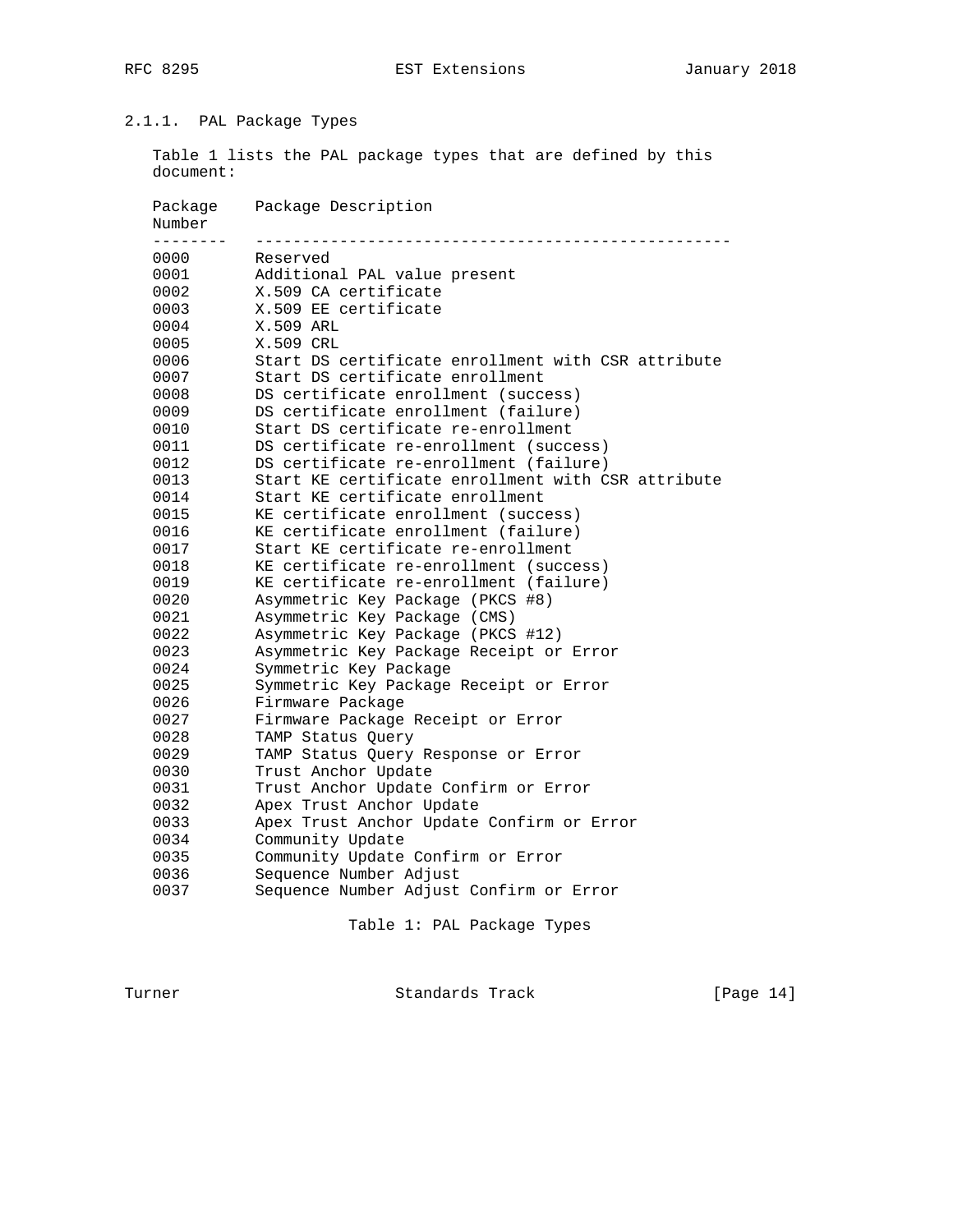Note: "CSR" is Certificate Signing Request, "DS" is Digital Signature, and "KE" is Key Establishment.

 PAL package types are essentially hints about the type of package the client is about to retrieve or is asked to return. Savvy clients can parse the packages to determine what has been provided, but in some instances it is better to know before retrieving the package. The hint provided here does not obviate the need for clients to check the type of package provided before they store it, possibly in specially allocated locations (i.e., some clients might store Root ARLs separately from intermediate CRLs). For packages provided by the client, the server is asking the client to provide an enrollment package, receipt, response, confirm, or error.

The PAL package types have the following meanings:

 Note: The semantics behind Codes 0002 and 0006-0021 are defined in [RFC7030].

0000 Reserved: Reserved for future use.

 0001 Additional PAL value present: Indicates that this PAL entry refers to another PAL by referring to another /pal URI, which is defined in this section. This PAL package type limits the size of PALs to a more manageable size for clients. If this PAL package type appears, it MUST be the last entry in the PAL.

 Additionally, in order to avoid needlessly dereferencing URIs, this PAL package type MUST NOT be the only entry.

- 0002 X.509 CA certificate: Indicates that one or more CA certificates [RFC5280] are available for the client by pointing to a /cacerts URI, which is defined in [RFC7030].
- 0003 X.509 EE certificate: Indicates that one or more EE certificates [RFC5280] are available for the client by pointing to an /eecerts URI, which is defined in Section 3.
- 0004 X.509 ARL: Indicates that one or more ARLs (Authority Revocation Lists) [RFC5280] are available for the client by pointing to a /crls URI, which is defined in Section 4.
- 0005 X.509 CRL: Indicates that one or more CRLs (Certificate Revocation Lists) [RFC5280] are available for the client by pointing to a /crls URI, which is defined in Section 4.

Turner **Standards Track** [Page 15]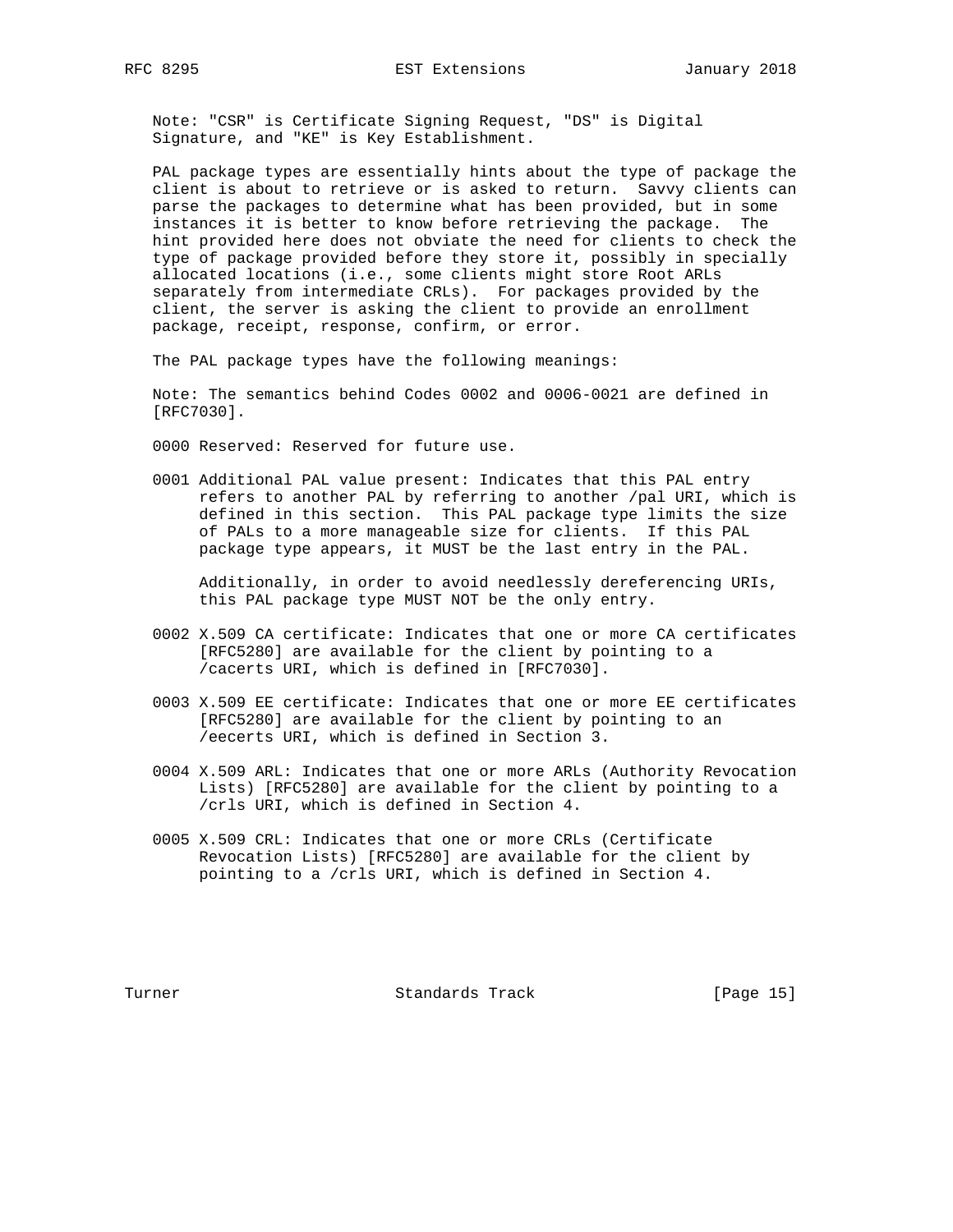Note: See Section 9 for additional information about PAL and certificate enrollment interaction. See Appendix B for additional informative information.

- 0006 Start DS certificate enrollment with CSR: Indicates that the client needs to begin enrolling its DS certificate (i.e., any certificate for which the key usage extension will have a digital signature set), using a template provided by the server with a CSR (Certificate Signing Request) attribute (see Appendix B). The PAL entry points to a /csrattrs URI, which is defined in [RFC7030].
- 0007 Start DS certificate enrollment: Indicates that the client needs to begin enrolling its DS certificate. The PAL entry points to a /simpleenroll URI, which is defined in [RFC7030].
- 0008 DS certificate enrollment (success): Indicates that the client needs to retrieve a successful certification response. The PAL entry points to a /simpleenroll or a /fullcmc URI, both of which are defined in [RFC7030].
- 0009 DS certificate enrollment (failure): Indicates that the client needs to retrieve a failed certification response for a DS certificate. This PAL entry points to a /simpleenroll or a /fullcmc URI.
- 0010 Start DS certificate re-enrollment: Indicates that the client needs to rekey or renew a DS certificate. The PAL entry points to a /simplereenroll or a /fullcmc URI.
- 0011 DS certificate re-enrollment (success): See PAL package type 0008.
- 0012 DS certificate re-enrollment (failure): See PAL package type 0009.

 Note: The KE (Key Establishment) responses that follow use the same URIs as DS certificates, except that the certificates' key usage extension is set to only key agreement or key transport.

- 0013 Start KE certificate enrollment with CSR: See PAL package type 0006.
- 0014 Start KE certificate enrollment: See PAL package type 0007.
- 0015 KE certificate enrollment (success): See PAL package type 0008.
- 0016 KE certificate enrollment (failure): See PAL package type 0009.

Turner Standards Track [Page 16]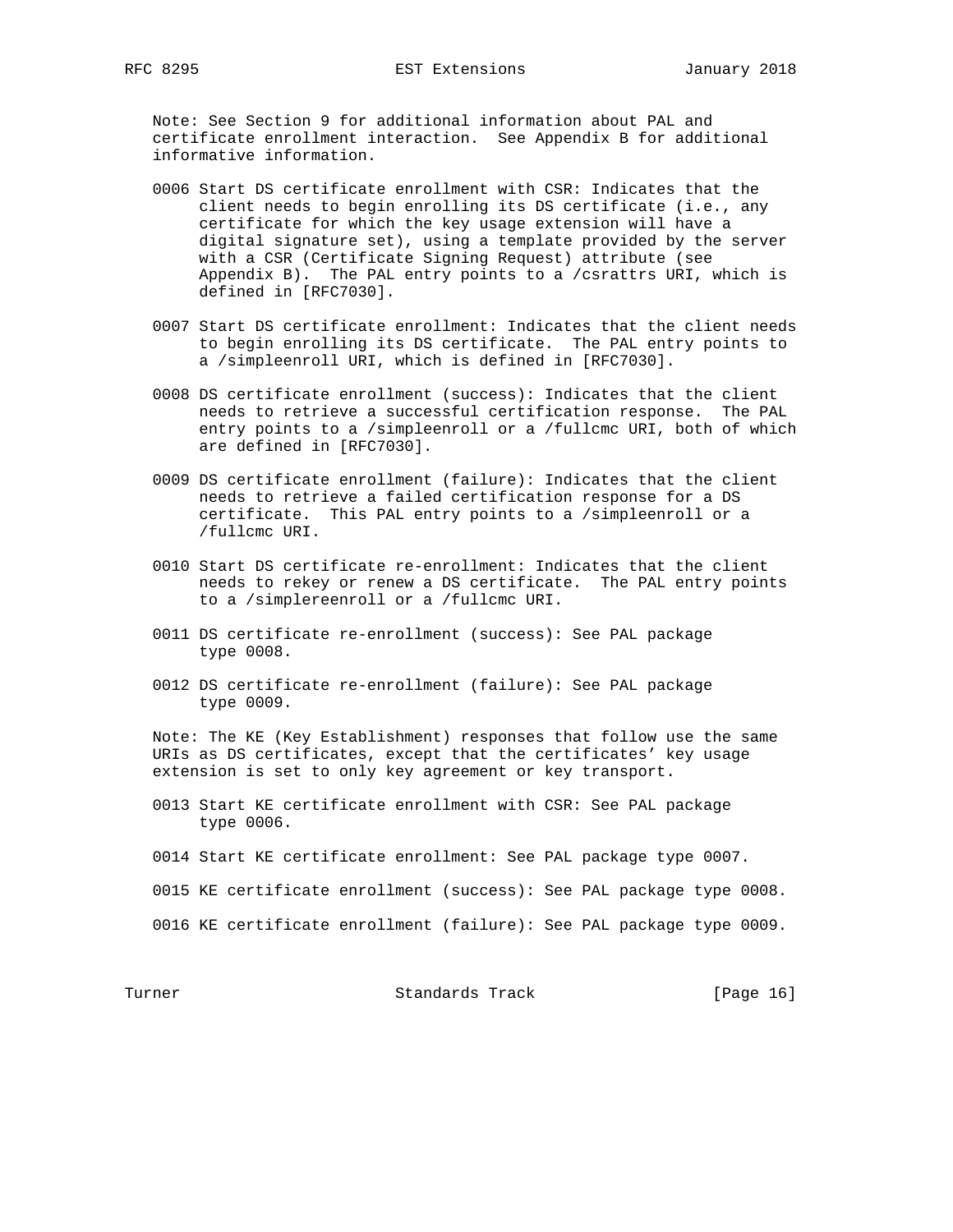0017 Start KE certificate re-enrollment: See PAL package type 0010.

- 0018 KE certificate re-enrollment (success): See PAL package type 0008.
- 0019 KE certificate re-enrollment (failure): See PAL package type 0009.

 Note: The variations in the asymmetric key packages are due to the number of CMS content types that can be used to protect the asymmetric key; the syntax for the asymmetric key is the same, but additional ASN.1 is needed to include it in a signed-data (i.e., the ASN.1 needs to be a CMS content type and not the private key info type). See Section 8 of this document for additional information.

- 0020 Asymmetric Key Package (PKCS #8): Indicates that an asymmetric key generated by the server is available for the client; the package is an asymmetric key without additional encryption as specified in Section 4.4.2 of [RFC7030]. The PAL entry points to a /serverkeygen or a /fullcmc URI, which are defined in [RFC7030].
- 0021 Asymmetric Key Package (CMS): See PAL package type 0020 (the difference being that the package available is an asymmetric key package [RFC5958] that is signed and encapsulated in a signed-data content type, as specified in Section 4.4.2 of [RFC7030]). Also, see Section 8.1 of this document.
- 0022 Asymmetric Key Package (PKCS #12): See PAL package type 0020 (the difference being that the package available is the PKCS #12 [RFC7292] content type). See Section 8.3 of this document.
- 0023 Asymmetric Key Package Receipt or Error: Indicates that the server wants the client to return a key package receipt or error [RFC7191] to the /serverkeygen/return URI, which is defined in Section 8.
- 0024 Symmetric Key Package: Indicates that a symmetric key package [RFC6031] is available for the client by pointing to a /symmetrickeys URI, which is defined in Section 5.
- 0025 Symmetric Key Package Receipt or Error: Indicates that the server wants the client to return a key package receipt or error [RFC7191] to the /symmetrickeys/return URI, which is defined in Section 5.

Turner Standards Track [Page 17]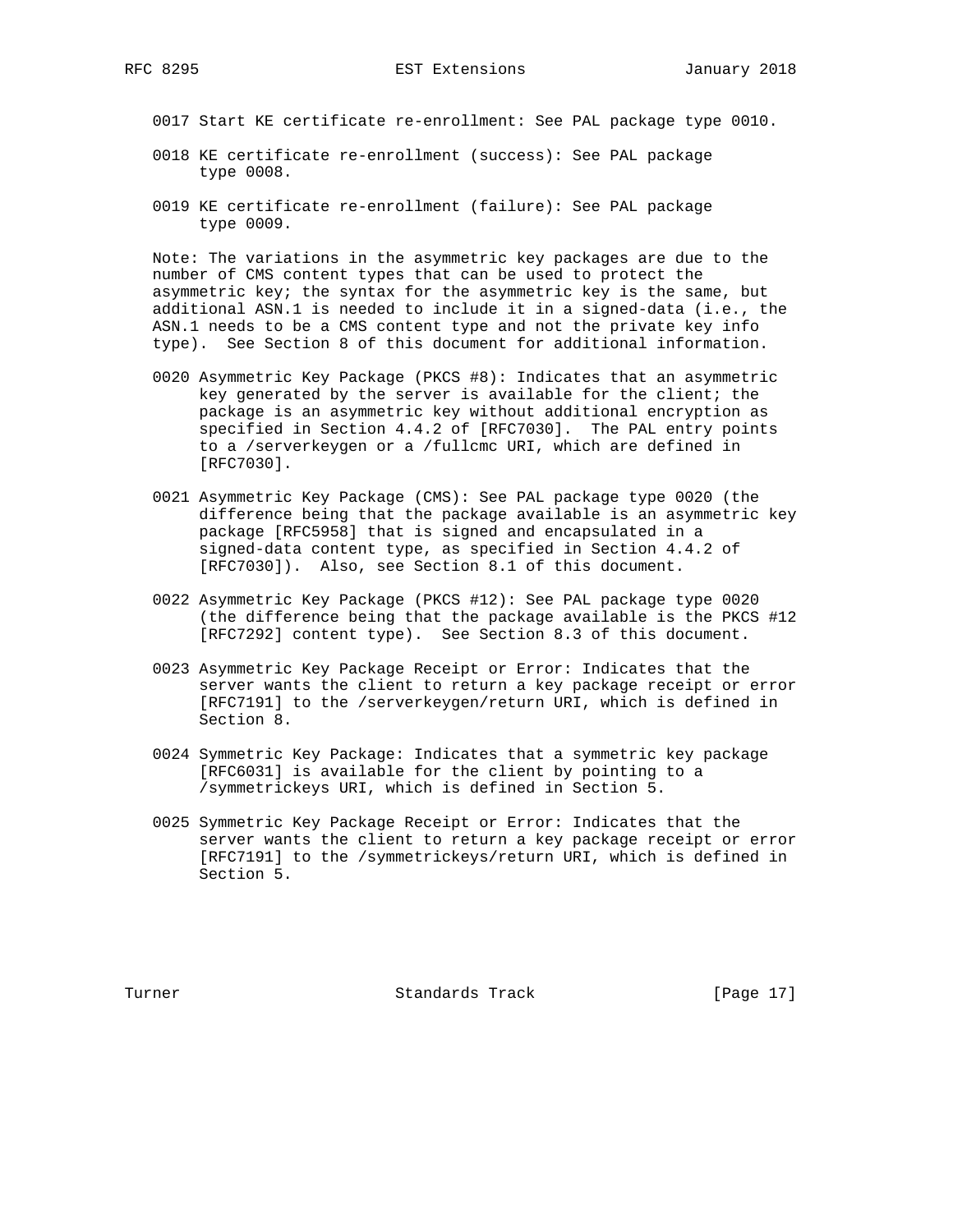- 0026 Firmware Package: Indicates that a firmware package [RFC4108] is available for the client, using the /firmware URI, which is defined in Section 6.
- 0027 Firmware Package Receipt or Error: Indicates that the server wants the client to return a firmware package load receipt or error [RFC4108] to the /firmware/return URI, which is defined in Section 6.
- Note: The /tamp and tamp/return URIs are defined in Section 7.
- 0028 TAMP Status Query: Indicates that a TAMP Status Query package [RFC5934] is available for the client, using the /tamp URI.
- 0029 TAMP Status Query Response or Error: Indicates that the server wants the client to return a TAMP Status Query Response or Error [RFC5934] to the /tamp/return URI.
- 0030 Trust Anchor Update: Indicates that a Trust Anchor Update package [RFC5934] is available for the client, using the /tamp URI.
- 0031 Trust Anchor Update Confirm or Error: Indicates that the server wants the client to return a Trust Anchor Update Confirm or Error [RFC5934] to the /tamp/return URI.
- 0032 Apex Trust Anchor Update: Indicates that an Apex Trust Anchor Update package [RFC5934] is available for the client, using the /tamp URI.
- 0033 Apex Trust Anchor Update Confirm or Error: Indicates that the server wants the client to return an Apex Trust Anchor Update Confirm or Error [RFC5934] to the /tamp/return URI.
- 0034 Community Update: Indicates that a Community Update package [RFC5934] is available for the client, using the /tamp URI.
- 0035 Community Update Confirm or Error: Indicates that the server wants the client to return a Community Update Confirm or Error [RFC5934] to the /tamp/return URI.
- 0036 Sequence Number Adjust: Indicates that a Sequence Number Adjust package [RFC5934] is available for the client, using the /tamp URI.
- 0037 Sequence Number Adjust Confirm or Error: Indicates that the server wants the client to return a Sequence Number Adjust Confirm or Error [RFC5934] to the /tamp/return URI.

Turner **Standards Track** [Page 18]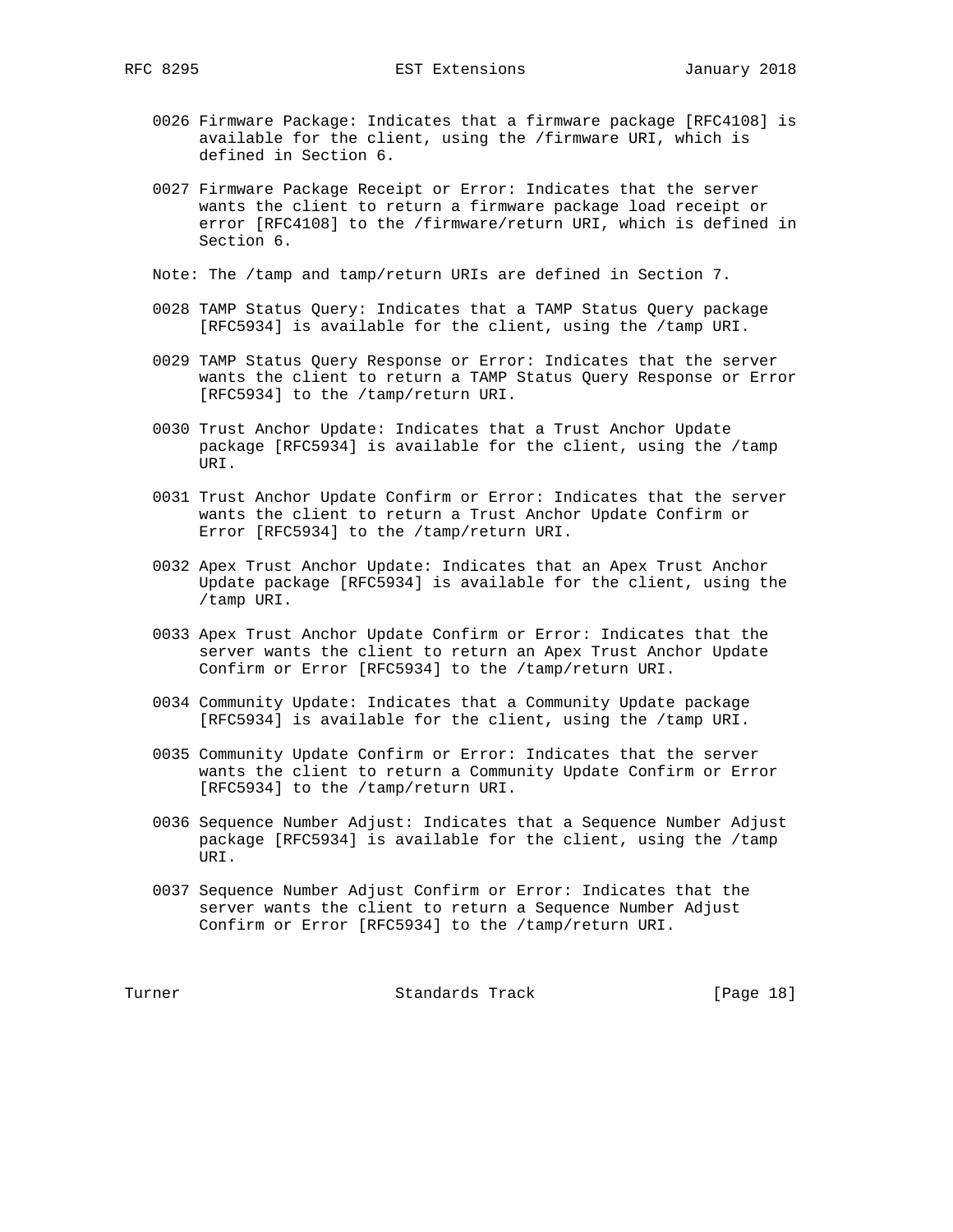# 2.1.2. PAL XML Schema

 The namespace is specified in Section 11.1. The fields in the schema were discussed earlier, in Sections 2.1 and 2.1.1.

```
 <?xml version="1.0" encoding="UTF-8"?>
 <xsd:schema xmlns:xsd="https://www.w3.org/2001/XMLSchema"
  xmlns:pal="urn:ietf:params:xml:ns:pal"
  targetNamespace="urn:ietf:params:xml:ns:pal"
  elementFormDefault="qualified" attributeFormDefault="unqualified"
  version="1.0">
   <xsd:annotation>
     <xsd:documentation>
       This schema defines the types and elements needed
       to retrieve client packages from the server or for the
       client to post packages to the server.
     </xsd:documentation>
   </xsd:annotation>
   <!-- ===== Element Declarations ===== -->
   <xsd:element name="pal" type="pal:PAL" />
   <!-- ===== Complex Data Element Type Definitions ===== -->
   <xsd:complexType name="PAL">
     <xsd:annotation>
       <xsd:documentation>
         This type defines the Package Availability List (PAL).
       </xsd:documentation>
     </xsd:annotation>
     <xsd:sequence>
       <xsd:element name="message" type="pal:PALEntry"
         minOccurs="0" maxOccurs="unbounded">
         <xsd:annotation>
           <xsd:documentation>
             This item contains information about the package
             and a link that the client uses to download or post
             the package.
           </xsd:documentation>
         </xsd:annotation>
       </xsd:element>
     </xsd:sequence>
   </xsd:complexType>
```
Turner Standards Track [Page 19]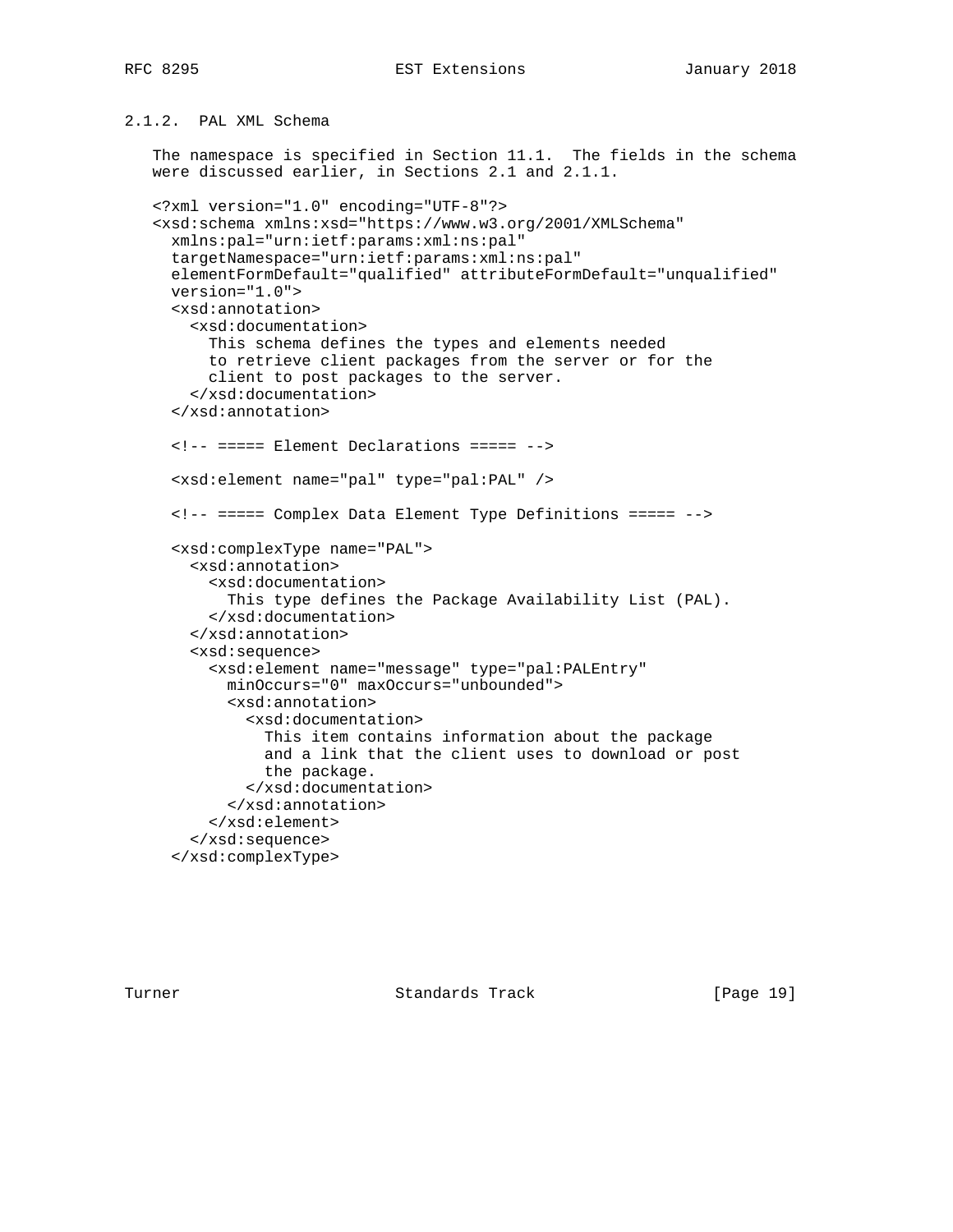```
 <xsd:complexType name="PALEntry">
  <xsd:annotation>
     <xsd:documentation>
       This type defines a product in the PAL.
     </xsd:documentation>
  </xsd:annotation>
  <xsd:sequence>
    <xsd:element name="type" type="pal:PackageType" />
    <xsd:element name="date" type="pal:GeneralizedTimeType"
      minOccurs="0" />
    <xsd:element name="size" type="xsd:nonNegativeInteger">
       <xsd:annotation>
         <xsd:documentation>
           This item indicates the package's size.
         </xsd:documentation>
       </xsd:annotation>
     </xsd:element>
     <xsd:element name="info" type="pal:PackageInfoType" />
  </xsd:sequence>
 </xsd:complexType>
 <xsd:complexType name="PackageInfoType">
  <xsd:annotation>
     <xsd:documentation>
       This type allows a choice of X.500 Distinguished Name,
       Subject Key Identifier, Issuer and Serial Number tuple,
       or URI.
     </xsd:documentation>
  </xsd:annotation>
  <xsd:choice>
    <xsd:element name="dn" type="pal:DistinguishedName" />
    <xsd:element name="ski" type="pal:SubjectKeyIdentifier" />
    <xsd:element name="iasn" type="pal:IssuerAndSerialNumber" />
    <xsd:element name="uri" type="pal:ThisURI" />
  </xsd:choice>
 </xsd:complexType>
```
Turner **Standards Track** [Page 20]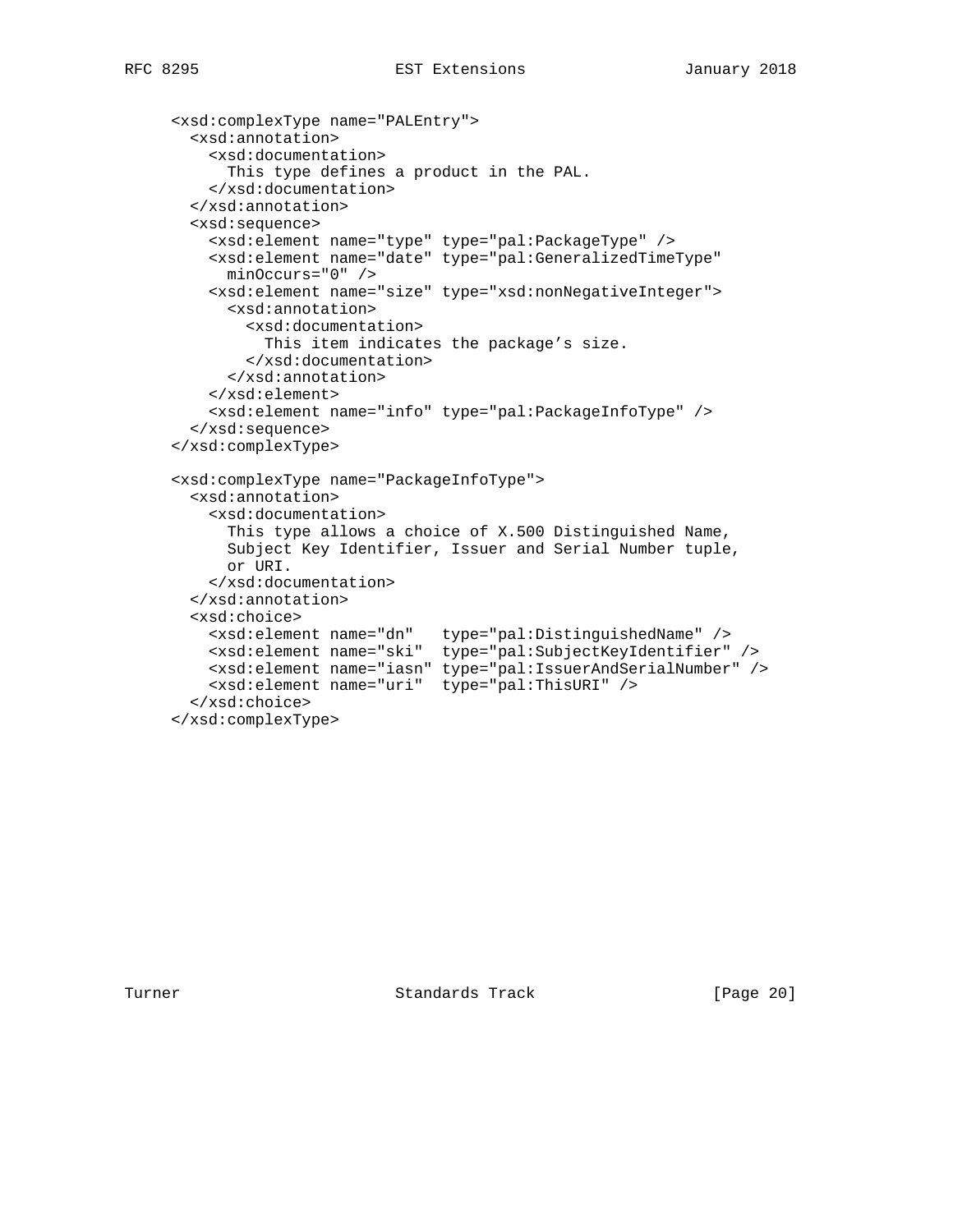```
 <xsd:complexType name="IssuerAndSerialNumber">
   <xsd:annotation>
     <xsd:documentation>
       This type holds the issuer Distinguished Name and
       serial number of a referenced certificate.
     </xsd:documentation>
   </xsd:annotation>
   <xsd:sequence>
     <xsd:element name="issuer" type="pal:DistinguishedName" />
     <xsd:element name="serial" type="xsd:positiveInteger" />
   </xsd:sequence>
 </xsd:complexType>
 <!-- ===== Simple Data Element Type Definitions ===== -->
 <xsd:simpleType name="PackageType">
   <xsd:annotation>
     <xsd:documentation>
       This type identifies each package that a client may retrieve
       from the server with a 4-digit string.
     </xsd:documentation>
   </xsd:annotation>
   <xsd:restriction base="xsd:string">
     <xsd:pattern value="d{4}" />
   </xsd:restriction>
 </xsd:simpleType>
 <xsd:simpleType name="GeneralizedTimeType">
   <xsd:annotation>
     <xsd:documentation>
       This type indicates the date and time (YYYY-MM-DDTHH:MM:SSZ)
       that the client last acknowledged successful receipt of the
       package; it is absent if a) there is no indication that the
       package has been downloaded or b) the PAL entry corresponds
       to a pointer to the next PAL.
     </xsd:documentation>
   </xsd:annotation>
   <xsd:restriction base="xsd:dateTime">
     <xsd:pattern value=".*:d{2}Z" />
     <xsd:minInclusive value="2013-05-23T00:00:00Z" />
   </xsd:restriction>
 </xsd:simpleType>
```
Turner Standards Track [Page 21]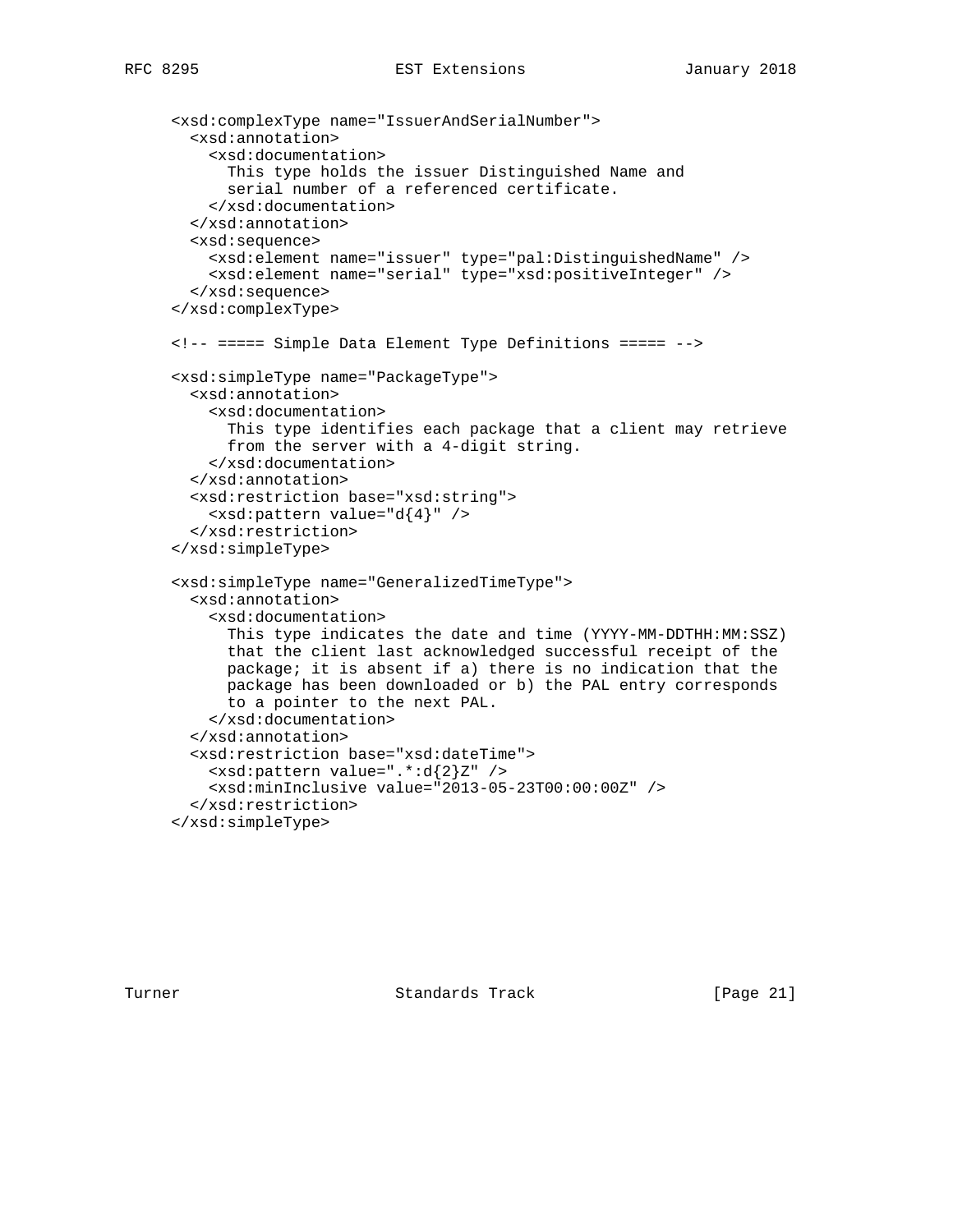```
 <xsd:simpleType name="DistinguishedName">
   <xsd:annotation>
     <xsd:documentation>
       This type holds an X.500 Distinguished Name.
     </xsd:documentation>
   </xsd:annotation>
   <xsd:restriction base="xsd:string">
     <xsd:maxLength value="1024" />
   </xsd:restriction>
 </xsd:simpleType>
 <xsd:simpleType name="SubjectKeyIdentifier">
   <xsd:annotation>
     <xsd:documentation>
       This type holds a hex string representing the value of a
       certificate's SubjectKeyIdentifier.
     </xsd:documentation>
   </xsd:annotation>
   <xsd:restriction base="xsd:hexBinary">
     <xsd:maxLength value="1024" />
   </xsd:restriction>
 </xsd:simpleType>
 <xsd:simpleType name="ThisURI">
  <xsd:annotation>
     <xsd:documentation>
       This type holds a URI but is length limited.
     </xsd:documentation>
   </xsd:annotation>
   <xsd:restriction base="xsd:anyURI">
  <xsd:maxLength value="1024" />
   </xsd:restriction>
 </xsd:simpleType>
```
</xsd:schema>

Turner Standards Track [Page 22]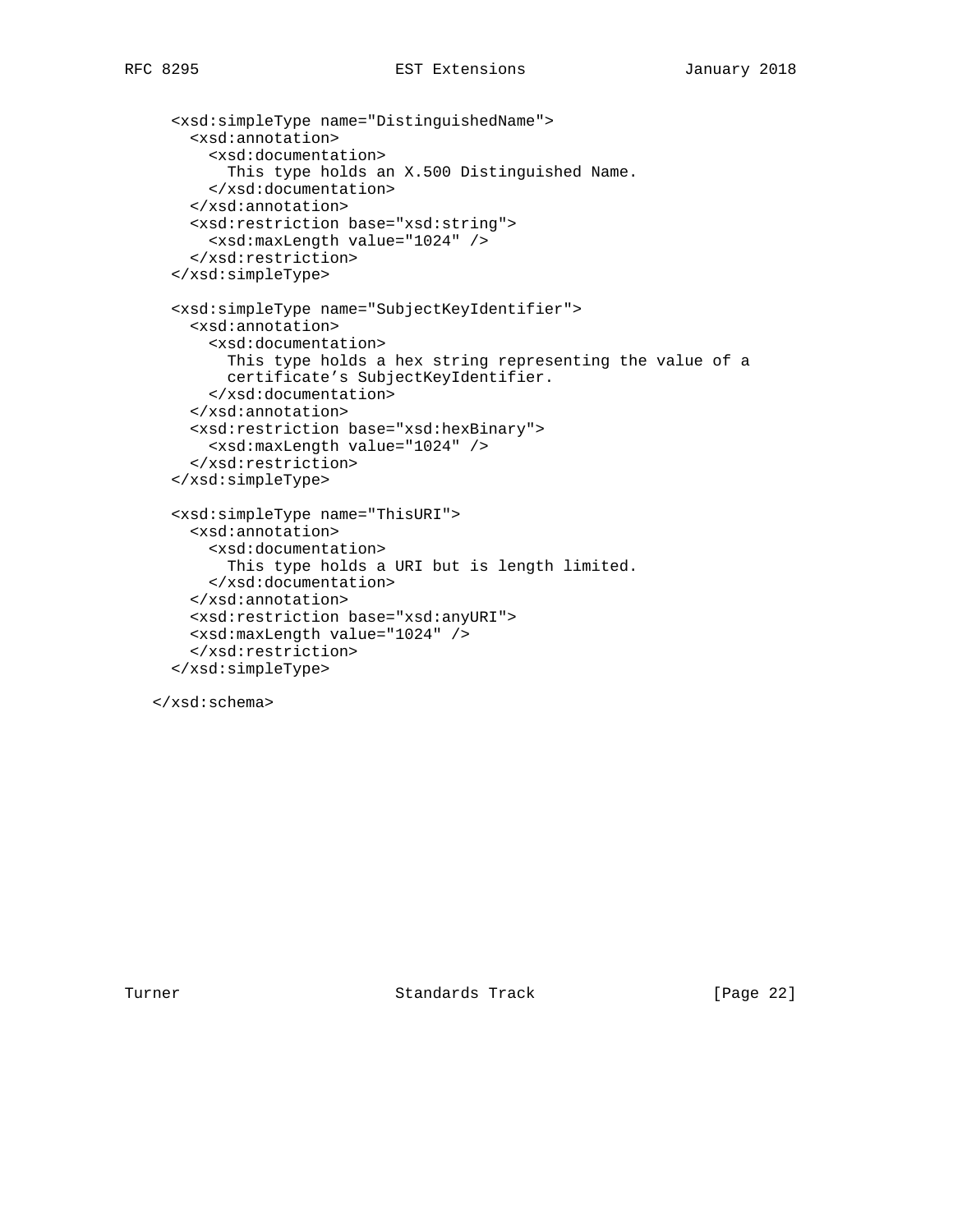# 2.1.3. PAL JSON Object

 The following is an example PAL JSON object. The fields in the object were discussed earlier, in Sections 2.1 and 2.1.1.

```
\Gamma {
        "type": "0003",
        "date": "2016-12-29T09:28:00Z",
        "size": 1234,
        "info":
        {
          "uri": "https://www.example.com/.well-known/est/eecerts/1234"
        }
      },
      {
        "type": "0006",
        "date": "2016-12-29T09:28:00Z",
        "size": 1234,
        "info":
         {
          "iasn":
\{ "issuer": "CN=Sean Turner,O=sn3rd,C=US",
            "serial": 0
           }
         }
      }
    ]
```

```
2.2. Request PAL
```
 Clients request their PAL with an HTTP GET [RFC7231], using an operation path of "/pal". Clients indicate whether they would prefer XML or JSON by including the HTTP Accept header [RFC7231] with either "application/xml" or "application/json", respectively.

Turner **Standards Track** [Page 23]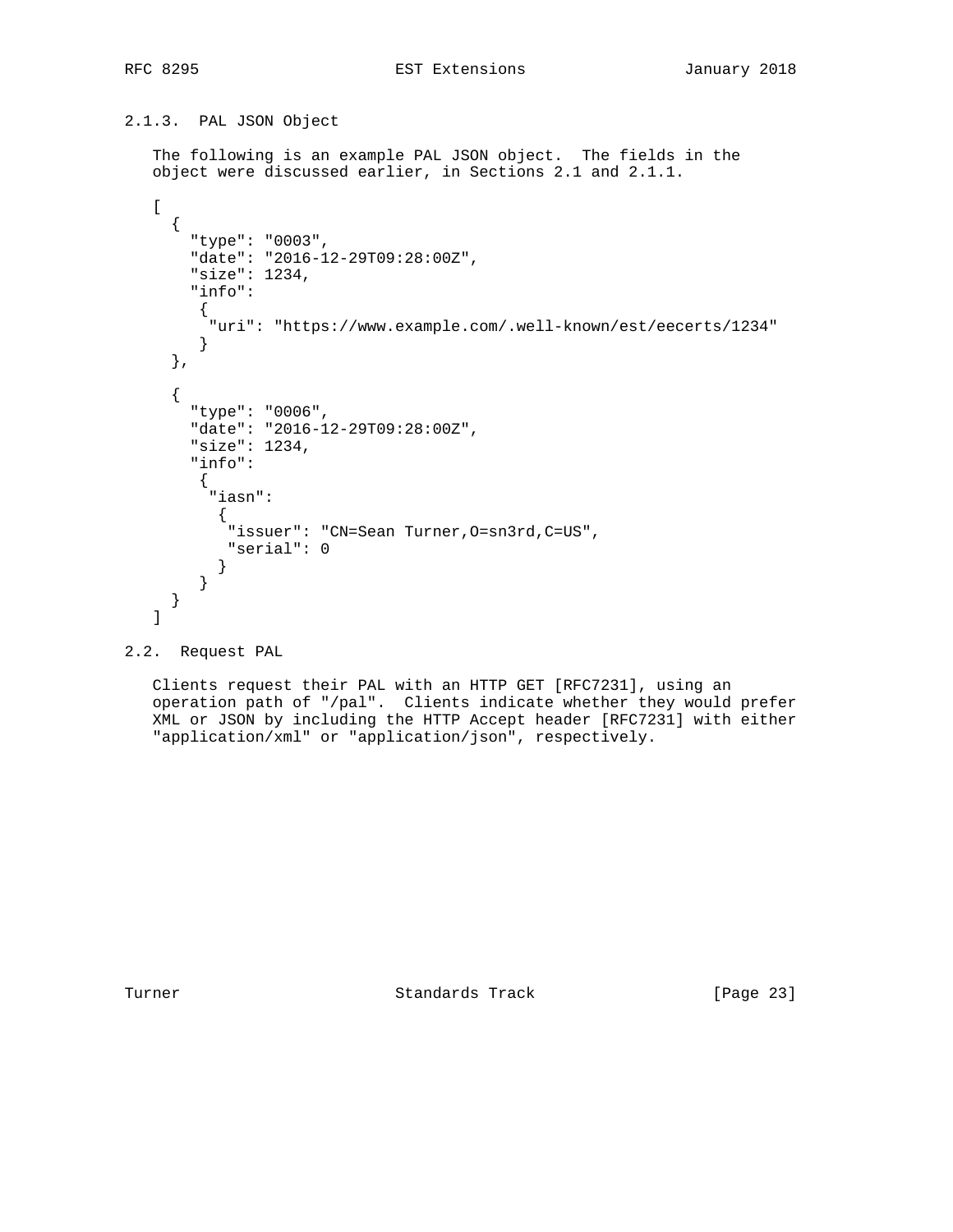## 2.3. Provide PAL

 If the server has a PAL for the client, the server response MUST contain an HTTP 200 response code with a Content-Type of "application/xml" [RFC7303] or "application/json" [RFC8259].

 When the server constructs a PAL, an order of precedence for PAL offerings is based on the following rationale:

- o /cacerts and /crls packages are the most important because they support validation decisions on certificates used to sign and encrypt other listed PAL items.
- o /csrattrs are the next in importance, since they provide information that the server would like the client to include in its certificate enrollment request.
- o /simpleenroll, /simplereenroll, and /fullcmc packages are next in importance, since they can impact a certificate used by the client to sign CMS content or a certificate to establish keys for encrypting content exchanged with the client.
	- \* A client engaged in certificate management SHOULD accept and process CA-provided transactions as soon as possible to avoid undue delays that might lead to protocol failure.
- o /symmetrickeys, /firmware, /tamp, and /eecerts packages containing keys and other types of products are last. Precedence SHOULD be given to packages that the client has not previously downloaded. The items listed in a PAL may not identify all of the packages available for a device. This can be for any of the following reasons:
	- \* The server may temporarily withhold some outstanding PAL items to simplify client processing.
	- \* If a CA has more than one certificate ready for the client, the server will provide a notice for one at a time. Pending notices will be serviced in order, according to the date when the certificate will be used (earliest date first).

 When rejecting a request, the server specifies either an HTTP 4xx error or an HTTP 5xx error.

 All other return codes are handled as specified in Section 4.2.3 of [RFC7030] (i.e., 202 handling and all other HTTP response codes).

Turner **Standards Track** [Page 24]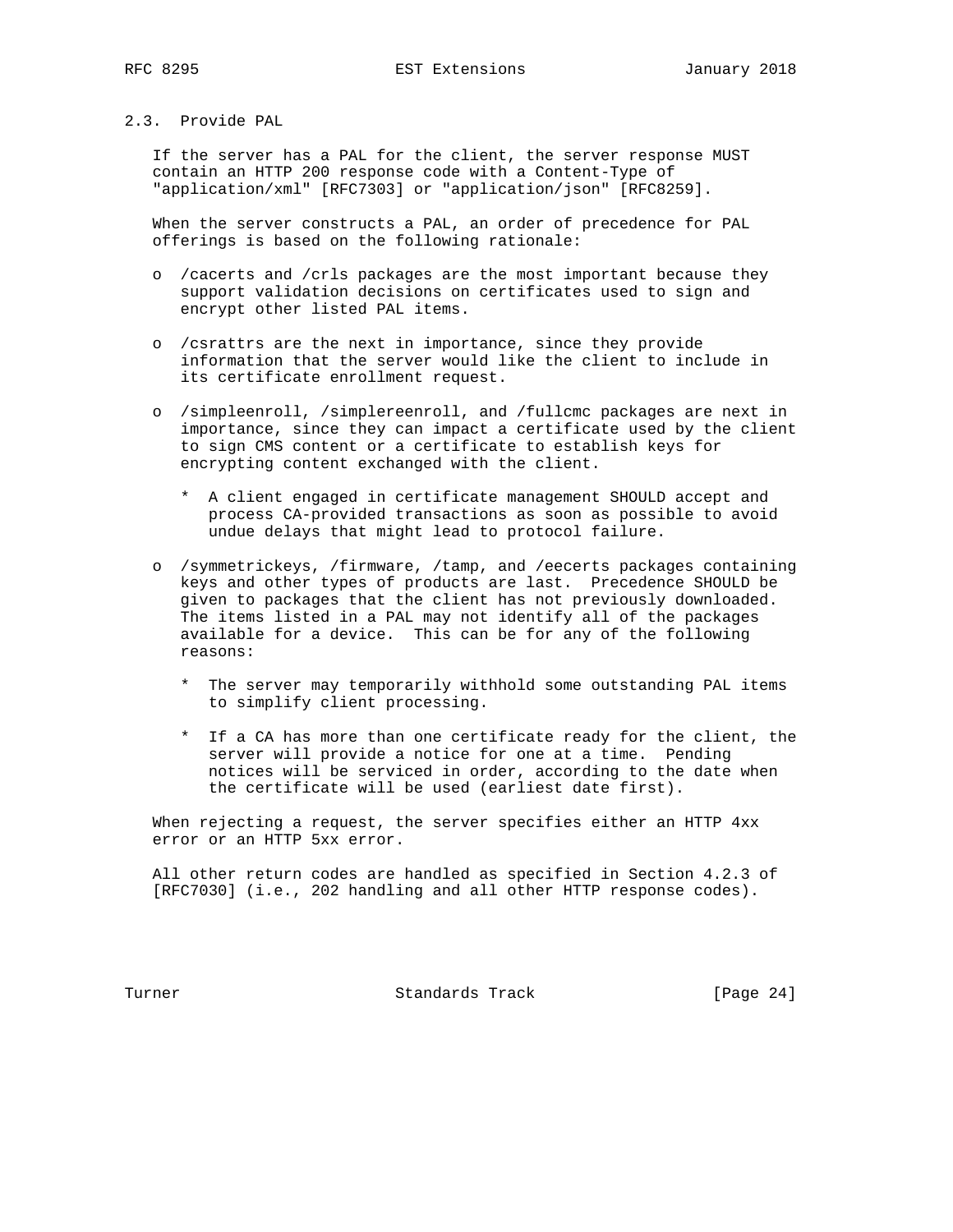# 3. Distribute EE Certificates

 Numerous mechanisms exist for clients to query repositories for certificates. The service provided by the /eecerts PC is different in that it is not a general-purpose query for client certificates; instead, it allows the server to provide peer certificates to a client that the server knows through an out-of-band mechanism that the client will be communicating with. For example, a router being provisioned that connects to two peers can be provisioned with not only its certificate but also with the peers' certificates.

 The server need not authenticate or authorize the client for distributing an EE certificate, because the package contents are already signed by a CA (i.e., the certificate(s) in a certs-only message has already been signed by a CA). The message flow is similar to Figure 1, except that the connection need not be HTTPS:

| Client | Establish TLS<br>Session                      | Server |
|--------|-----------------------------------------------|--------|
|        | Request PAL<br>(HTTP GET Request)             |        |
|        | Deliver PAL<br>(HTTP GET Response)            |        |
|        | Request $EE$ Cert $(s)$<br>(HTTP GET Request) |        |
|        | Deliver EE Cert(s)<br>(HTTP GET Response)     |        |
|        |                                               |        |

#### Figure 2: /eecerts Message Sequence

# 3.1. EE Certificate Request

 Clients request EE certificates with an HTTP GET [RFC7231], using an operation path of "/eecerts".

Turner **Standards Track** [Page 25]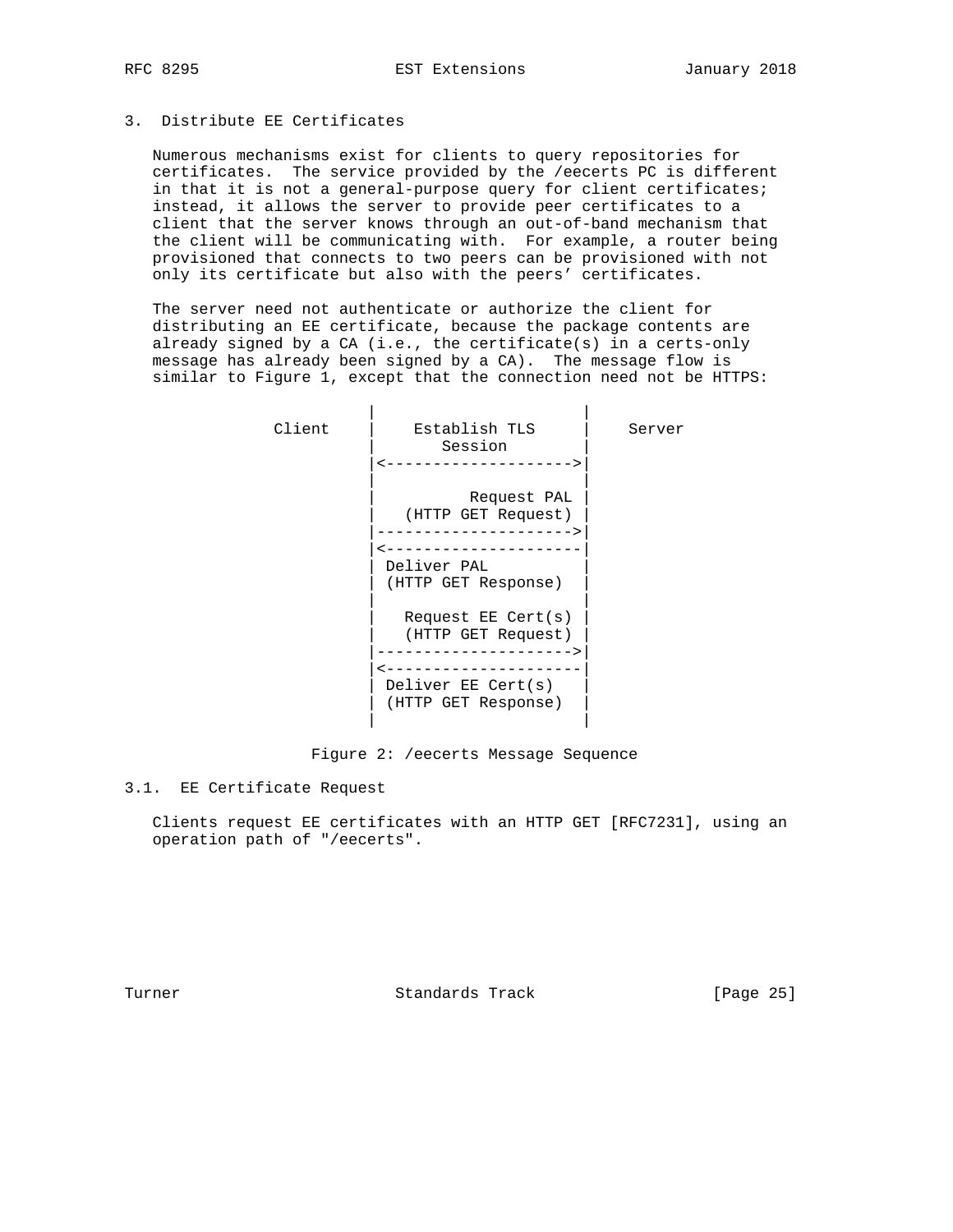#### 3.2. EE Certificate Response

 The response and processing of the returned error codes are identical to what is described in Section 4.1.3 of [RFC7030], except that the certificate provided is not the one issued to the client; instead, one or more client's peer certificates are returned in the certs-only message.

 Clients MUST reject EE certificates that do not validate to an authorized TA.

### 4. Distribute CRLs and ARLs

 CRLs (and ARLs) are needed in many instances to perform certificate path validation [RFC5280]. They can be obtained from repositories if their location is provided in the certificate. However, the client needs to parse the certificate and perform an additional round trip to retrieve them. Providing CRLs during bootstrapping obviates the need for the client to parse the certificate and aids those clients who might be unable to retrieve the CRL. Clients are free to obtain CRLs on which they rely from sources other than the server (e.g., a local directory). The /crls PC allows servers to distribute CRLs at the same time that clients retrieve their certificate(s) and CA certificate(s) as well as peer certificates.

 The server need not authenticate or authorize the client for distributing a CRL, because the package contents are already signed by a CA (i.e., the CRLs in a crls-only message have already been signed by a CA). The message flow is as depicted in Figure 2 but with "CRL(s)" instead of "EE Cert(s)".

#### 4.1. CRL Request

 Clients request CRLs with an HTTP GET [RFC7231], using an operation path of "/crls".

## 4.2. CRL Response

 The response, and the processing of that response, are identical to what is described in Section 4.1.3 of [RFC7030], except that instead of providing the issued certificate one of more CRLs are returned in the crls-only message.

Clients MUST reject CRLs that do not validate to an authorized TA.

Turner **Standards Track** [Page 26]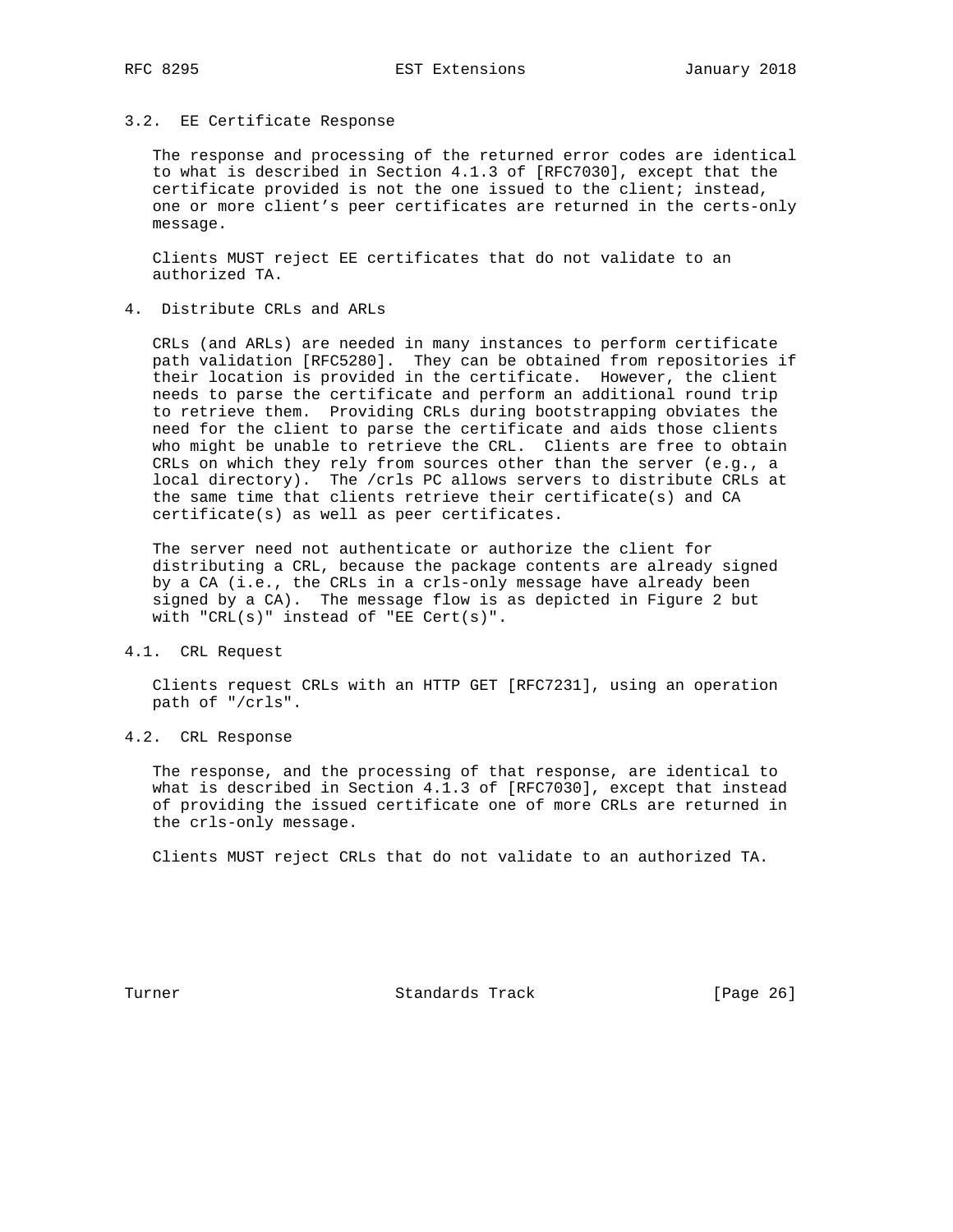5. Symmetric Keys, Receipts, and Errors

 In addition to public keys, clients often need one or more symmetric keys to communicate with their peers. The /symmetrickeys PC allows the server to distribute symmetric keys to clients.

 Distribution of keys does not always work as planned, and clients need a way to inform the server that something has gone wrong; they also need a way to inform the server, if asked, that the distribution process has successfully completed. The /symmetrickeys/return PC allows clients to provide errors and receipts.

 Clients MUST authenticate the server, and clients MUST check the server's authorization.

 The server MUST authenticate clients, and the server MUST check the client's authorization.

 HTTP GET [RFC7231] is used when the server provides the key to the client (see Section 5.1), using the /symmetrickeys PC; HTTP POST [RFC7231] is used when the client provides a receipt (see Section 5.2) or an error (see Section 5.2) to the server with the /symmetrickeys/return PC.

#### 5.1. Symmetric Keys

 Servers use /symmetrickeys to provide symmetric keys to clients; the symmetric key package is defined in [RFC6031].

 As with the /serverkeygen PC defined in [RFC7030], the default method for distributing the symmetric key uses the encryption mode of the negotiated TLS cipher suite. Keys are not protected by preferred key-wrapping methods such as AES Key Wrap [RFC3394] or AES Key Wrap with Padding [RFC5649], because encryption of the symmetric key beyond that provided by TLS is OPTIONAL. Therefore, the cipher suite used to return the symmetric key MUST offer cryptographic strength that is commensurate with the symmetric key being delivered to the client. The cipher suite used MUST NOT have the NULL encryption algorithm, as this will disclose the unprotected symmetric key. It is strongly RECOMMENDED that servers always return encrypted symmetric keys.

Turner **Standards Track** [Page 27]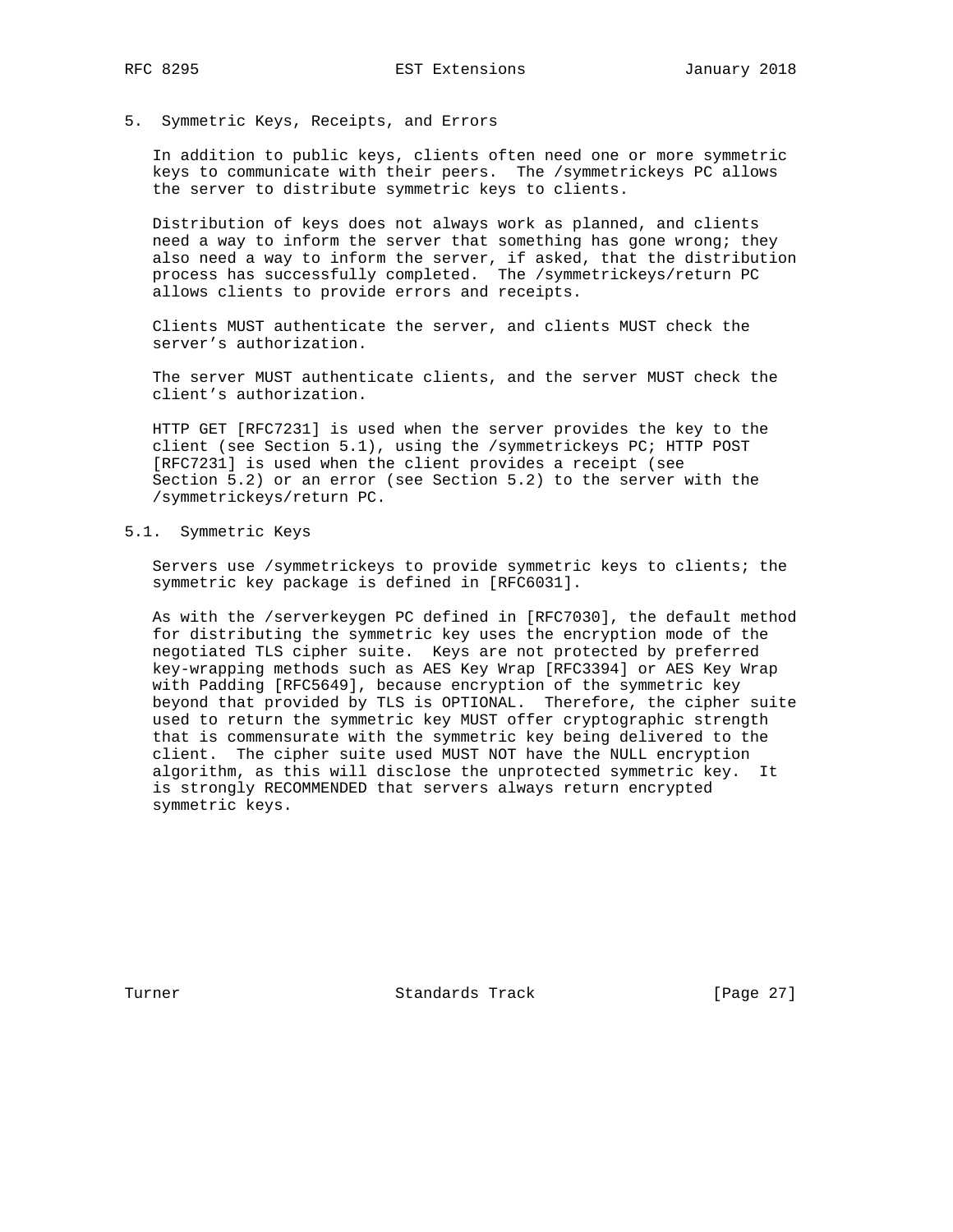The following depicts the protocol flow:

| Client | Establish TLS<br>Session                                                                | Server |
|--------|-----------------------------------------------------------------------------------------|--------|
|        | Request PAL<br>(HTTP GET Request)<br>Deliver PAL<br>(HTTP GET Response)                 |        |
|        | Req Symmetric Key<br>(HTTP GET Request)<br>Deliver Symmetric Key<br>(HTTP GET Response) |        |

Figure 3: /symmetrickeys Message Sequence

5.1.1. Distribute Symmetric Keys

 Clients request the symmetric key from the server with an HTTP GET [RFC7231], using an operation path of "/symmetrickeys".

5.1.2. Symmetric Key Response

 If the request is successful, the server response MUST have an HTTP 200 response code with a Content-Type of "application/cms" [RFC7193]. The optional application/cms encapsulatingContent and innerContent parameters SHOULD be included with the Content-Type to indicate the protection afforded to the returned symmetric key. The returned content varies:

- o If additional encryption is not being employed, the content associated with application/cms is a DER-encoded [X.690] symmetric key package.
- o If additional encryption is employed, the content associated with application/cms is DER-encoded enveloped-data that encapsulates a signed-data that further encapsulates a symmetric key package.

Turner Standards Track [Page 28]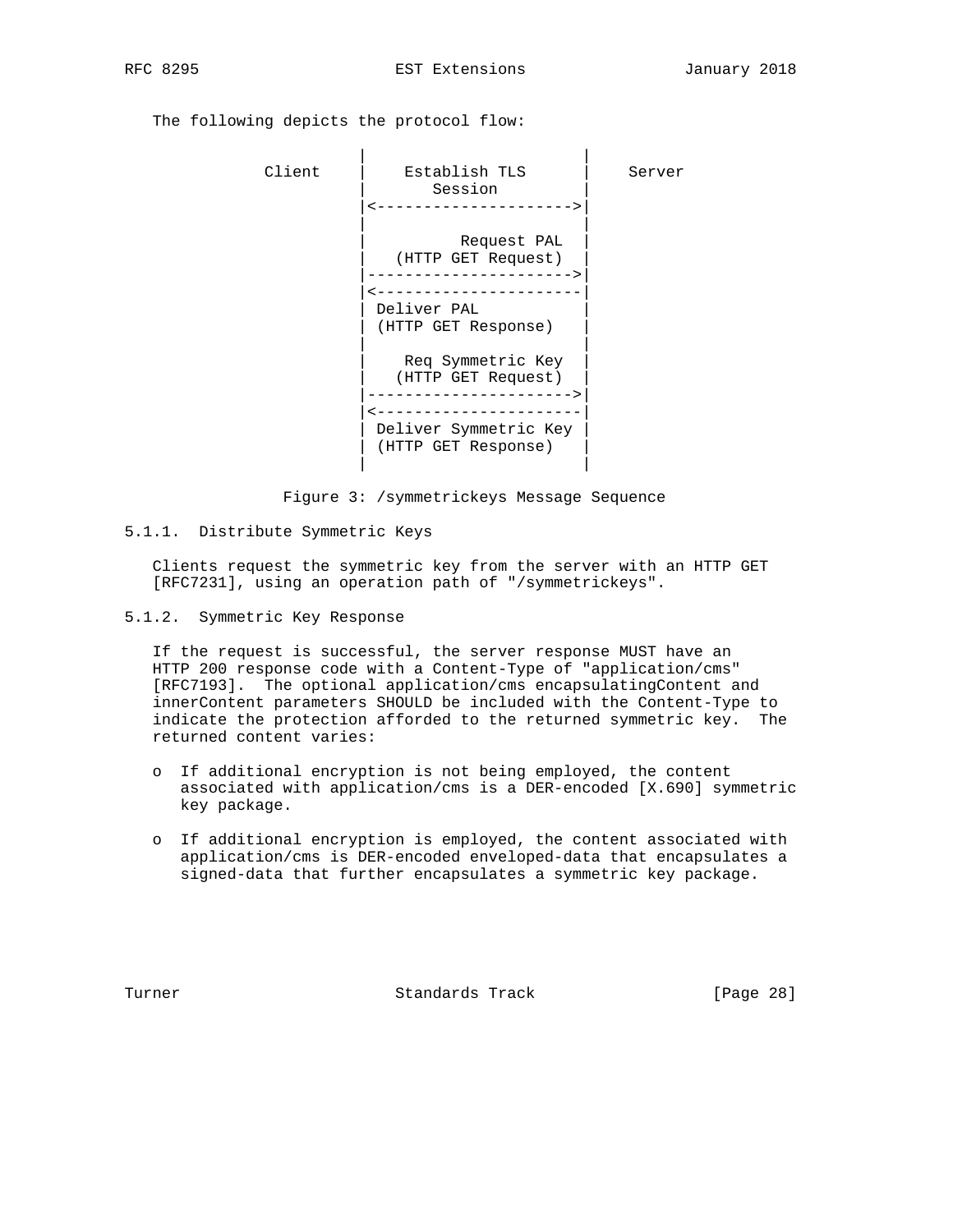- o If additional encryption and origin authentication are employed, the content associated with application/cms is a DER-encoded signed-data that encapsulates an enveloped-data that encapsulates a signed-data that further encapsulates a symmetric key package.
- o If CCC (CMS Content Constraints) [RFC6010] is supported, the content associated with application/cms is a DER-encoded encrypted key package [RFC6032]. The encrypted key package provides three choices to encapsulate keys: EncryptedData, EnvelopedData, and AuthEnvelopedData. Prior to employing one of these three encryption choices, the key package can be encapsulated in a signed-data.

 How the server knows whether the client supports the encrypted key package is beyond the scope of this document.

 When rejecting a request, the server specifies either an HTTP 4xx error or an HTTP 5xx error.

 If a symmetric key package (which might be signed) or an encrypted key package (which might be signed before and after encryption) is digitally signed, the client MUST reject it if the digital signature does not validate back to an authorized TA.

 Note: Absent a policy on the client side requiring a signature, a malicious EST server can simply strip the signature, thus bypassing that check. In that case, this requirement is merely a sanity check, serving to detect mis-signed packages or misconfigured clients.

 [RFC3370], [RFC5753], [RFC5754], [RFC6033], [RFC6160], and [RFC6161] provide algorithm details for use when protecting the symmetric key package and encrypted key package.

### 5.2. Symmetric Key Receipts and Errors

 Clients use /symmetrickeys/return to provide symmetric key package receipts; the key package receipt content type is defined in [RFC7191]. Clients can be configured to automatically return receipts after processing a symmetric key package, return receipts based on processing of the key-package-identifier-and-receipt-request attribute [RFC7191], or return receipts when prompted by a PAL entry.

 Servers can indicate that clients return a receipt by including the key-package-identifier-and-receipt-request attribute in a signed-data as a signed attribute. However, this attribute only appears when additional encryption is employed (see Section 5.1.2).

Turner **Standards Track** [Page 29]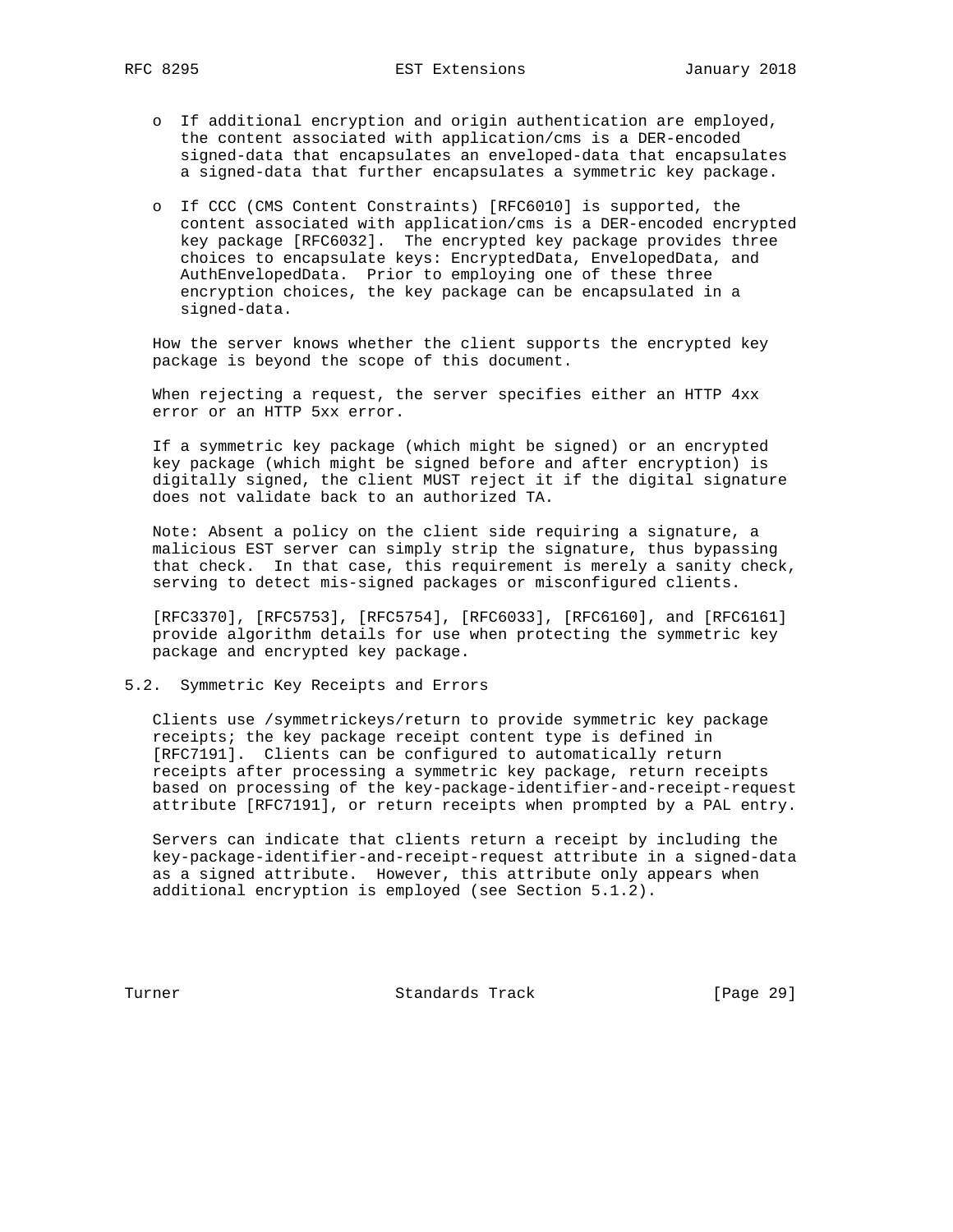Clients also use /symmetrickeys/return to return symmetric key package errors; the key package error content type is defined in [RFC7191]. Clients can be configured to automatically return errors after processing a symmetric key package or based on a PAL entry.

The following depicts the protocol flow:

 | | Client | Establish TLS | Server Session |<-------------------->| | |  $Request$  PAL | (HTTP GET Request) | |--------------------->| |<---------------------| | Deliver PAL | | (HTTP GET Response) | | | Return Receipt/Error (HTTP POST Request) |--------------------->| |<---------------------| | (HTTP POST Response) | status code only no content | |

Figure 4: /symmetrickeys/return Message Sequence

5.2.1. Provide Symmetric Key Receipt or Error

 Clients return symmetric key receipts and errors to the server with an HTTP POST [RFC7231], using an operation path of "/symmetrickeys/return". The returned content varies:

- o The key package receipt is digitally signed [RFC7191]; the Content-Type is "application/cms" [RFC7193]; and the associated content is signed-data, which encapsulates a key package receipt.
- o If the key package error is not digitally signed, the Content-Type is "application/cms" and the associated content is a key package error. If the key package error is digitally signed, the Content-Type is "application/cms" and the associated content is signed-data, which encapsulates a key package error.

Turner **Standards Track** [Page 30]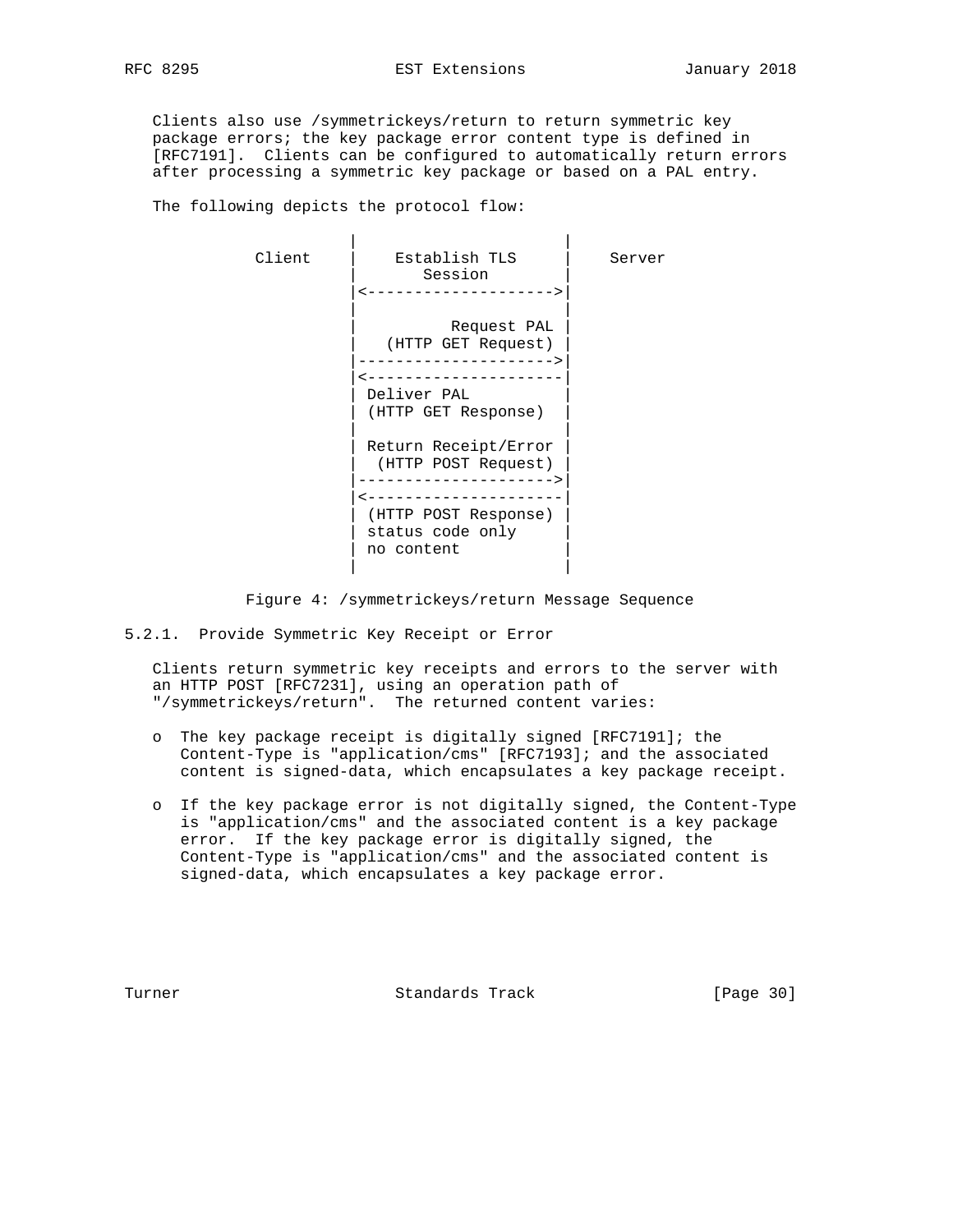The optional application/cms encapsulatingContent and innerContent parameters SHOULD be included with the Content-Type to indicate the protection afforded to the receipt or error.

 [RFC3370], [RFC5753], [RFC5754], and [RFC7192] provide algorithm details for use when protecting the key package receipt or key package error.

#### 5.2.2. Symmetric Key Receipt or Error Response

 If the client successfully provides a receipt or error, the server response has an HTTP 204 response code (i.e., no content is returned).

 When rejecting a request, the server specifies either an HTTP 4xx error or an HTTP 5xx error.

 If a key package receipt or key package error is digitally signed, the server MUST reject it if the digital signature does not validate back to an authorized TA.

6. Firmware, Receipts, and Errors

 Servers can distribute object code for cryptographic algorithms and software with the firmware package [RFC4108].

 Clients MUST authenticate the server, and clients MUST check the server's authorization.

 The server MUST authenticate the client, and the server MUST check the client's authorization.

 The /firmware PC uses an HTTP GET [RFC7231], and the /firmware/return PC uses an HTTP POST [RFC7231]. GET is used when the client retrieves firmware from the server (see Section 6.1); POST is used when the client provides a receipt (see Section 6.2) or an error (see Section 6.2).

6.1. Firmware

 The /firmware URI is used by servers to provide firmware packages to clients.

 The message flow is as depicted in Figure 3 modulo replacing "Symmetric Key" with "Firmware Package".

Turner **Standards Track** [Page 31]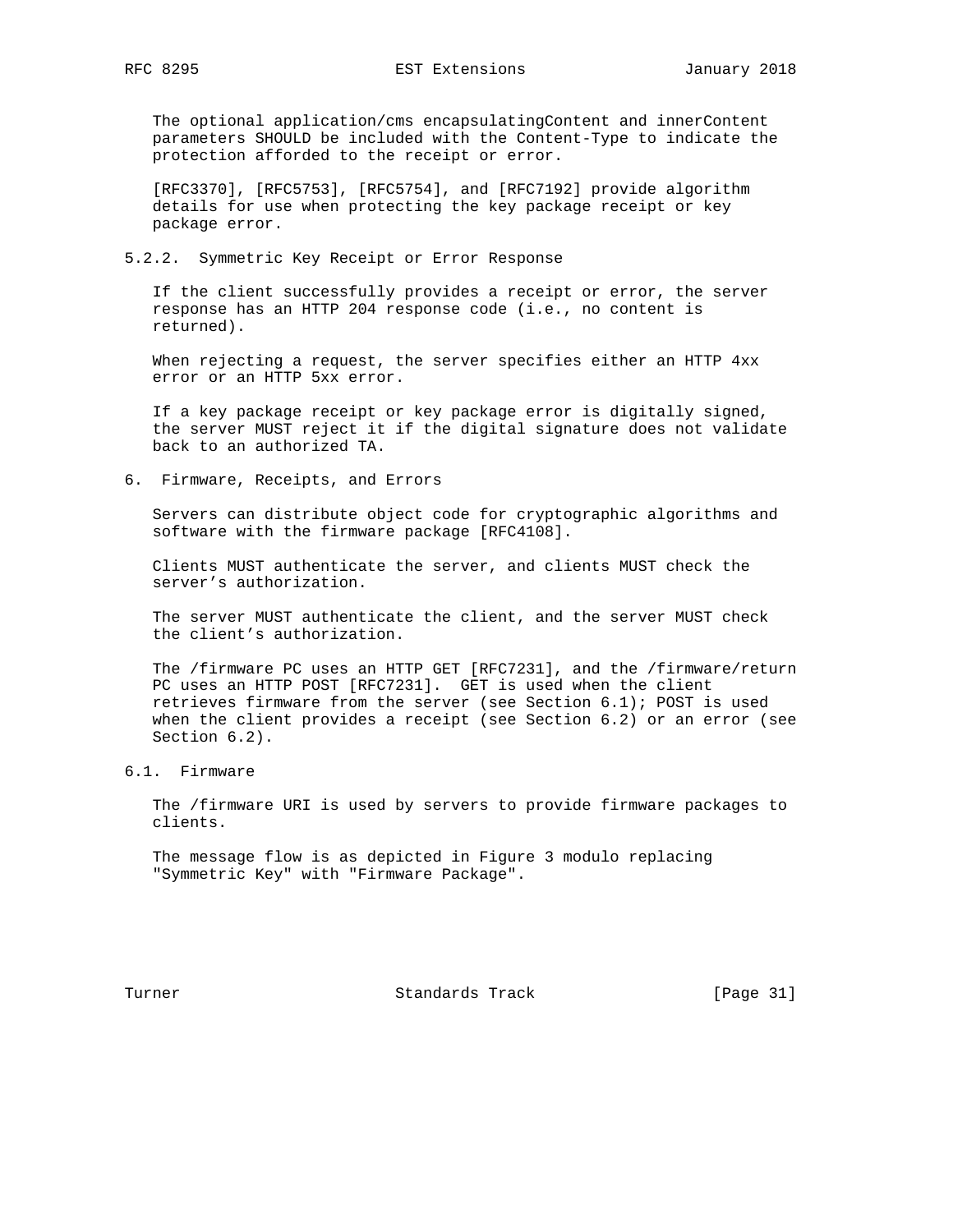# 6.1.1. Distribute Firmware

 Clients request firmware from the server with an HTTP GET [RFC7231], using an operation path of "/firmware".

### 6.1.2. Firmware Response

 If the request is successful, the server response MUST have an HTTP 200 response code with a Content-Type of "application/cms" [RFC7193]. The optional encapsulatingContent and innerContent parameters SHOULD be included with the Content-Type to indicate the protection afforded to the returned firmware. The returned content varies:

- o If the firmware is unprotected, then the Content-Type is "application/cms" and the content is the DER-encoded [X.690] firmware package.
- o If the firmware is compressed, then the Content-Type is "application/cms" and the content is the DER-encoded [X.690] compressed data that encapsulates the firmware package.
- o If the firmware is encrypted, then the Content-Type is "application/cms" and the content is the DER-encoded [X.690] encrypted-data that encapsulates the firmware package (which might be compressed prior to encryption).
- o If the firmware is signed, then the Content-Type is "application/cms" and the content is the DER-encoded [X.690] signed-data that encapsulates the firmware package (which might be compressed, encrypted, or compressed and then encrypted prior to signature).

 How the server knows whether the client supports the unprotected, signed, compressed, and/or encrypted firmware package is beyond the scope of this document.

 When rejecting a request, the server specifies either an HTTP 4xx error or an HTTP 5xx error.

 If a firmware package is digitally signed, the client MUST reject it if the digital signature does not validate back to an authorized TA.

 [RFC3370], [RFC5753], and [RFC5754] provide algorithm details for use when protecting the firmware package.

Turner **Standards Track** [Page 32]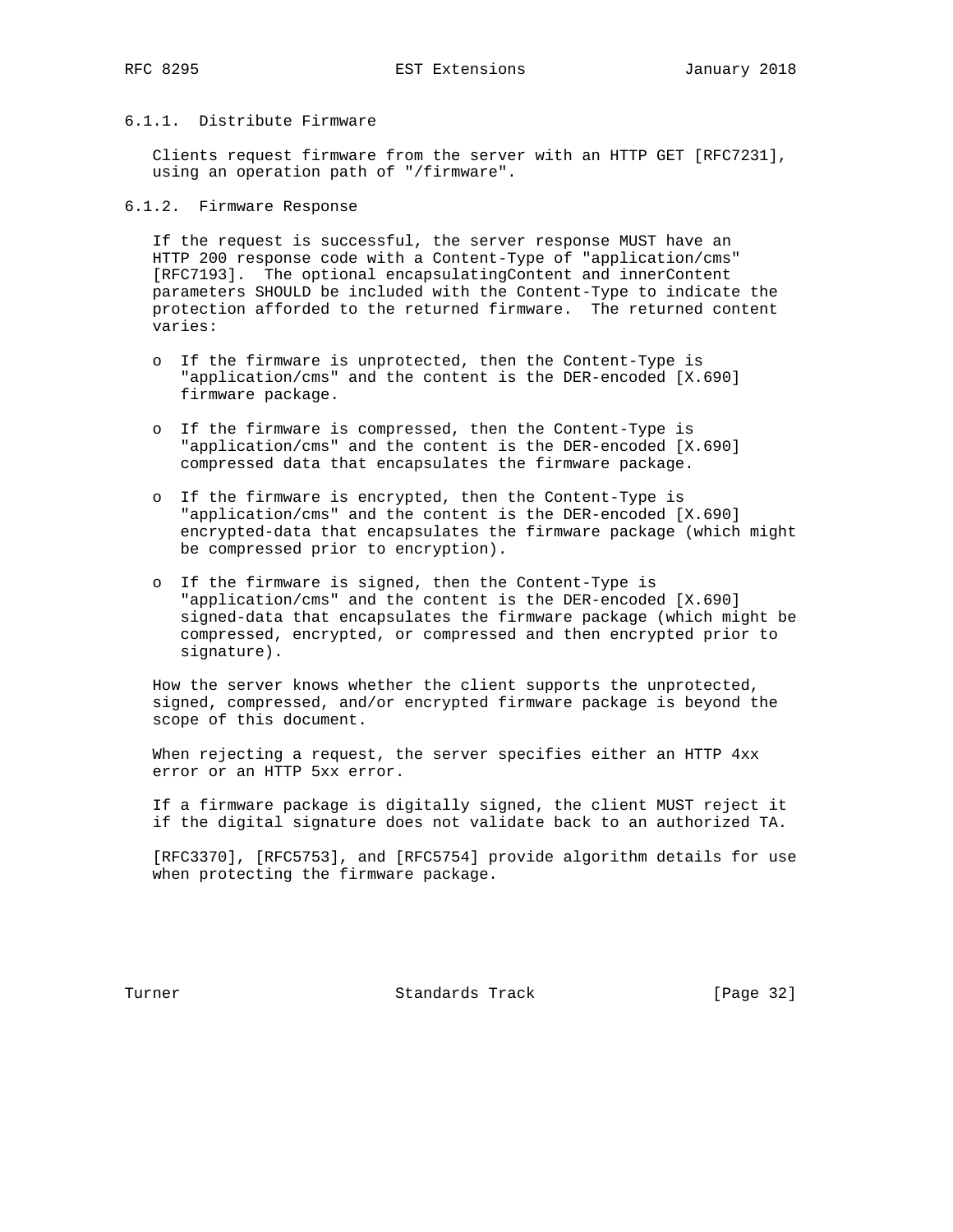#### 6.2. Firmware Receipts and Errors

 Clients use the /firmware/return PC to provide firmware package load receipts and errors [RFC4108]. Clients can be configured to automatically return receipts and errors after processing a firmware package or based on a PAL entry.

 The message flow is as depicted in Figure 4 modulo the receipt or error is for a firmware package.

### 6.2.1. Provide Firmware Receipt or Error

 Clients return firmware receipts and errors to the server with an HTTP POST [RFC7231], using an operation path of "/firmware/return". The optional encapsulatingContent and innerContent parameters SHOULD be included with the Content-Type to indicate the protection afforded to the returned firmware receipt or error. The returned content varies:

- o If the firmware receipt is not digitally signed, the Content-Type is "application/cms" [RFC7193] and the content is the DER-encoded firmware receipt.
- o If the firmware receipt is digitally signed, the Content-Type is "application/cms" and the content is the DER-encoded signed-data encapsulating the firmware receipt.
- o If the firmware error is not digitally signed, the Content-Type is "application/cms" and the content is the DER-encoded firmware error.
- o If the firmware error is digitally signed, the Content-Type is "application/cms" and the content is the DER-encoded signed-data encapsulating the firmware error.

 [RFC3370], [RFC5753], and [RFC5754] provide algorithm details for use when protecting the firmware receipt or firmware error.

6.2.2. Firmware Receipt or Error Response

 If the request is successful, the server response MUST have an HTTP 204 response code (i.e., no content is returned).

 When rejecting a request, the server MUST specify either an HTTP 4xx error or an HTTP 5xx error.

Turner **Standards Track** [Page 33]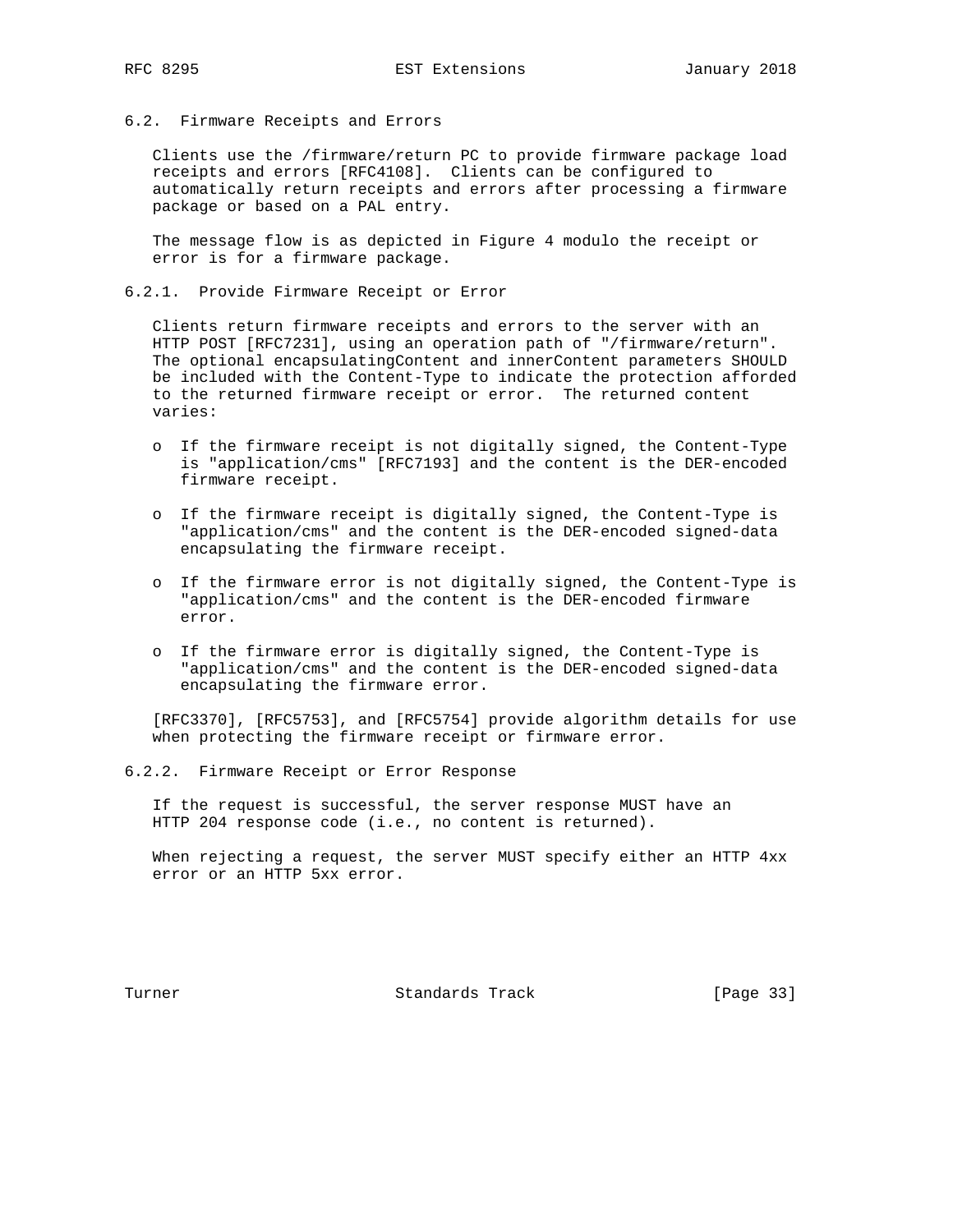If a firmware receipt or firmware error is digitally signed, the server MUST reject it if the digital signature does not validate back to an authorized TA.

7. Trust Anchor Management Protocol

 Servers distribute TAMP packages to manage TAs in a client's trust anchor databases; TAMP packages are defined in [RFC5934]. TAMP will allow the flexibility for a device to load TAs while maintaining an operational state. Unlike other systems that require new software loads when new PKI Roots are authorized for use, TAMP allows for automated management of roots for provisioning or replacement as needed.

 Clients MUST authenticate the server, and clients MUST check the server's authorization.

 The server MUST authenticate the client, and the server MUST check the client's authorization.

 The /tamp PC uses an HTTP GET [RFC7231], and the tamp/return PC uses an HTTP POST [RFC7231]. GET is used when the server requests that the client retrieve a TAMP package (see Section 7.1); POST is used when the client provides a confirm (see Section 7.2), provides a response (see Section 7.2), or provides an error (see Section 7.2) for the TAMP package.

7.1. TAMP Status Query, Trust Anchor Update, Apex Trust Anchor Update, Community Update, and Sequence Number Adjust

 Clients use the /tamp PC to retrieve the TAMP packages: TAMP Status Query, Trust Anchor Update, Apex Trust Anchor Update, Community Update, and Sequence Number Adjust. Clients can be configured to periodically poll the server for these packages or contact the server based on a PAL entry.

 The message flow is as depicted in Figure 3 modulo replacing "Symmetric Key" with the appropriate TAMP message.

7.1.1. Request TAMP Packages

 Clients request the TAMP packages from the server with an HTTP GET [RFC7231], using an operation path of "/tamp".

Turner **Standards Track** [Page 34]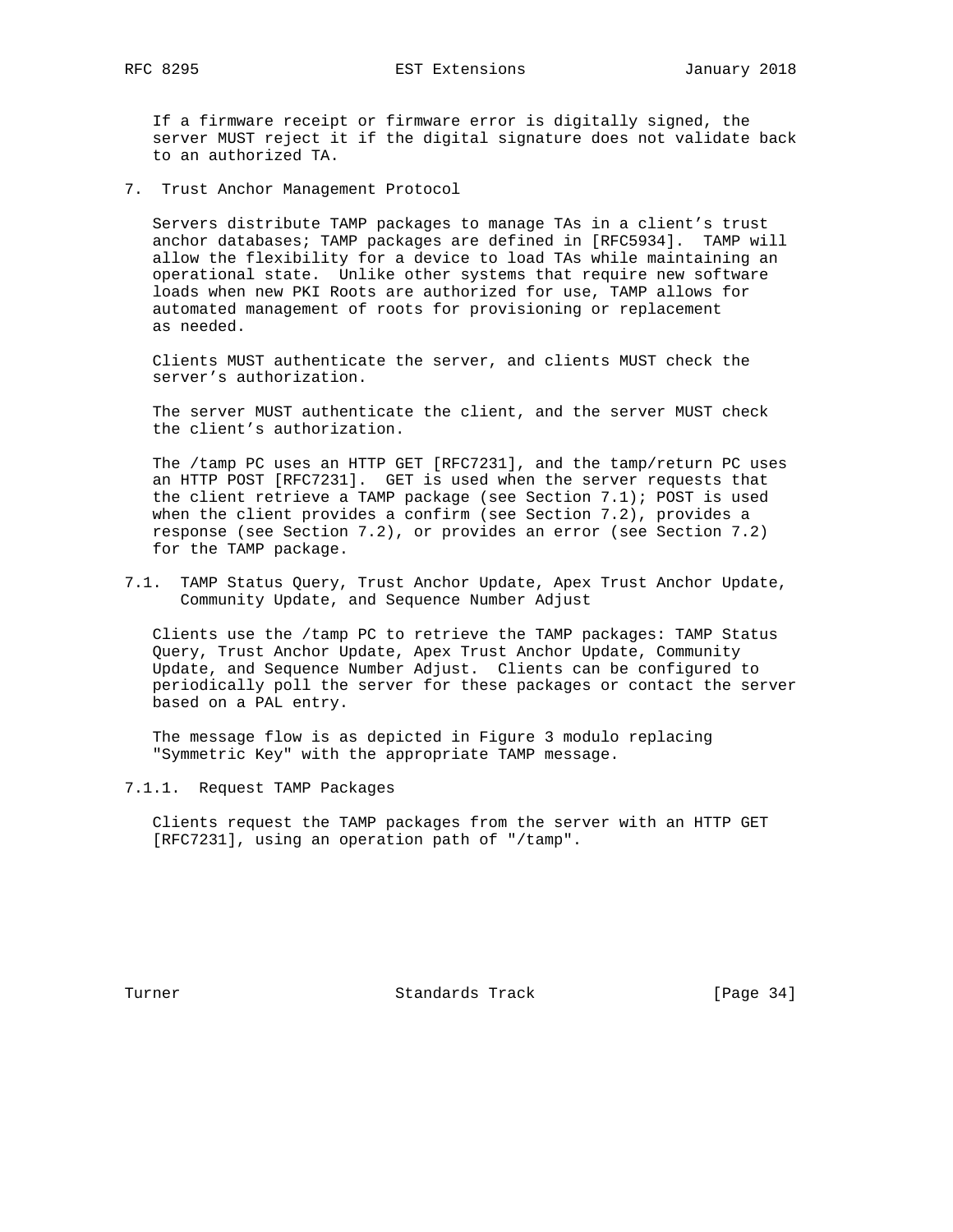#### 7.1.2. Return TAMP Packages

 If the request is successful, the server response MUST have an HTTP 200 response code and a Content-Type of:

- o application/tamp-status-query for TAMP Status Query
- o application/tamp-update for Trust Anchor Update
- o application/tamp-apex-update for Apex Trust Anchor Update
- o application/tamp-community-update for Community Update
- o application/tamp-sequence-adjust for Sequence Number Adjust

 As specified in [RFC5934], these content types are digitally signed and clients must support validating the packages directly signed by TAs. For this specification, clients MUST support validation with a certificate and clients MUST reject it if the digital signature does not validate back to an authorized TA.

 [RFC3370], [RFC5753], and [RFC5754] provide algorithm details for use when protecting the TAMP packages.

7.2. TAMP Responses, Confirms, and Errors

 Clients return the TAMP Status Query Response, Trust Anchor Update Confirm, Apex Trust Anchor Update Confirm, Community Update Confirm, Sequence Number Adjust Confirm, and TAMP Error to servers, using the /tamp/return PC. Clients can be configured to automatically return responses, confirms, and errors after processing a TAMP package or based on a PAL entry.

 The message flow is as depicted in Figure 4 modulo replacing "Receipt/Error" with the appropriate TAMP response, confirm, or error.

Turner **Standards Track** [Page 35]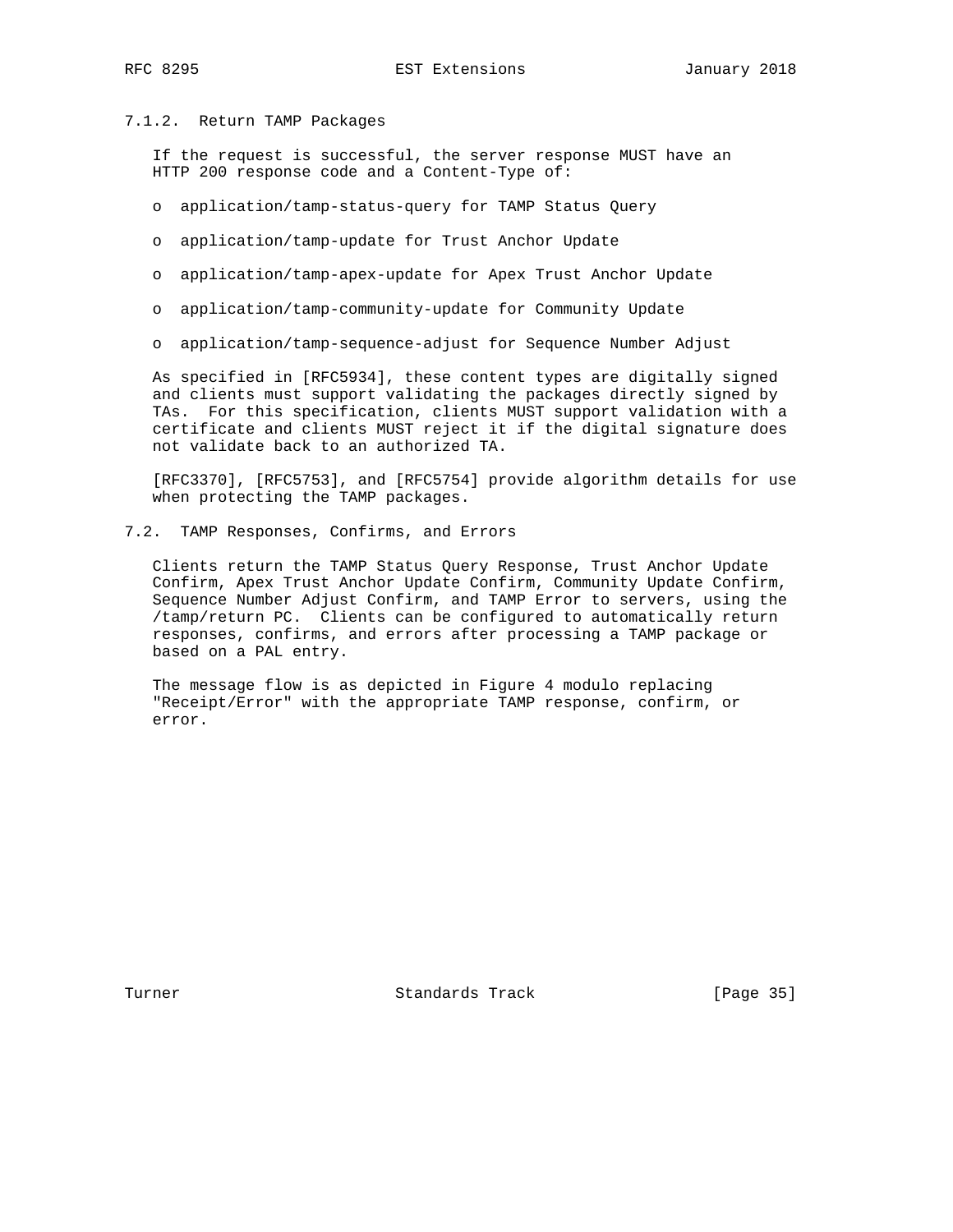7.2.1. Provide TAMP Responses, Confirms, or Errors

 Clients provide the TAMP responses, confirms, and errors to the server with an HTTP POST, using an operation path of "/tamp/return". The Content-Type is:

- o application/tamp-status-response for TAMP Status Query Response
- o application/tamp-update-confirm for Trust Anchor Update Confirm
- o application/tamp-apex-update-confirm for Apex Trust Anchor Update Confirm
- o application/tamp-community-update-confirm for Community Update Confirm
- o application/tamp-sequence-adjust-confirm for Sequence Number Adjust Confirm
- o application/tamp-error for TAMP Error

 As specified in [RFC5934], these content types should be signed. If signed, a signed-data encapsulates the TAMP content.

 [RFC3370], [RFC5753], and [RFC5754] provide algorithm details for use when protecting the TAMP packages.

7.2.2. TAMP Responses, Confirms, and Error Responses

 If the request is successful, the server response MUST have an HTTP 204 response code (i.e., no content is returned).

 When rejecting a request, the server MUST specify either an HTTP 4xx error or an HTTP 5xx error.

 If the package is digitally signed, the server MUST reject it if the digital signature does not validate back to an authorized TA.

8. Asymmetric Keys, Receipts, and Errors

 [RFC7030] defines the /serverkeygen PC to support server-side generation of asymmetric keys. Keys are returned as either a) an unprotected PKCS #8 when additional security beyond TLS is not employed or b) a CMS asymmetric key package content type that is encapsulated in a signed-data content type that is further encapsulated in an enveloped-data content type when additional security beyond TLS is requested.

Turner **Standards Track** [Page 36]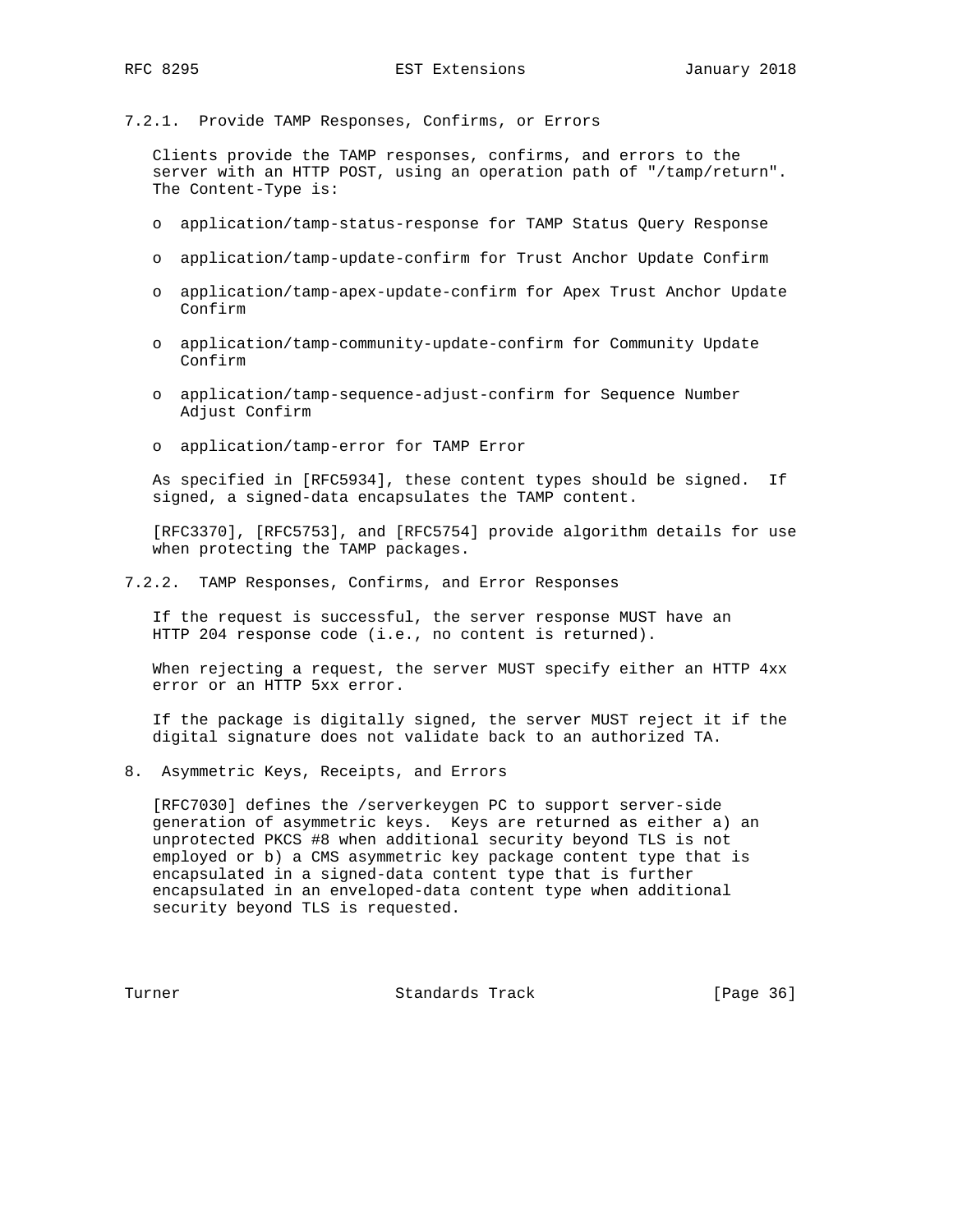Some implementations prefer the use of other CMS content types to encapsulate the asymmetric key package. This document extends the content types that can be returned; see Section 8.1.

 [RFC7191] defines content types for key package receipts and errors. This document defines the /serverkeygen/return PC to add support for returning receipts and errors for asymmetric key packages; see Section 8.2.

 PKCS #12 [RFC7292] (sometimes referred to as "PFX" (Personal Information Exchange) or "P12") is often used to distribute asymmetric private keys and associated certificates. This document extends the /serverkeygen PC to allow servers to distribute server-generated asymmetric private keys and the associated certificate to clients using PKCS #12; see Section 8.3.

8.1. Asymmetric Key Encapsulation

 CMS supports a number of content types to encapsulate other CMS content types; [RFC7030] includes one such possibility. Note that when only relying on TLS the returned key is not a CMS content type. This document extends the CMS content types that can be returned.

 If the client supports CCC [RFC6010], then the client can indicate that it supports encapsulated asymmetric keys in the encrypted key package [RFC5958] by including the encrypted key package's OID in a content type attribute [RFC2985] in the CSR (Certificate Signing Request) -- aka the certification request -- that it provides to the server. If the client knows a priori that the server supports the encrypted key package content type, then the client need not include the content type attribute in the CSR.

 In all instances defined herein, the Content-Type is "application/cms" [RFC7193]. The optional encapsulatingContent and innerContent parameters SHOULD be included with the Content-Type to indicate the protection afforded to the returned asymmetric key package.

 If additional encryption and origin authentication are employed, the content associated with application/cms is a DER-encoded signed-data that encapsulates an enveloped-data that encapsulates a signed-data that further encapsulates an asymmetric key package.

 If CCC is supported and additional encryption is employed, the content associated with application/cms is a DER-encoded encrypted key package [RFC6032] content type that encapsulates a signed-data that further encapsulates an asymmetric key package.

Turner **Standards Track** [Page 37]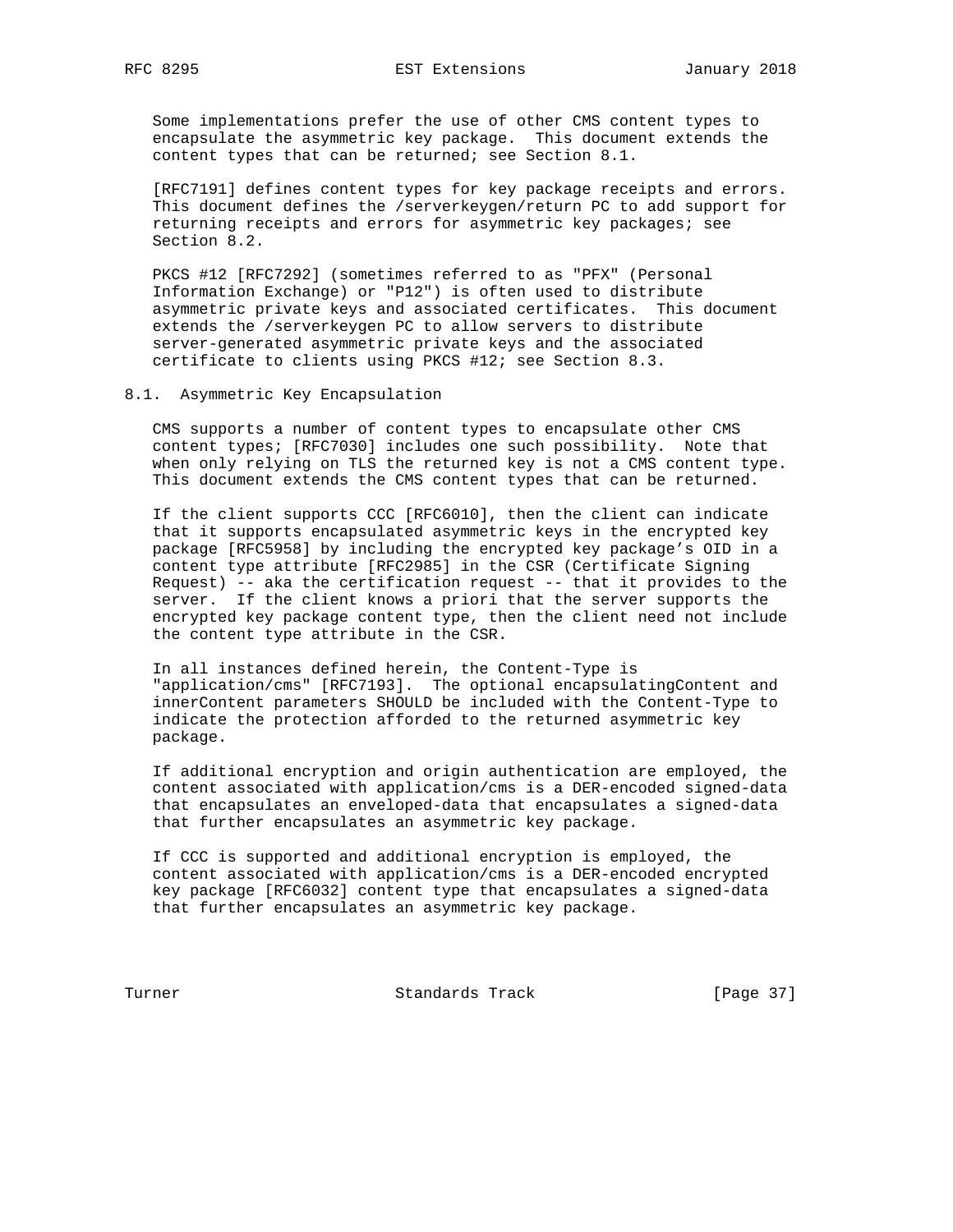If CCC is supported and if additional encryption and additional origin authentication are employed, the content associated with application/cms is a DER-encoded signed-data that encapsulates an encrypted key package content type that encapsulates a signed-data that further encapsulates an asymmetric key package.

 The encrypted key package [RFC6032] provides three choices to encapsulate keys: EncryptedData, EnvelopedData, and AuthEnvelopedData, with EnvelopedData being the mandatory-to-implement choice.

 When rejecting a request, the server specifies either an HTTP 4xx error or an HTTP 5xx error.

 If an asymmetric key package or an encrypted key package is digitally signed, the client MUST reject it if the digital signature does not validate back to an authorized TA.

 Note: Absent a policy on the client side requiring a signature, a malicious EST server can simply strip the signature, thus bypassing that check. In that case, this requirement is merely a sanity check, serving to detect mis-signed packages or misconfigured clients.

 [RFC3370], [RFC5753], [RFC5754], [RFC6033], [RFC6161], and [RFC6162] provide algorithm details for use when protecting the asymmetric key package and encrypted key package.

#### 8.2. Asymmetric Key Package Receipts and Errors

 Clients can be configured to automatically return receipts after processing an asymmetric key package, return receipts based on processing of the key-package-identifier-and-receipt-request attribute [RFC7191], or return receipts when prompted by a PAL entry. Servers can indicate that clients return a receipt by including the key-package-identifier-and-receipt-request attribute [RFC7191] in a signed-data as a signed attribute.

 The protocol flow is identical to that depicted in Figure 4 modulo the receipt or error is for asymmetric keys.

 The server and client processing is as described in Sections 5.2.1 and 5.2.2 modulo the PC, which, for Asymmetric Key Packages, is "/serverkeygen/return".

Turner **Standards Track** [Page 38]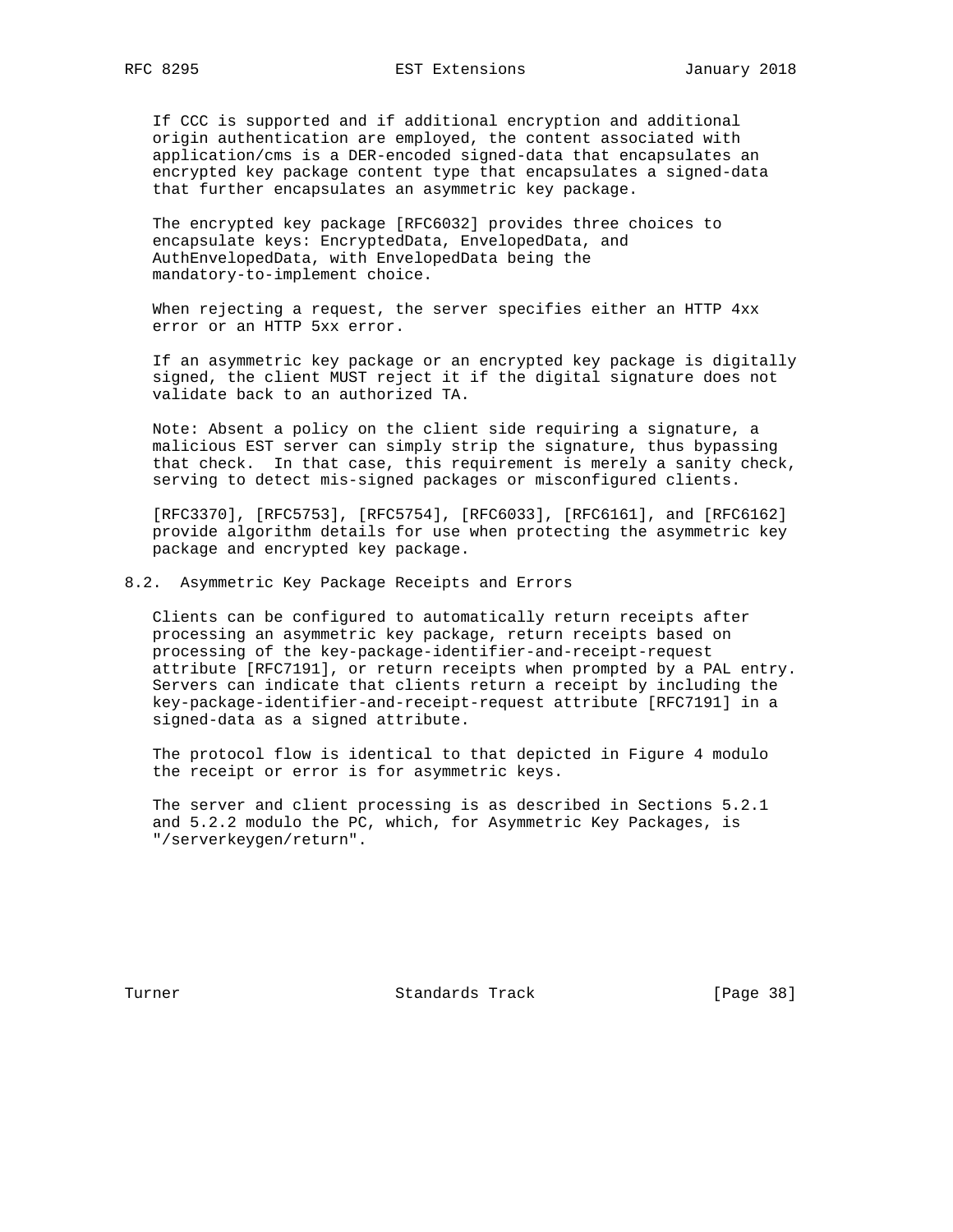### 8.3. PKCS #12

 PFX is widely deployed and supports protecting keys in the same fashion as CMS, but it does so differently.

8.3.1. Server-Side Key Generation Request

 Similar to the other server-generated asymmetric keys provided through the /serverkeygen PC:

- o The certificate request is HTTPS POSTed and is the same format as for the "/simpleenroll" and "/simplereenroll" path extensions with the same content type.
- o In all respects, the server SHOULD treat the CSR as it would any enroll or re-enroll CSR; the only distinction here is that the server MUST ignore the public key values and signature in the CSR. These are included in the request only to allow the reuse of existing codebases for generating and parsing such requests.

 PBE (password-based encryption) shrouding of PKCS #12 is supported, and this specification makes no attempt to alter this de facto standard. As such, there is no support of the DecryptKeyIdentifier specified in [RFC7030] for use with PKCS #12 (i.e., "enveloping" is not supported). Note: The use of PBE requires that the password be distributed to the client; methods to distribute this password are beyond the scope of this document.

8.3.2. Server-Side Key Generation Response

 If the request is successful, the server response MUST have an HTTP 200 response code with a Content-Type of "application/pkcs12" [PKCS12] that consists of a base64-encoded DER-encoded [X.690] PFX [RFC7292].

 Note that this response is different than the response returned as described in Section 4.4.2 of [RFC7030], because here the private key and the certificate are included in the same PFX.

 When rejecting a request, the server MUST specify either an HTTP 4xx error or an HTTP 5xx error. The response data's Content-Type MAY be "text/plain" [RFC2046] to convey human-readable error messages.

Turner **Standards Track** [Page 39]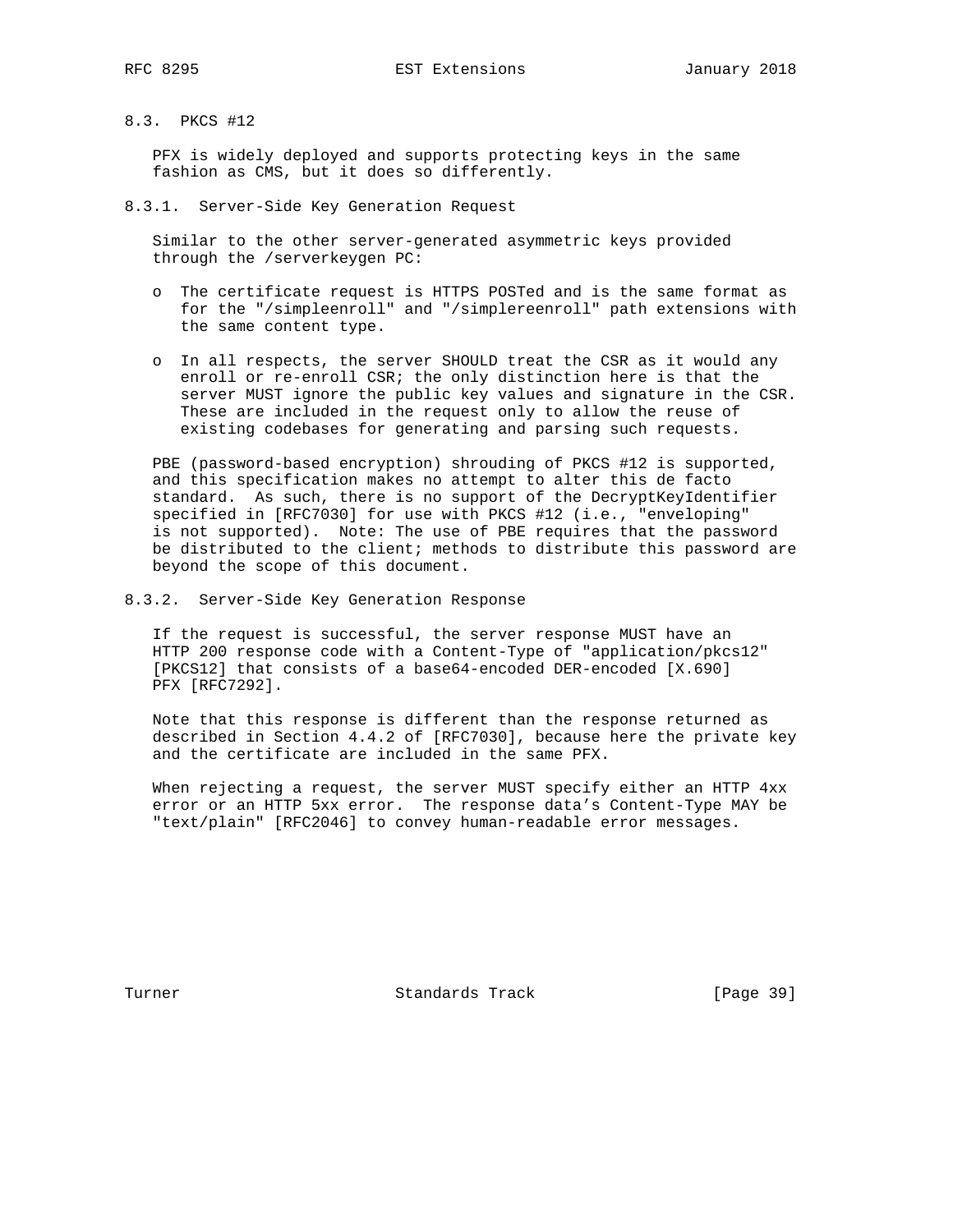9. PAL and Certificate Enrollment

 The /fullcmc PC is defined in [RFC7030]; the CMC (Certificate Management over Cryptographic Message Syntax) requirements and packages are defined in [RFC5272], [RFC5273], [RFC5274], and [RFC6402]. This section describes PAL interactions.

 Under normal circumstances, the client-server interactions for PKI enrollment are as follows:

Client Server ---------------------> POST req: PKIRequest Content-Type: application/pkcs10 or POST req: PKIRequest Content-Type: application/pkcs7-mime smime-type=CMC-request <-------------------- POST res: PKIResponse Content-Type: application/pkcs7-mime smime-type=certs-only or POST res: PKIResponse Content-Type: application/pkcs7-mime smime-type=CMC-response If the response is rejected during the same session: Client Server ---------------------> POST req: PKIRequest Content-Type: application/pkcs10 or POST req: PKIRequest Content-Type: application/pkcs7-mime smime-type=CMC-request <-------------------- POST res: empty HTTPS Status Code or POST res: PKIResponse Content-Type: application/pkcs7-mime

smime-type=CMC-response

Turner **Standards Track** [Page 40]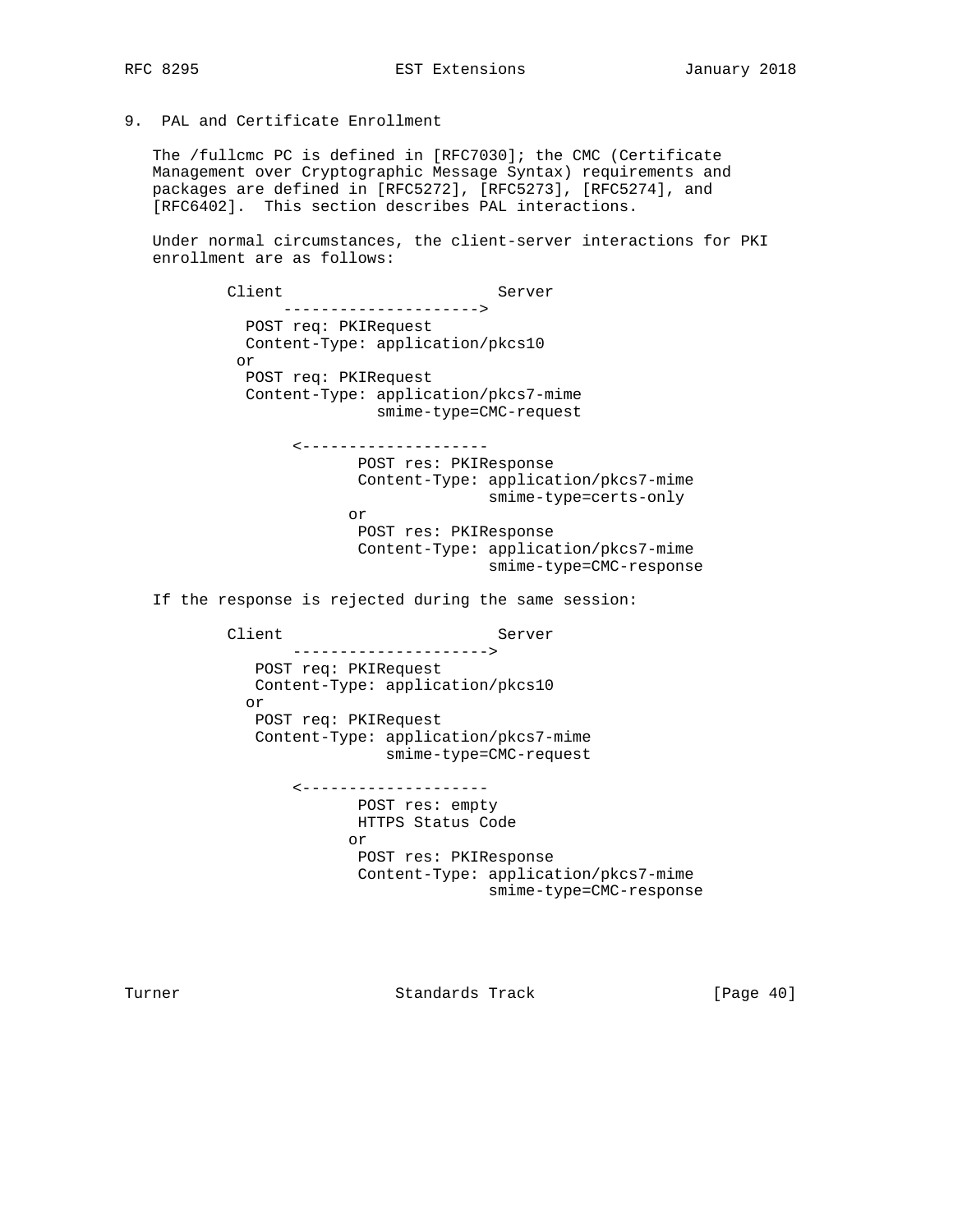If the request is to be filled later: Client Server ---------------------> POST req: PKIRequest Content-Type: application/pkcs10 or POST req: PKIRequest Content-Type: application/pkcs7-mime smime-type=CMC-request <-------------------- POST res: empty HTTPS Status Code + Retry-After or POST res: PKIResponse (pending) Content-Type: application/pkcs7-mime smime-type=CMC-response ---------------------> POST req: PKIRequest (same request) Content-Type: application/pkcs10 or POST req: PKIRequest (CMC Status Info only) Content-Type: application/pkcs7-mime smime-type=CMC-request <-------------------- POST res: PKIResponse Content-Type: application/pkcs7-mime smime-type=certs-only or POST res: PKIResponse Content-Type: application/pkcs7-mime smime-type=CMC-response

Turner **Standards Track** [Page 41]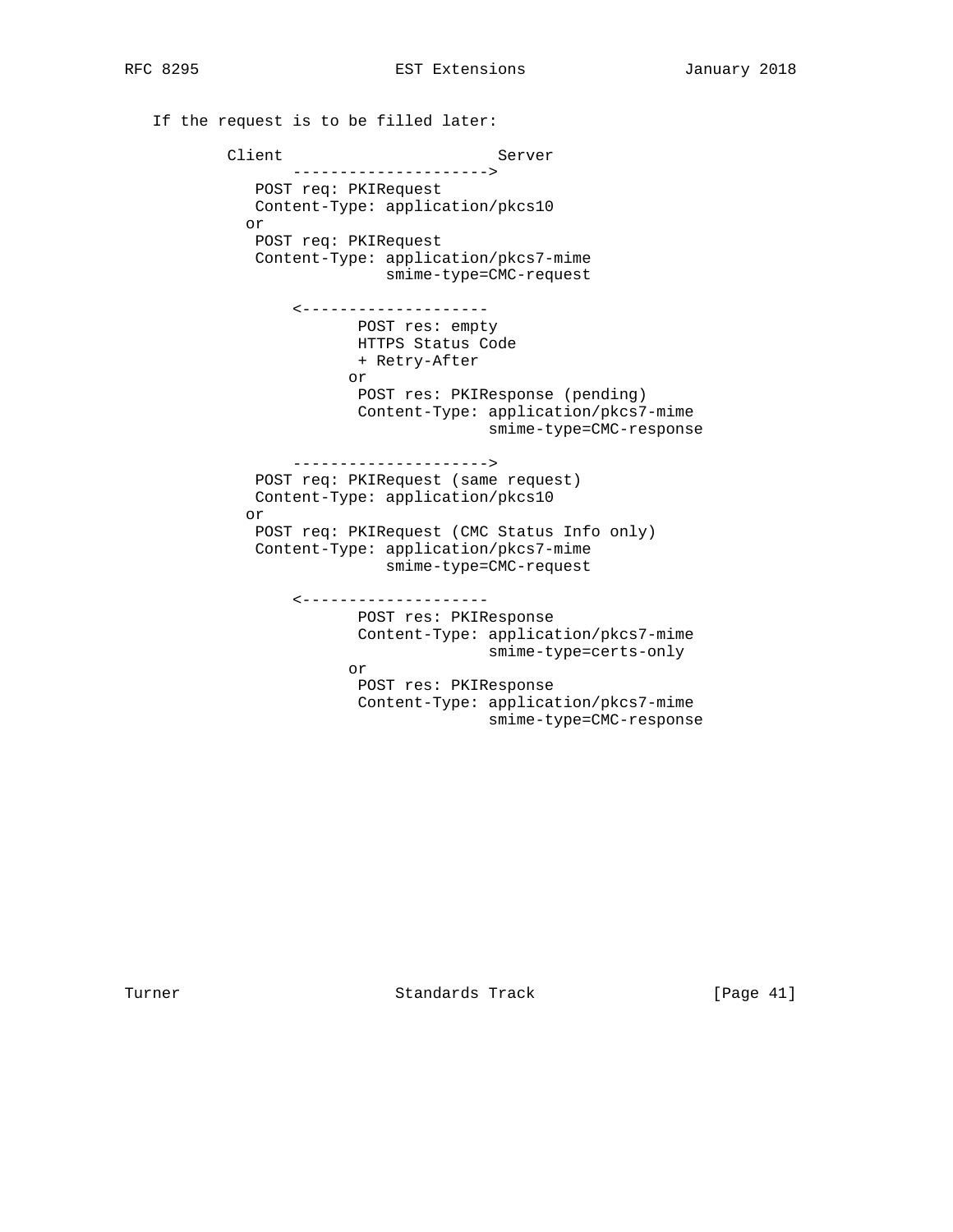With the PAL, the client begins after pulling the PAL and a Start Issuance PAL package type, essentially adding the following before the request:

| Client       | Server                        |
|--------------|-------------------------------|
|              | ----------------------        |
| GET req: PAL |                               |
|              | ---------------------         |
|              | GET res: PAL                  |
|              | Content-Type: application/xml |

 The client then proceeds as above with a simple PKI enrollment or a full CMC enrollment, or it begins enrollment assisted by a CSR:

> Client Server ---------------------> GET req: DS certificate with CSR <--------------------

> > GET res: PAL Content-Type: application/csrattrs

 For immediately rejected requests, CMC works well. If the server prematurely closes the connection, then the procedures in Section 6.3.1 of [RFC7230] apply. But this might leave the client and server in a different state. The client could merely resubmit the request, but another option, documented herein, is for the client to instead download the PAL to see if the server has processed the request. Clients might also use this process when they are unable to remain connected to the server for the entire enrollment process; if the server does not or is not able to return a PKIData indicating a status of pending, then the client will not know whether the request was received. If a client uses the PAL and reconnects to determine if the certification or rekey or renew request was processed:

- o Clients MUST authenticate the server, and clients MUST check the server's authorization.
- o The server MUST authenticate the client, and the server MUST check the client's authorization.
- o Clients retrieve the PAL, using the /pal URI.
- o Clients and servers use the operation path of "/simpleenroll", "simplereenroll", or "/fullcmc", based on the PAL entry, with an HTTP GET [RFC7231] to get the success or failure response.

Responses are as specified in [RFC7030].

Turner **Standards Track** [Page 42]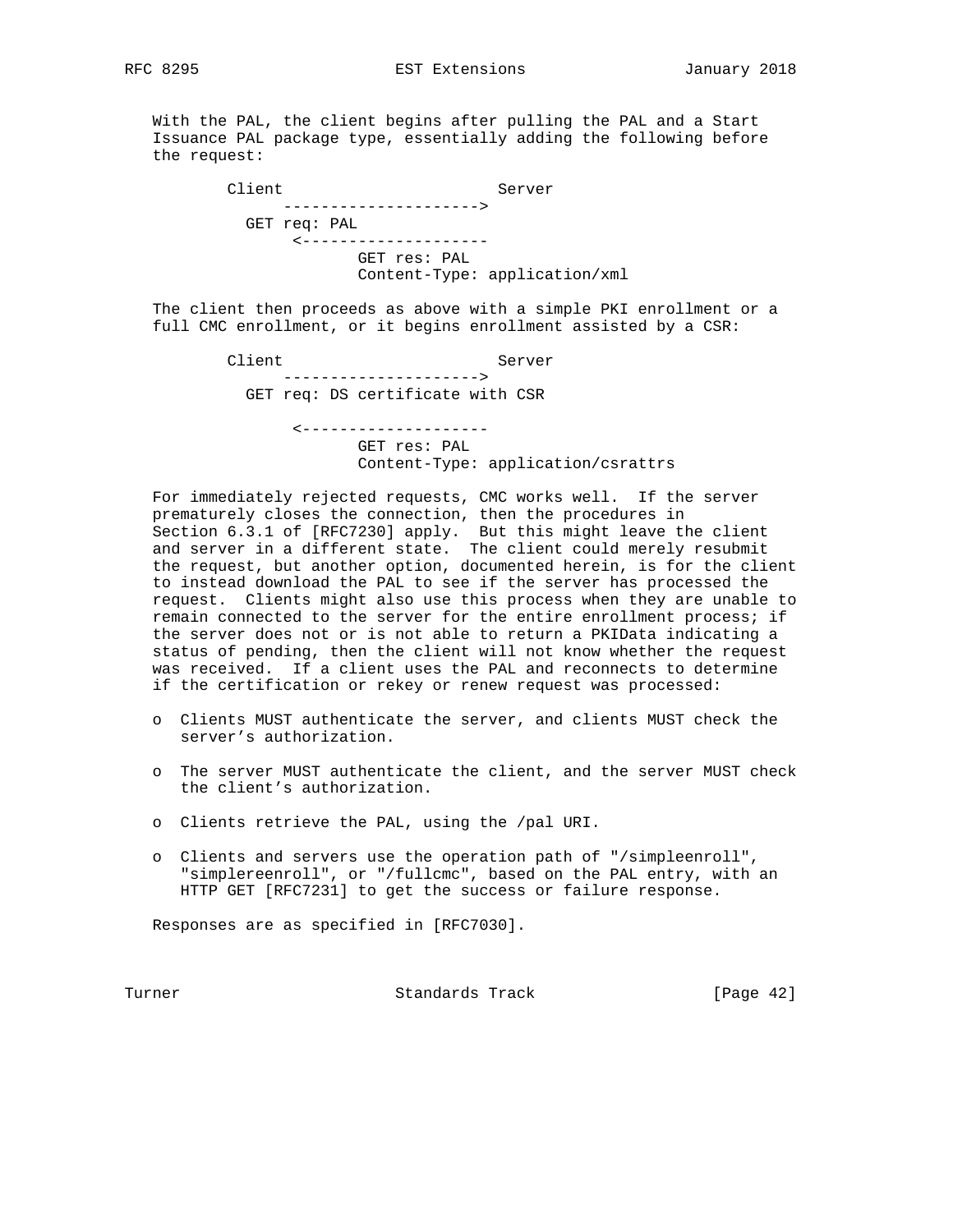10. Security Considerations

 This document relies on many other specifications; however, all of the security considerations in [RFC7030] apply. Refer also to the following:

- o For HTTP, HTTPS, and TLS security considerations, see [RFC7231], [RFC2818], and [RFC5246].
- o For URI security considerations, see [RFC3986].
- o For content type security considerations, see [RFC4073], [RFC4108], [RFC5272], [RFC5652], [RFC5751], [RFC5934], [RFC5958], [RFC6031], [RFC6032], [RFC6268], [RFC6402], [RFC7191], and [RFC7292].
- o For algorithms used to protect packages, see [RFC3370], [RFC5649], [RFC5753], [RFC5754], [RFC5959], [RFC6033], [RFC6160], [RFC6161], [RFC6162], and [RFC7192].
- o For random numbers, see [RFC4086].
- o For server-generated asymmetric key pairs, see [RFC7030].

Turner **Standards Track** [Page 43]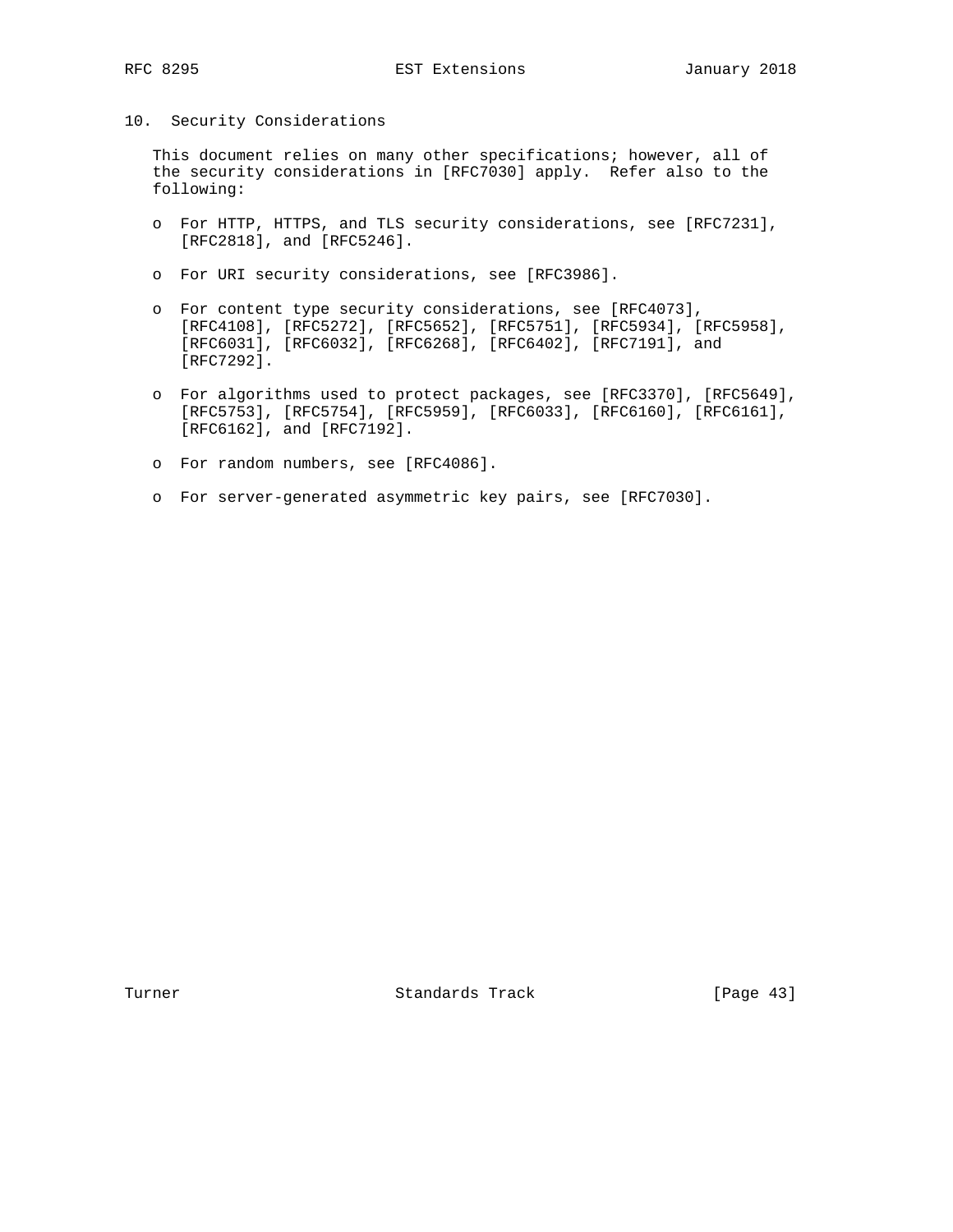# RFC 8295 **EST Extensions** EST Extensions January 2018

# 11. IANA Considerations

 IANA has created the "PAL Package Types" registry and performed three registrations: PAL Name Space, PAL XML Schema, and PAL Package Types.

```
11.1. PAL Name Space
```

```
 This section registers a new XML namespace [XMLNS],
 "urn:ietf:params:xml:ns:pal", per the guidelines in [RFC3688]:
    URI: urn:ietf:params:xml:ns:pal
   Registrant Contact: Sean Turner (sean@sn3rd.com)
   XML:
      BEGIN
          <?xml version="1.0"?>
          <!DOCTYPE html PUBLIC "-//W3C//DTD XHTML 1.0 Strict//EN"
             "https://www.w3.org/TR/xhtml1/DTD/xhtml1-strict.dtd">
          <html xmlns="https://www.w3.org/1999/xhtml" xml:lang="en">
          <head>
             <title>Package Availability List</title>
          </head>
          <body>
             <h1>Namespace for Package Availability List</h1>
             <h2>urn:ietf:params:xml:ns:pal</h2>
             <p>See RFC 8295</p>
          </body>
          </html>
       END
```
11.2. PAL XML Schema

 This section registers an XML schema as per the guidelines in [RFC3688].

 URI: urn:ietf:params:xml:schema:pal Registrant Contact: Sean Turner (sean@sn3rd.com) XML: See Section 2.1.2.

11.3. PAL Package Types

 IANA has created a new registry named "PAL Package Types". This registry is for PAL package types whose initial values are found in Section 2.1.1. Future registrations of PAL package types are subject to Expert Review, as defined in RFC 8126 [RFC8126]. Package types MUST be paired with a media type; package types specify the path components to be used that in turn specify the media type used.

Turner **Standards Track** [Page 44]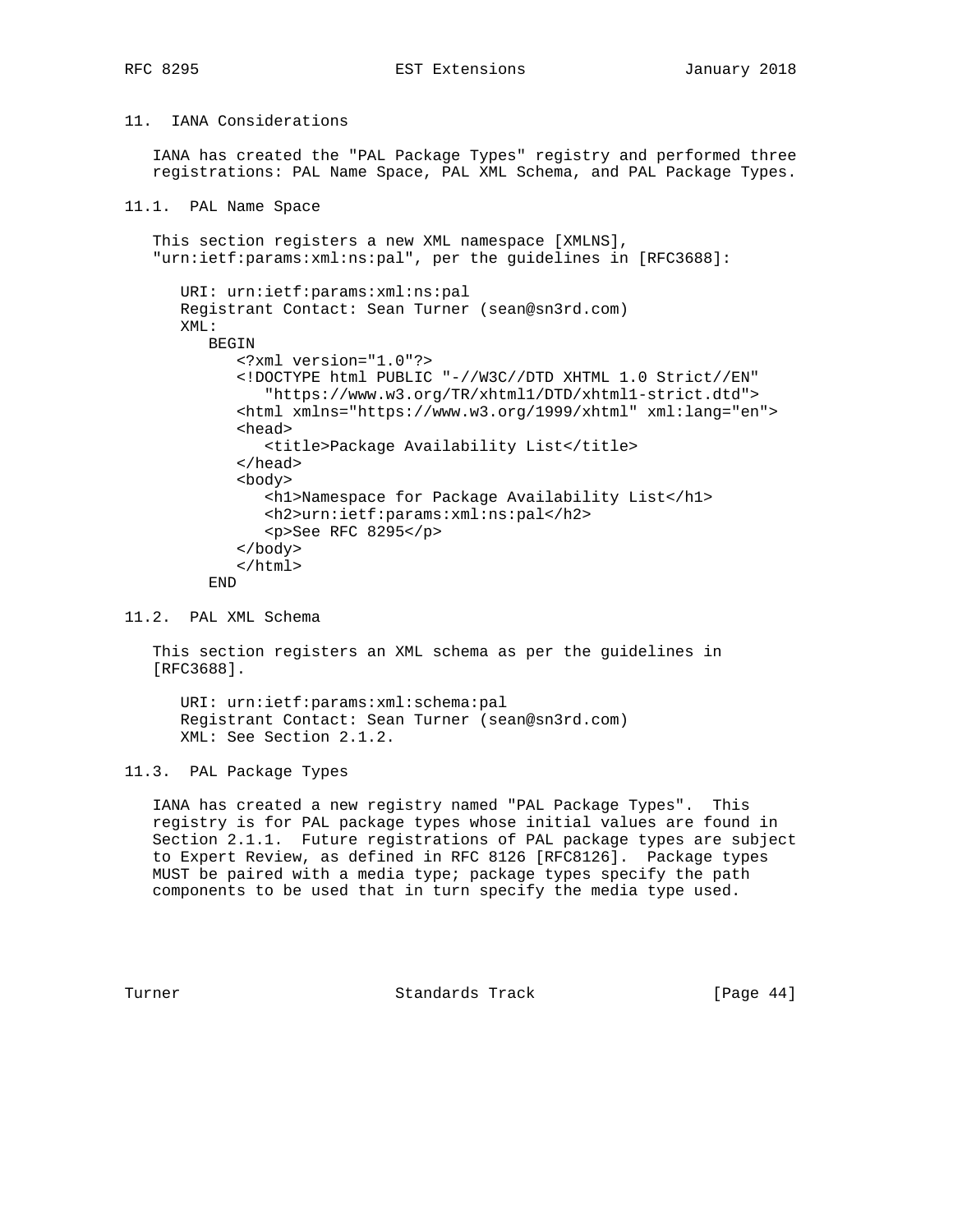# 12. References

- 12.1. Normative References
	- [RFC2046] Freed, N. and N. Borenstein, "Multipurpose Internet Mail Extensions (MIME) Part Two: Media Types", RFC 2046, DOI 10.17487/RFC2046, November 1996, <https://www.rfc-editor.org/info/rfc2046>.
	- [RFC2119] Bradner, S., "Key words for use in RFCs to Indicate Requirement Levels", BCP 14, RFC 2119, DOI 10.17487/RFC2119, March 1997, <https://www.rfc-editor.org/info/rfc2119>.
	- [RFC2585] Housley, R. and P. Hoffman, "Internet X.509 Public Key Infrastructure Operational Protocols: FTP and HTTP", RFC 2585, DOI 10.17487/RFC2585, May 1999, <https://www.rfc-editor.org/info/rfc2585>.
	- [RFC2818] Rescorla, E., "HTTP Over TLS", RFC 2818, DOI 10.17487/RFC2818, May 2000, <https://www.rfc-editor.org/info/rfc2818>.
	- [RFC2985] Nystrom, M. and B. Kaliski, "PKCS #9: Selected Object Classes and Attribute Types Version 2.0", RFC 2985, DOI 10.17487/RFC2985, November 2000, <https://www.rfc-editor.org/info/rfc2985>.
	- [RFC3370] Housley, R., "Cryptographic Message Syntax (CMS) Algorithms", RFC 3370, DOI 10.17487/RFC3370, August 2002, <https://www.rfc-editor.org/info/rfc3370>.
	- [RFC3394] Schaad, J. and R. Housley, "Advanced Encryption Standard (AES) Key Wrap Algorithm", RFC 3394, DOI 10.17487/RFC3394, September 2002, <https://www.rfc-editor.org/info/rfc3394>.
	- [RFC3688] Mealling, M., "The IETF XML Registry", BCP 81, RFC 3688, DOI 10.17487/RFC3688, January 2004, <https://www.rfc-editor.org/info/rfc3688>.
	- [RFC3986] Berners-Lee, T., Fielding, R., and L. Masinter, "Uniform Resource Identifier (URI): Generic Syntax", STD 66, RFC 3986, DOI 10.17487/RFC3986, January 2005, <https://www.rfc-editor.org/info/rfc3986>.

Turner **Standards Track** [Page 45]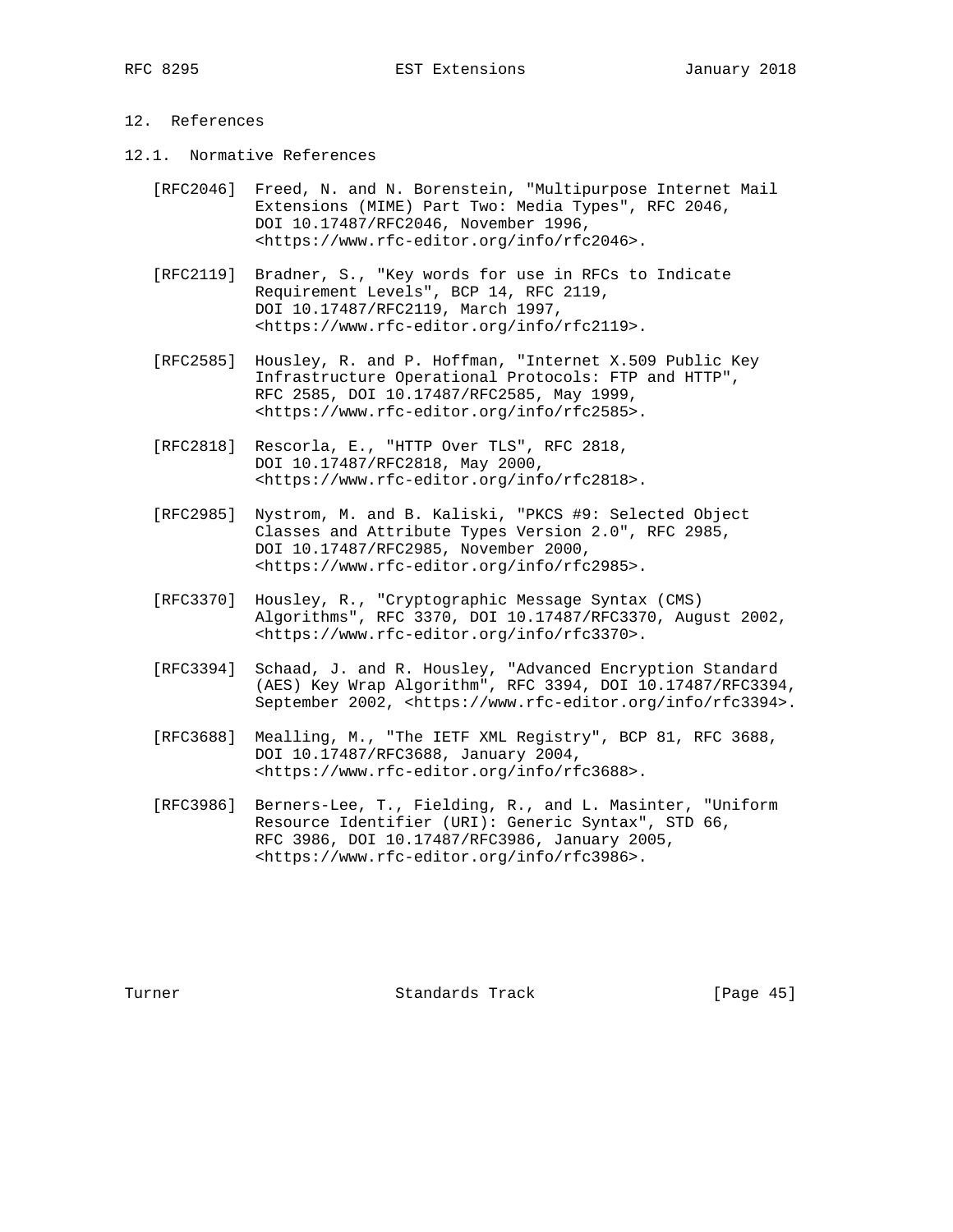- [RFC4073] Housley, R., "Protecting Multiple Contents with the Cryptographic Message Syntax (CMS)", RFC 4073, DOI 10.17487/RFC4073, May 2005, <https://www.rfc-editor.org/info/rfc4073>.
- [RFC4108] Housley, R., "Using Cryptographic Message Syntax (CMS) to Protect Firmware Packages", RFC 4108, DOI 10.17487/RFC4108, August 2005, <https://www.rfc-editor.org/info/rfc4108>.
- [RFC4514] Zeilenga, K., Ed., "Lightweight Directory Access Protocol (LDAP): String Representation of Distinguished Names", RFC 4514, DOI 10.17487/RFC4514, June 2006, <https://www.rfc-editor.org/info/rfc4514>.
- [RFC5246] Dierks, T. and E. Rescorla, "The Transport Layer Security (TLS) Protocol Version 1.2", RFC 5246, DOI 10.17487/RFC5246, August 2008, <https://www.rfc-editor.org/info/rfc5246>.
	- [RFC5272] Schaad, J. and M. Myers, "Certificate Management over CMS (CMC)", RFC 5272, DOI 10.17487/RFC5272, June 2008, <https://www.rfc-editor.org/info/rfc5272>.
	- [RFC5273] Schaad, J. and M. Myers, "Certificate Management over CMS (CMC): Transport Protocols", RFC 5273, DOI 10.17487/RFC5273, June 2008, <https://www.rfc-editor.org/info/rfc5273>.
	- [RFC5274] Schaad, J. and M. Myers, "Certificate Management Messages over CMS (CMC): Compliance Requirements", RFC 5274, DOI 10.17487/RFC5274, June 2008, <https://www.rfc-editor.org/info/rfc5274>.
	- [RFC5280] Cooper, D., Santesson, S., Farrell, S., Boeyen, S., Housley, R., and W. Polk, "Internet X.509 Public Key Infrastructure Certificate and Certificate Revocation List (CRL) Profile", RFC 5280, DOI 10.17487/RFC5280, May 2008, <https://www.rfc-editor.org/info/rfc5280>.
	- [RFC5649] Housley, R. and M. Dworkin, "Advanced Encryption Standard (AES) Key Wrap with Padding Algorithm", RFC 5649, DOI 10.17487/RFC5649, September 2009, <https://www.rfc-editor.org/info/rfc5649>.
	- [RFC5652] Housley, R., "Cryptographic Message Syntax (CMS)", STD 70, RFC 5652, DOI 10.17487/RFC5652, September 2009, <https://www.rfc-editor.org/info/rfc5652>.

Turner **Standards Track** [Page 46]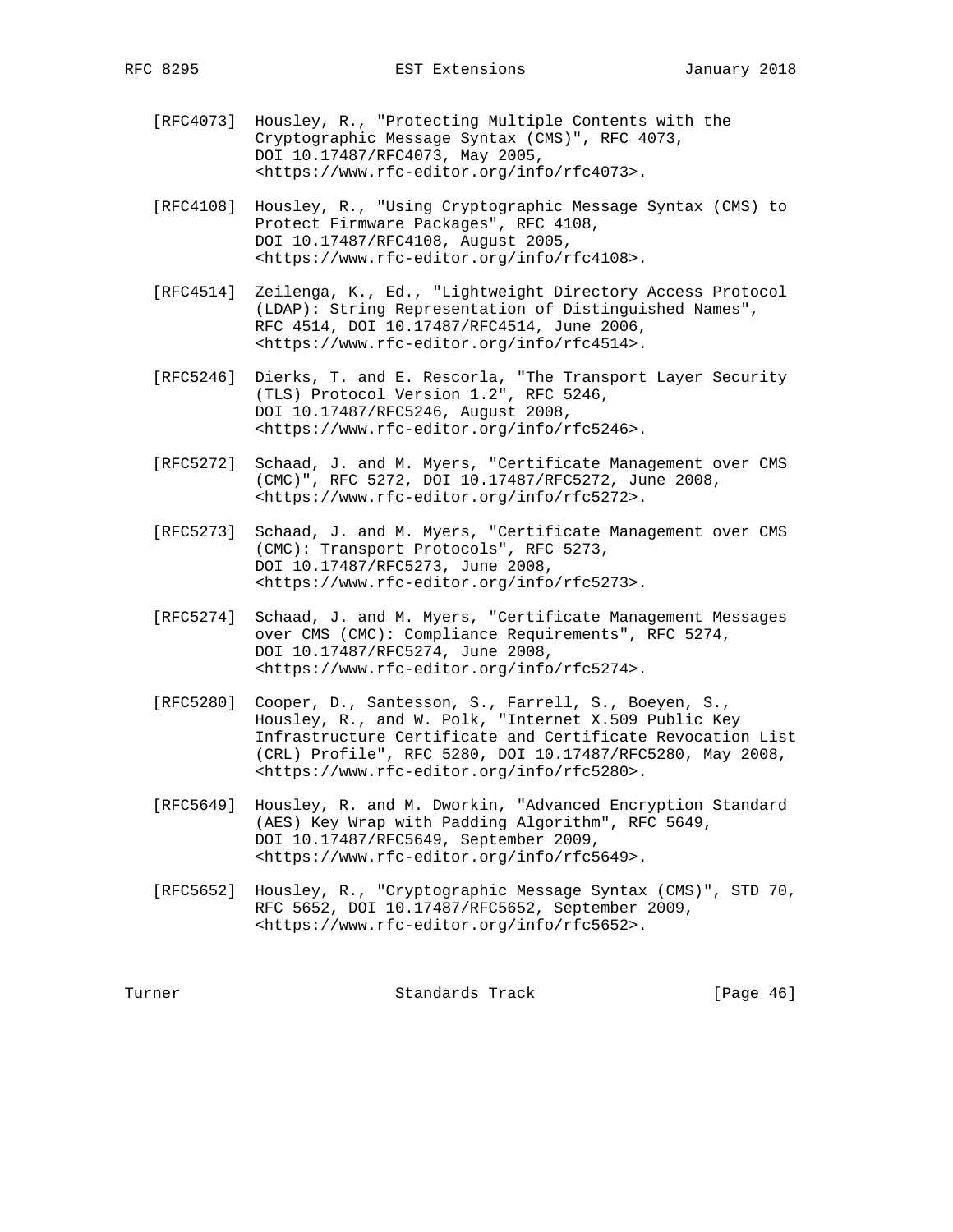- [RFC5751] Ramsdell, B. and S. Turner, "Secure/Multipurpose Internet Mail Extensions (S/MIME) Version 3.2 Message Specification", RFC 5751, DOI 10.17487/RFC5751, January 2010, <https://www.rfc-editor.org/info/rfc5751>.
- [RFC5753] Turner, S. and D. Brown, "Use of Elliptic Curve Cryptography (ECC) Algorithms in Cryptographic Message Syntax (CMS)", RFC 5753, DOI 10.17487/RFC5753, January 2010, <https://www.rfc-editor.org/info/rfc5753>.
- [RFC5754] Turner, S., "Using SHA2 Algorithms with Cryptographic Message Syntax", RFC 5754, DOI 10.17487/RFC5754, January 2010, <https://www.rfc-editor.org/info/rfc5754>.
- [RFC5934] Housley, R., Ashmore, S., and C. Wallace, "Trust Anchor Management Protocol (TAMP)", RFC 5934, DOI 10.17487/RFC5934, August 2010, <https://www.rfc-editor.org/info/rfc5934>.
- [RFC5958] Turner, S., "Asymmetric Key Packages", RFC 5958, DOI 10.17487/RFC5958, August 2010, <https://www.rfc-editor.org/info/rfc5958>.
- [RFC5959] Turner, S., "Algorithms for Asymmetric Key Package Content Type", RFC 5959, DOI 10.17487/RFC5959, August 2010, <https://www.rfc-editor.org/info/rfc5959>.
- [RFC5967] Turner, S., "The application/pkcs10 Media Type", RFC 5967, DOI 10.17487/RFC5967, August 2010, <https://www.rfc-editor.org/info/rfc5967>.
- [RFC6010] Housley, R., Ashmore, S., and C. Wallace, "Cryptographic Message Syntax (CMS) Content Constraints Extension", RFC 6010, DOI 10.17487/RFC6010, September 2010, <https://www.rfc-editor.org/info/rfc6010>.
- [RFC6031] Turner, S. and R. Housley, "Cryptographic Message Syntax (CMS) Symmetric Key Package Content Type", RFC 6031, DOI 10.17487/RFC6031, December 2010, <https://www.rfc-editor.org/info/rfc6031>.
- [RFC6032] Turner, S. and R. Housley, "Cryptographic Message Syntax (CMS) Encrypted Key Package Content Type", RFC 6032, DOI 10.17487/RFC6032, December 2010, <https://www.rfc-editor.org/info/rfc6032>.

Turner Standards Track [Page 47]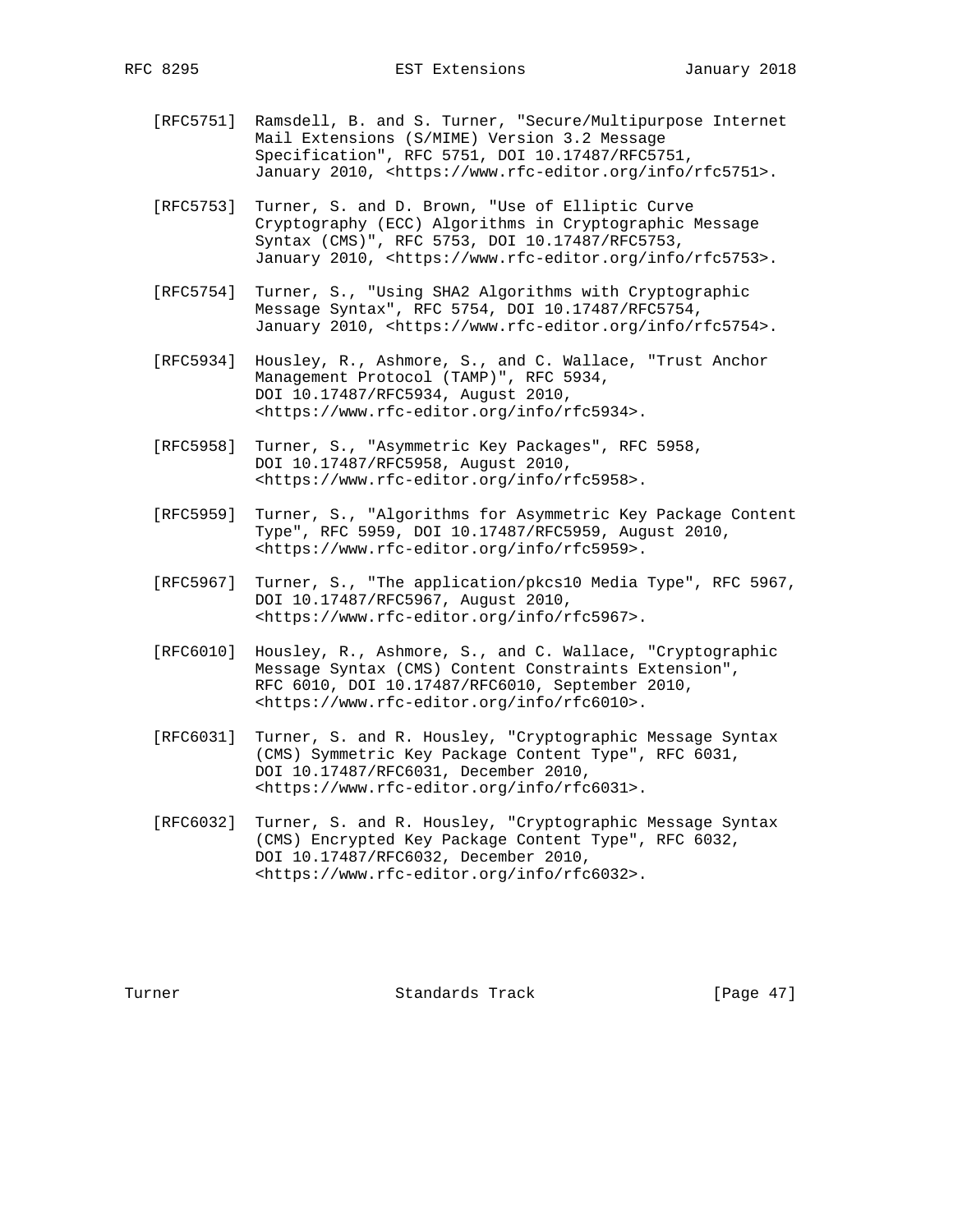- [RFC6033] Turner, S., "Algorithms for Cryptographic Message Syntax (CMS) Encrypted Key Package Content Type", RFC 6033, DOI 10.17487/RFC6033, December 2010, <https://www.rfc-editor.org/info/rfc6033>.
- [RFC6160] Turner, S., "Algorithms for Cryptographic Message Syntax (CMS) Protection of Symmetric Key Package Content Types", RFC 6160, DOI 10.17487/RFC6160, April 2011, <https://www.rfc-editor.org/info/rfc6160>.
- [RFC6161] Turner, S., "Elliptic Curve Algorithms for Cryptographic Message Syntax (CMS) Encrypted Key Package Content Type", RFC 6161, DOI 10.17487/RFC6161, April 2011, <https://www.rfc-editor.org/info/rfc6161>.
- [RFC6162] Turner, S., "Elliptic Curve Algorithms for Cryptographic Message Syntax (CMS) Asymmetric Key Package Content Type", RFC 6162, DOI 10.17487/RFC6162, April 2011, <https://www.rfc-editor.org/info/rfc6162>.
- [RFC6268] Schaad, J. and S. Turner, "Additional New ASN.1 Modules for the Cryptographic Message Syntax (CMS) and the Public Key Infrastructure Using X.509 (PKIX)", RFC 6268, DOI 10.17487/RFC6268, July 2011, <https://www.rfc-editor.org/info/rfc6268>.
- [RFC6402] Schaad, J., "Certificate Management over CMS (CMC) Updates", RFC 6402, DOI 10.17487/RFC6402, November 2011, <https://www.rfc-editor.org/info/rfc6402>.
- [RFC7030] Pritikin, M., Ed., Yee, P., Ed., and D. Harkins, Ed., "Enrollment over Secure Transport", RFC 7030, DOI 10.17487/RFC7030, October 2013, <https://www.rfc-editor.org/info/rfc7030>.
- [RFC7303] Thompson, H. and C. Lilley, "XML Media Types", RFC 7303, DOI 10.17487/RFC7303, July 2014, <https://www.rfc-editor.org/info/rfc7303>.
- [RFC7191] Housley, R., "Cryptographic Message Syntax (CMS) Key Package Receipt and Error Content Types", RFC 7191, DOI 10.17487/RFC7191, April 2014, <https://www.rfc-editor.org/info/rfc7191>.
- [RFC7192] Turner, S., "Algorithms for Cryptographic Message Syntax (CMS) Key Package Receipt and Error Content Types", RFC 7192, DOI 10.17487/RFC7192, April 2014, <https://www.rfc-editor.org/info/rfc7192>.

Turner Standards Track [Page 48]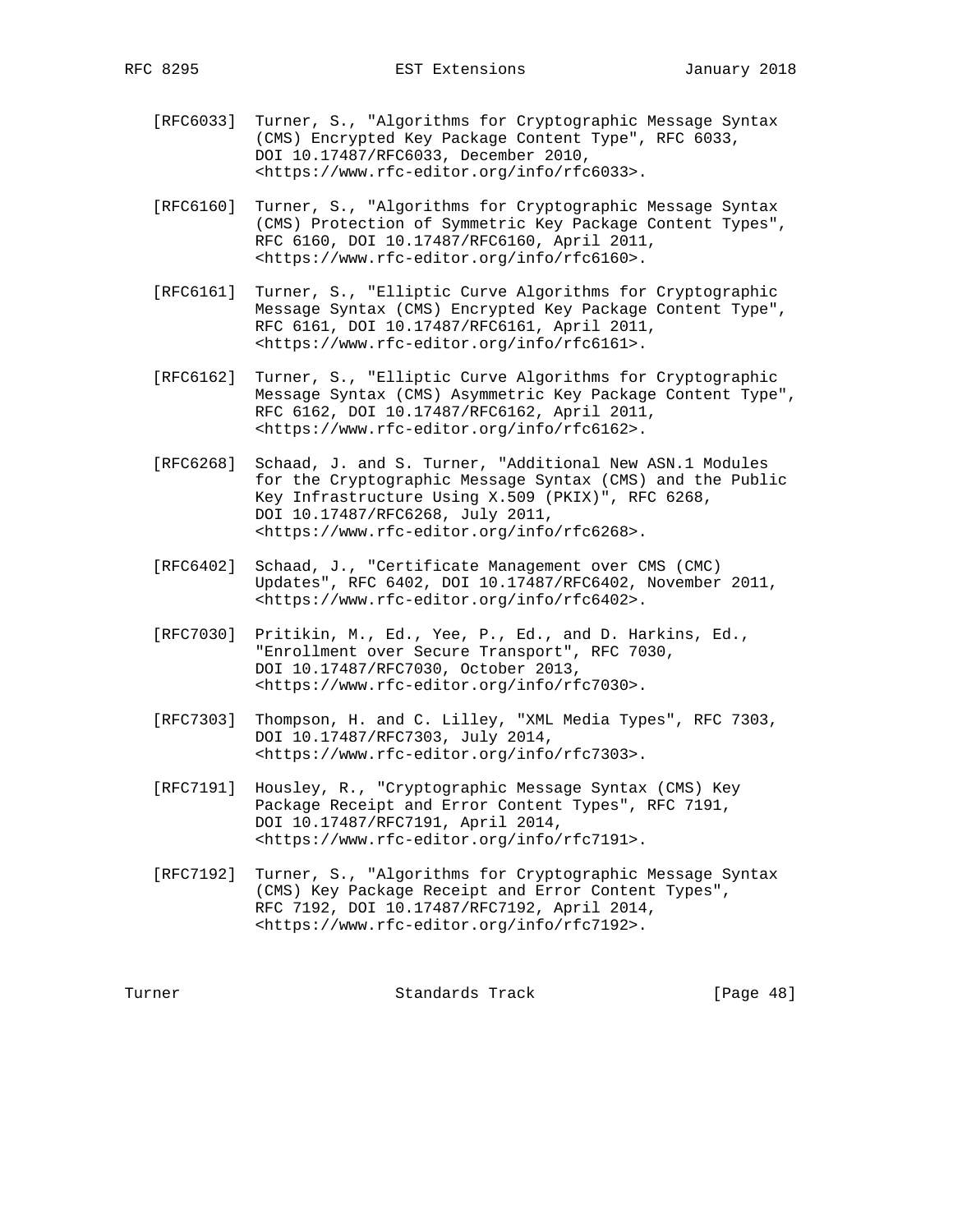- [RFC7193] Turner, S., Housley, R., and J. Schaad, "The application/cms Media Type", RFC 7193, DOI 10.17487/RFC7193, April 2014, <https://www.rfc-editor.org/info/rfc7193>.
- [RFC7230] Fielding, R., Ed., and J. Reschke, Ed., "Hypertext Transfer Protocol (HTTP/1.1): Message Syntax and Routing", RFC 7230, DOI 10.17487/RFC7230, June 2014, <https://www.rfc-editor.org/info/rfc7230>.
- [RFC7231] Fielding, R., Ed., and J. Reschke, Ed., "Hypertext Transfer Protocol (HTTP/1.1): Semantics and Content", RFC 7231, DOI 10.17487/RFC7231, June 2014, <https://www.rfc-editor.org/info/rfc7231>.
- [RFC7292] Moriarty, K., Ed., Nystrom, M., Parkinson, S., Rusch, A., and M. Scott, "PKCS #12: Personal Information Exchange Syntax v1.1", RFC 7292, DOI 10.17487/RFC7292, July 2014, <https://www.rfc-editor.org/info/rfc7292>.
- [RFC8126] Cotton, M., Leiba, B., and T. Narten, "Guidelines for Writing an IANA Considerations Section in RFCs", BCP 26, RFC 8126, DOI 10.17487/RFC8126, June 2017, <https://www.rfc-editor.org/info/rfc8126>.
- [RFC8174] Leiba, B., "Ambiguity of Uppercase vs Lowercase in RFC 2119 Key Words", BCP 14, RFC 8174, DOI 10.17487/RFC8174, May 2017, <https://www.rfc-editor.org/info/rfc8174>.
- [RFC8259] Bray, T., Ed., "The JavaScript Object Notation (JSON) Data Interchange Format", STD 90, RFC 8259, DOI 10.17487/RFC8259, December 2017, <https://www.rfc-editor.org/info/rfc8259>.
- [XML] Bray, T., Paoli, J., Sperberg-McQueen, M., Maler, E., and F. Yergeau, "Extensible Markup Language (XML) 1.0 (Fifth Edition)", World Wide Web Consortium Recommendation REC-xml-20081126, November 2008, <https://www.w3.org/TR/2008/REC-xml-20081126/>.

[XMLSCHEMA]

 Malhotra, A. and P. Biron, "XML Schema Part 2: Datatypes Second Edition", World Wide Web Consortium Recommendation REC-xmlschema-2-20041028, October 2004, <https://www.w3.org/TR/2004/REC-xmlschema-2-20041028>.

Turner **Standards Track** [Page 49]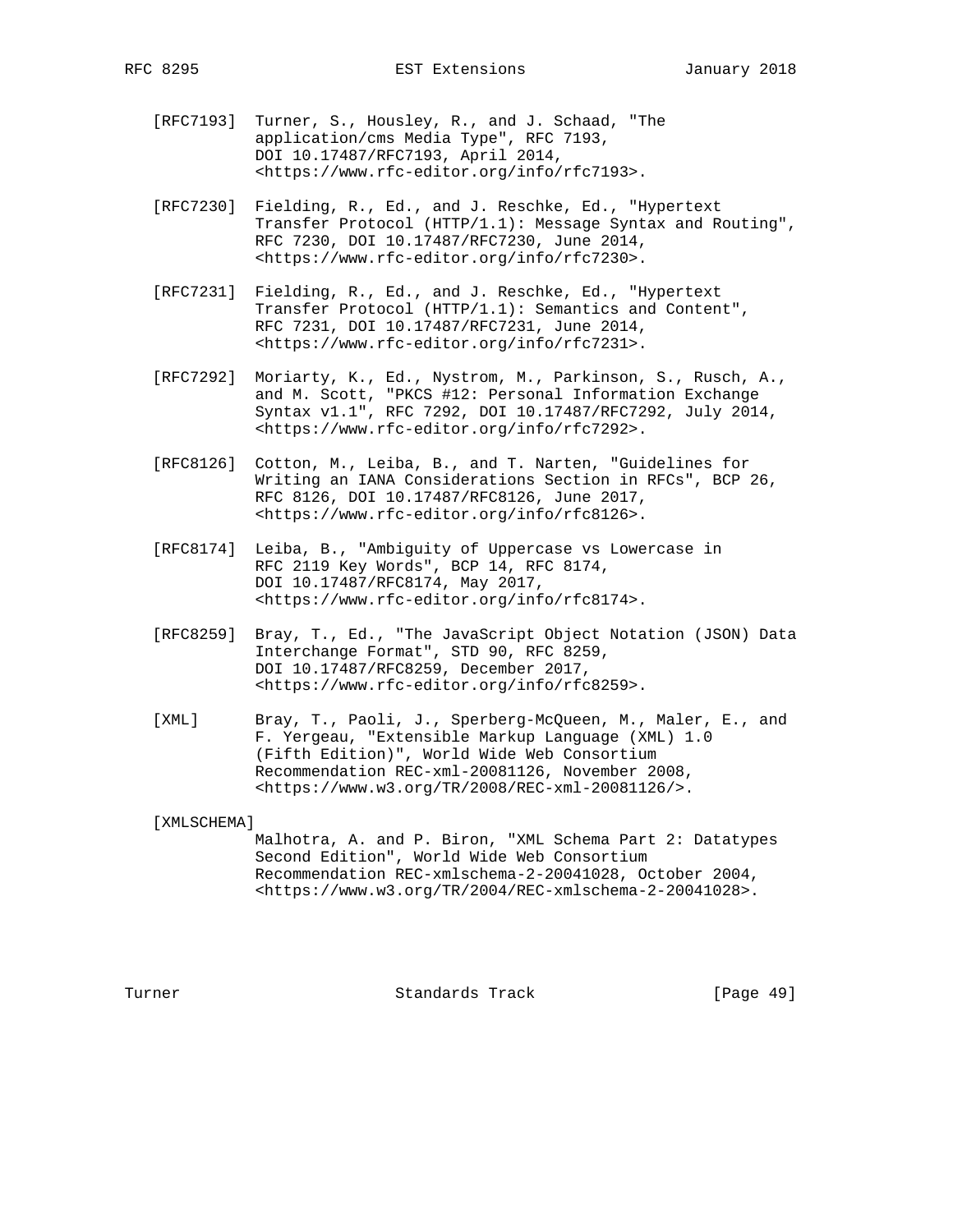[X.690] ITU-T, "Information technology - ASN.1 encoding rules: Specification of Basic Encoding Rules (BER), Canonical Encoding Rules (CER) and Distinguished Encoding Rules (DER)", ITU-T Recommendation X.690, ISO/IEC 8825-1, August 2015, <https://www.itu.int/rec/T-REC-X.690/en>.

12.2. Informative References

- [PKCS12] IANA, "PKCS #12", <https://www.iana.org/assignments/ media-types/application/pkcs12>.
- [RFC4086] Eastlake 3rd, D., Schiller, J., and S. Crocker, "Randomness Requirements for Security", BCP 106, RFC 4086, DOI 10.17487/RFC4086, June 2005, <https://www.rfc-editor.org/info/rfc4086>.
- [RFC4949] Shirey, R., "Internet Security Glossary, Version 2", FYI 36, RFC 4949, DOI 10.17487/RFC4949, August 2007, <https://www.rfc-editor.org/info/rfc4949>.
- [XMLNS] Bray, T., Hollander, D., Layman, A., Tobin, R., and H. Thompson, "Namespaces in XML 1.0 (Third Edition)", World Wide Web Consortium Recommendation REC-xml-names-20091208/, December 2009, <https://www.w3.org/TR/2009/REC-xml-names-20091208/>.

Turner **Standards Track** [Page 50]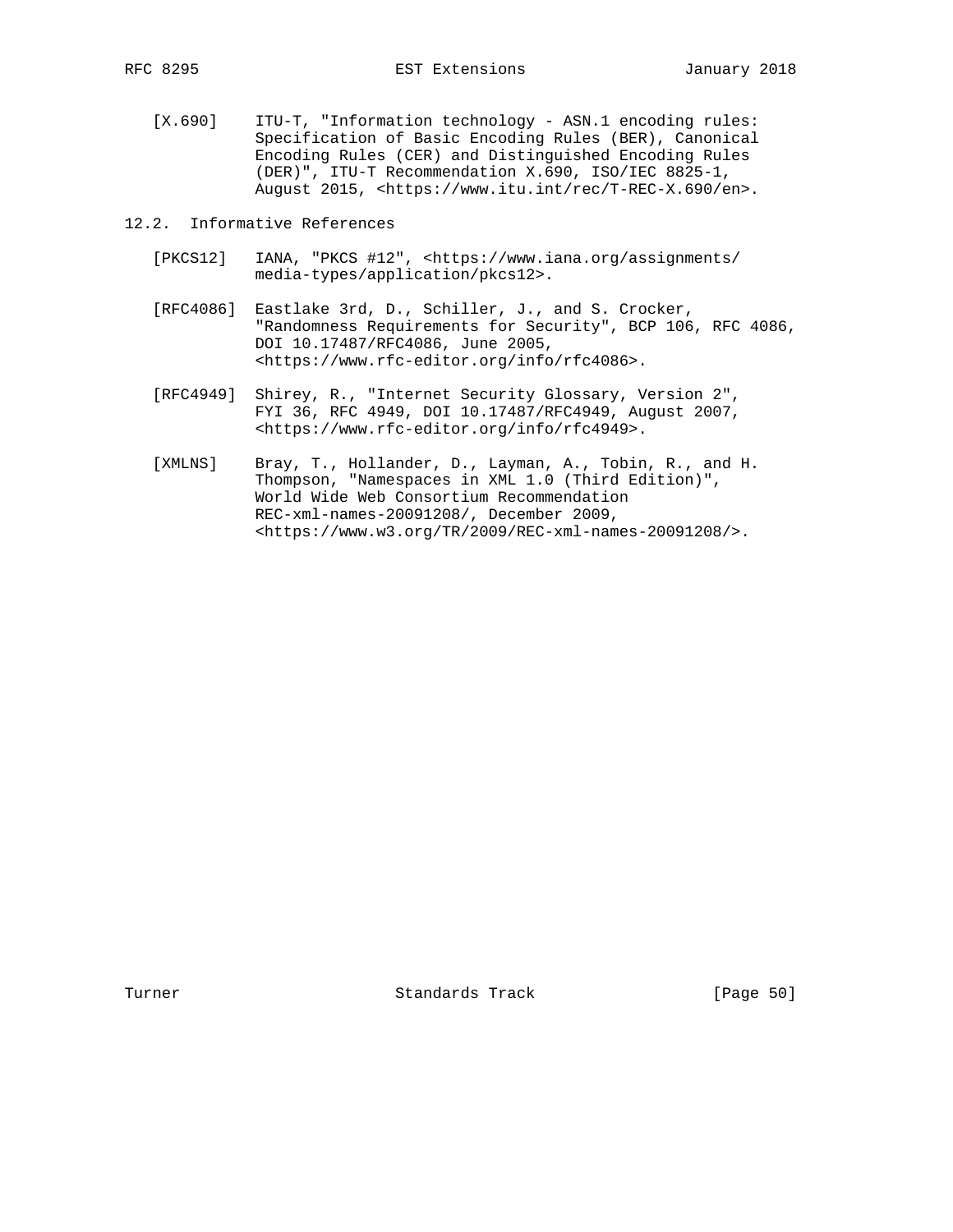Appendix A. Example Use of PAL This is an informative appendix. It includes examples of protocol flows. Steps for using a PAL include the following: 1. Access PAL 2. Process PAL entries 2.1. Get CA certificates 2.2. Get CRLs 2.3. Get CSR attributes 2.4. Enroll: simple enrollment, re-enrollment, or full CMC 2.5. Get Firmware, TAMP, Symmetric Keys, or EE certificates Client Server ---------------------> -+ GET req:  $|$  /pal <--------------------- | GET res: PAL | Content-Type: application/xml | | --------------------> GET req:  $\vert$  /cacerts <--------------------- | GET res: CA Certificates Content-Type: application/pkcs7-smime | smime-type=certs-only | | ---------------------> -+ GET req:  $| /crls$  <--------------------- | GET res: CRLs | Content-Type: application/pkcs7-smime | smime-type=crls-only | | -------------------> GET req:  $|$  /csrattrs <--------------------- | GET res: attributes |

Turner Standards Track [Page 51]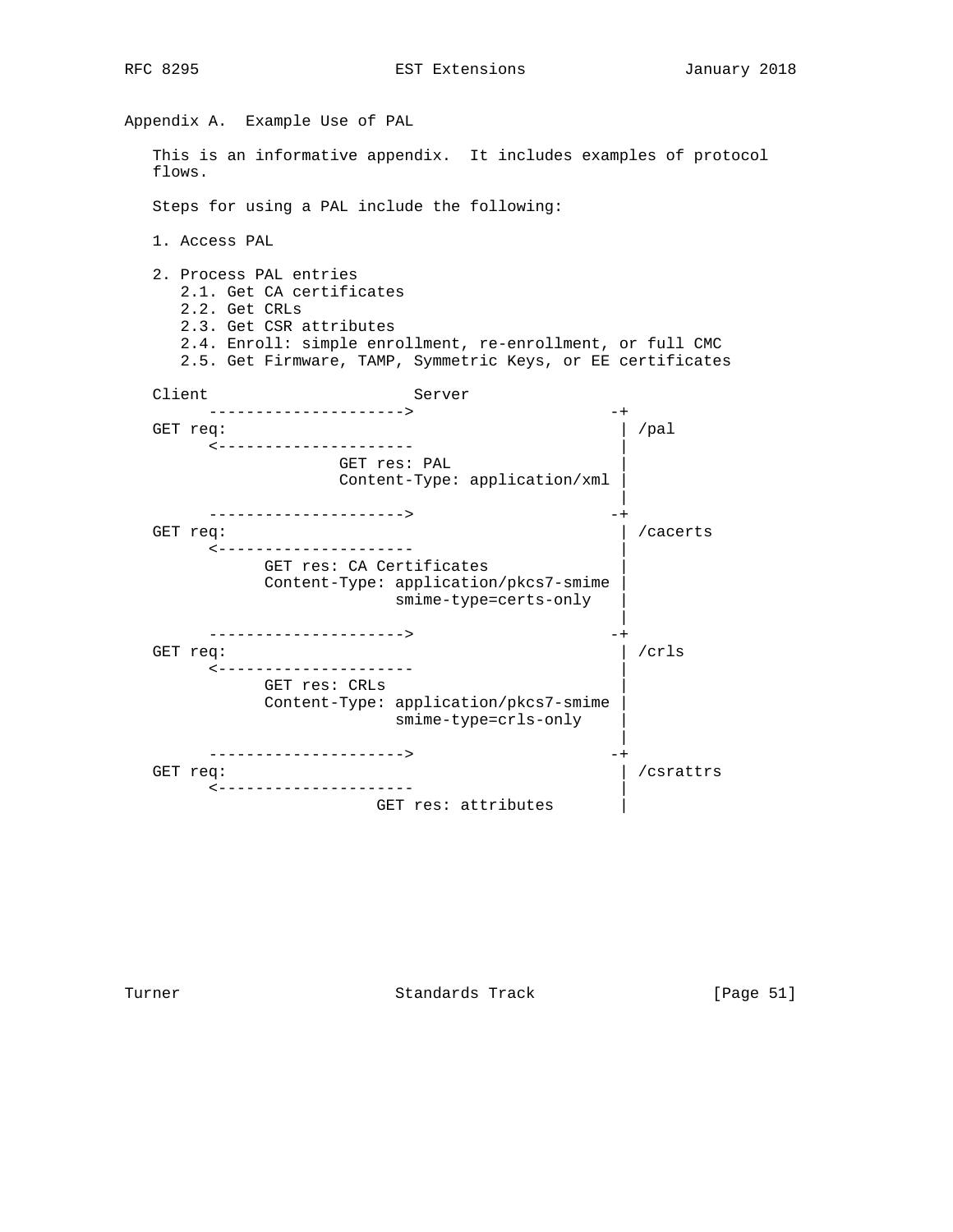| --------------------->                    |                           |
|-------------------------------------------|---------------------------|
| POST req: PKIRequest                      | /simpleenroll and         |
| Content-Type: application/pkcs10          | /simplereenroll           |
| Content-Type: application/pkcs7-mime      | /fullcmc                  |
| smime-type=CMC-request                    |                           |
| <--------------------                     |                           |
| (success or failure)                      |                           |
| POST res: PKIResponse                     | /simpleenroll             |
| Content-Type: application/pkcs7-mime      | /simplereenroll           |
| smime-type=certs-only                     | /fullcmc                  |
| Content-Type: application/pkcs7-mime      | /fullcmc                  |
| smime-type=CMC-response                   |                           |
| -------------------->                     |                           |
| GET req:                                  | /firmware                 |
| --------------------                      | /tamp                     |
| GET res: Firmware, TAMP Query             | /symmetrickeys            |
| + Updates, Symmetric Keys                 |                           |
| Content-Type: application/cms             |                           |
| --------------------->                    |                           |
| POST res: Firmware Receipts or Errors,    | /firmware/return          |
| TAMP Response or Confirms or Errors,      | /tamp/return              |
| Symmetric Key Receipts or Errors          | /symmetrickeys/<br>return |
| Content-Type: application/cms             |                           |
| <---------------------<br>POST res: empty |                           |
| (success or failure)                      |                           |
| --------------------><br>GET req:         | /eecerts                  |
| --------------------                      |                           |
| GET res: Other EE certificates            |                           |
| Content-Type: application/pkcs7-mime      |                           |
| smime-type=certs-only                     |                           |

 The figure above shows /eecerts after /\*/return, but this is for illustrative purposes only.

Turner **Standards Track** [Page 52]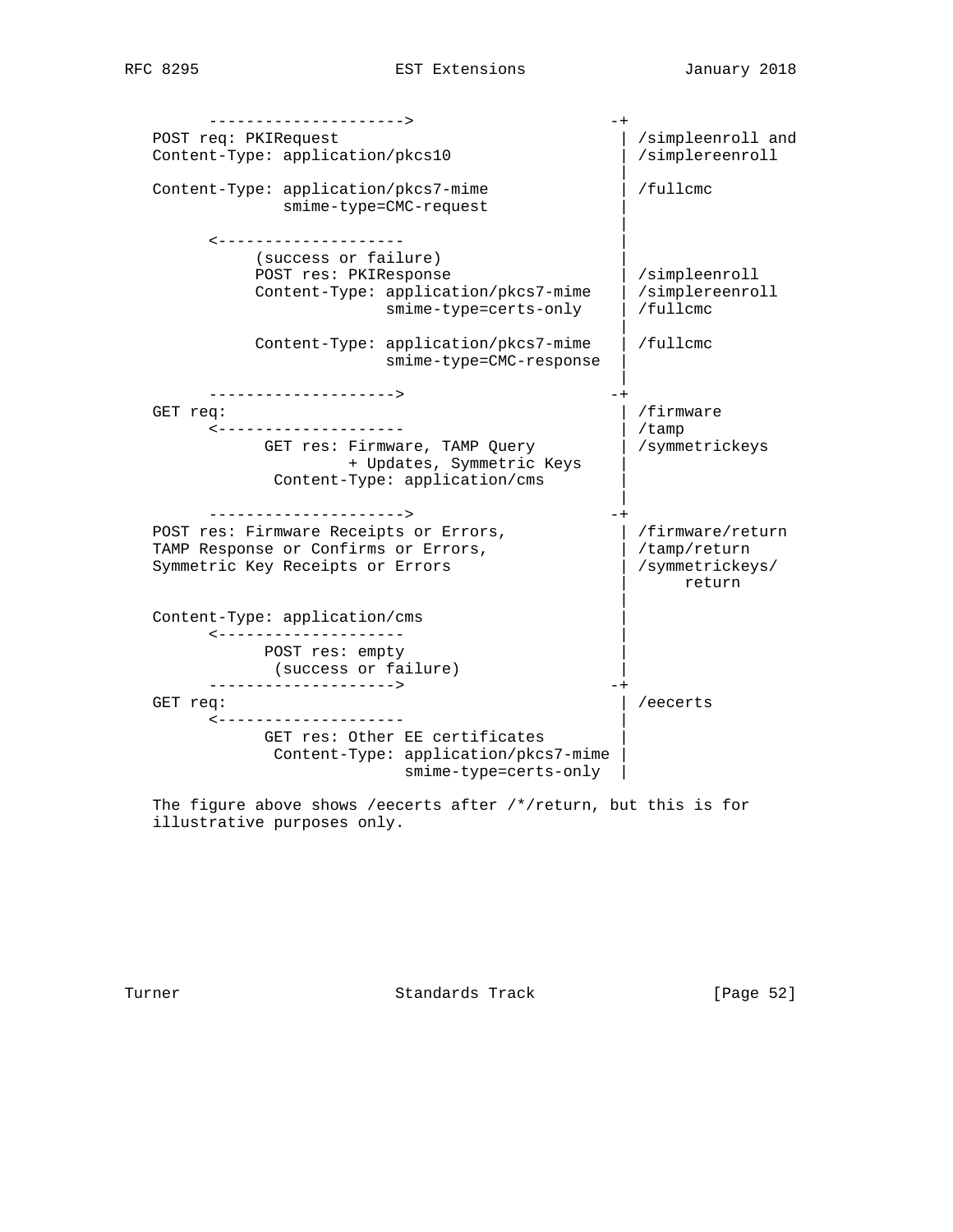```
Appendix B. Additional CSR Attributes
    This is an informative appendix.
    In some cases, the client is severely limited in its ability to
    encode and decode ASN.1 objects. If the client knows that a "csr"
    template is being provided during enrollment, then it can peel the
    returned CSR attribute, generate its keys, place the public key in
```
 the certification request, and then sign the request. To accomplish this, the server returns a pKCS7PDU attribute [RFC2985] in the /csrattrs (the following is "pseudo ASN.1" and is only meant to show the fields needed to accomplish returning a template certification request):

```
 pKCS7PDU ATTRIBUTE ::= {
    WITH SYNTAX ContentInfo
     ID pkcs-9-at-pkcs7PDU
     }
   pkcs-9-at-pkcs7PDU OBJECT IDENTIFIER ::= {
    iso(1) member-body(2) us(840) rsadsi(113549) pkcs(1) pkcs9(9)
    pkcs-9-at(25) 5
     }
 The ContentInfo is a PKIData:
   PKIData ::= SEQUENCE {
    reqSequence SEQUENCE SIZE(0..MAX) OF TaggedRequest
     }
 Where TaggedRequest is a choice between the PKCS #10 or Certificate
 Request Message Format (CRMF) requests.
```

```
 TaggedRequest ::= CHOICE {
  tcr [0] TaggedCertificationRequest,
  crm [1] CertReqMsg
  }
```
 Or, the ContentInfo can be a signed-data content type that further encapsulates a PKIData.

Turner Standards Track [Page 53]